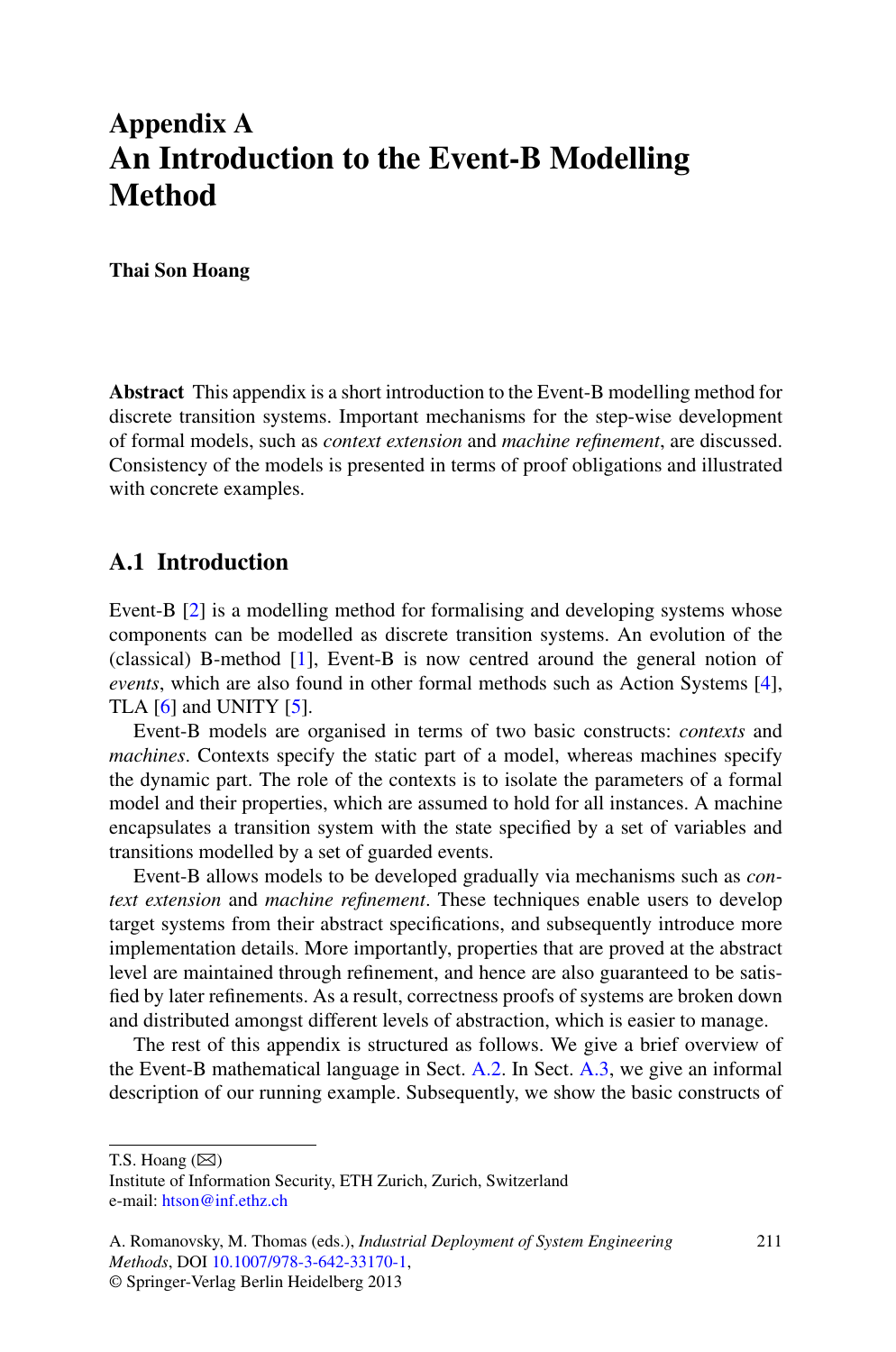| Construct                   | Definition                                                                                                                          |
|-----------------------------|-------------------------------------------------------------------------------------------------------------------------------------|
| $r \in S \leftrightarrow T$ | $r \in \mathbb{P}(S \times T)$                                                                                                      |
| $f \in S \rightarrow T$     | $f \in S \leftrightarrow T \wedge (\forall x, y_1, y_2 \cdot x \mapsto y_1 \in f \wedge x \mapsto y_2 \in f \Rightarrow y_1 = y_2)$ |
| $f \in S \rightarrow T$     | $f \in S \rightarrow T \wedge (\forall x \cdot x \in S \Rightarrow (\exists y \cdot x \mapsto y \in f))$                            |

<span id="page-1-1"></span>**Table A.1** Definitions

<span id="page-1-0"></span>Event-B in Sects. [A.4](#page-4-0) (contexts) and [A.5](#page-6-0) (machines). We present the mechanisms for context extension in Sect. [A.6](#page-13-0) and machine refinement in Sect. [A.7.](#page-14-0)

### **A.2 The Event-B Mathematical Language**

The basis for the formal models in Event-B is first-order logic and a typed set theory. We are not going to give full details of the Event-B logic here. For more information, we refer the reader to [[2,](#page-25-0) [8\]](#page-25-5). We present several main elements of the Event-B mathematical language that are important for understanding the Event-B models of the example below.

The first-order logic of Event-B contains standard operators such as *conjunction*  $(\wedge)$ , *disjunction*  $(\vee)$ , *implication*  $(\Rightarrow)$ , *negation*  $(\neg)$ , *equivalence*  $(\Leftrightarrow)$ , *universal quantification* (∀), and *existential quantification* (∃). Two constants are defined, namely  $\top$  and  $\bot$ , denoting *truth* and *falsity*, respectively.

### *A.2.1 Set Theory*

An important part of the mathematical language is its set-theoretical notation, with the introduction of the membership predicate  $E \in S$ , meaning that expression  $E$ is a member of set *S*. A set expression can be a variable (depending on its type). Moreover, a set can be explicitly defined by listing its members (*set extension*), e.g. {*E*1*,...,En*}. Other basic set constructs include Cartesian product, power set, and set comprehension. Given two set expressions *S* and *T*, the *Cartesian product* of *S* and *T*, denoted *S* × *T*, is the set of mappings (ordered pairs)  $x \mapsto y$ , where  $x \in S$  and *y* ∈ *T*. The *power set* of *S*, denoted  $\mathbb{P}(S)$ , is the set of all subsets of *S*. Finally, given a list of variables *x*, a predicate *P* constraining *x* and an expression *E* depending on *x*, the *set comprehension*  $\{x \cdot P \mid E\}$  is the set of elements *E* where *P* holds.

A key feature of the Event-B set-theoretical notation is the models of relations as sets of mappings. Different types of relations and functions are also defined as sets of mappings with different additional properties. Given two set expressions *S* and *T*,  $S \leftrightarrow T$  denotes the set of all *binary relations* from *S* to *T*. Similarly,  $S \rightarrow T$ denotes the set of all *partial functions* from *S* to *T*, and  $S \rightarrow T$  denotes the set of all *total functions* from *S* to *T*. Definitions of these relations can be seen in Table [A.1,](#page-1-1) expressed using set memberships.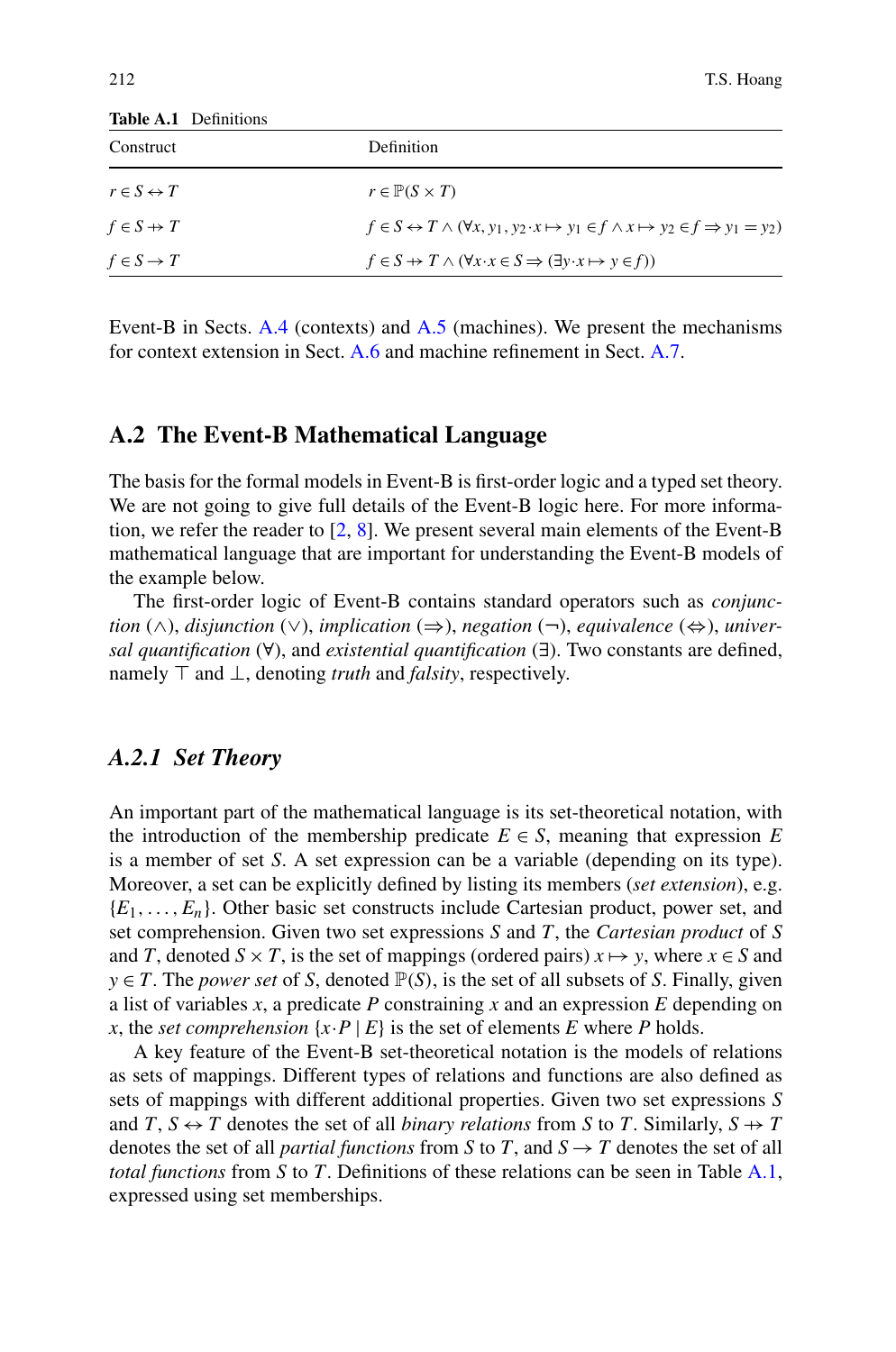<span id="page-2-0"></span>

| <b>Table A.2</b> Calculating<br>well-definedness conditions | Formula             | Well-definedness condition                                                  |
|-------------------------------------------------------------|---------------------|-----------------------------------------------------------------------------|
| using $\mathscr L$                                          | $\mathcal{X}$       | Τ                                                                           |
|                                                             | $\neg P$            | $\mathscr{L}(P)$                                                            |
|                                                             | $P \wedge Q$        | $\mathscr{L}(P) \wedge (P \Rightarrow \mathscr{L}(O))$                      |
|                                                             | $\forall x \cdot P$ | $\forall x \cdot \mathscr{L}(P)$                                            |
|                                                             |                     | $E_1 \div E_2$ $\mathscr{L}(E_1) \wedge \mathscr{L}(E_2) \wedge E_2 \neq 0$ |
|                                                             |                     | $E_1 \le E_2$ $\mathscr{L}(E_1) \wedge \mathscr{L}(E_2)$                    |
|                                                             | card(E)             | $\mathscr{L}(E) \wedge \text{finite}(E)$                                    |
|                                                             | f(E)                | $\mathscr{L}(E) \wedge f \in S \rightarrow T \wedge E \in \text{dom}(f)$    |

Intuitively, a binary relation *r* from *S* to *T* is a set of mappings  $x \mapsto y$ , where  $x \in S$  and  $y \in T$ . A partial function *f* from *S* to *T* is a binary relation from *S* to *T*, where each element *x* in *S* has *at most* one mapping to *T*. A total function *f* from *S* to *T* is a partial function from *S* to *T*, where each element *x* in *S* has *exactly* one mapping to *T*.

### *A.2.2 Types*

Variables in Event-B are strongly typed. A type in Event-B can be built-in (e.g., BOOL,  $\mathbb{Z}$ ) or user-defined. Moreover, given types *T*,  $T_1$  and  $T_2$ , the Cartesian product  $T_1 \times T_2$  and the power set  $\mathbb{P}(T)$  are also types. In contrast with most strongly typed programming languages, the types of variables in Event-B are not presented when they are declared. Instead, they are inferred from constraining properties of variables. Typically, a property of the form  $x \in E$ , where *E* is of type  $\mathbb{P}(T)$ , allows us to infer that *x* has type *T*.

### *A.2.3 Well-Definedness*

Event-B requires every formula to be *well defined* [[7,](#page-25-6) [8\]](#page-25-5). Informally, one has to prove that partial functions (either predefined, e.g. division  $\div$ , or user-defined) are never evaluated outside of their domain. Ill-defined expressions (such as  $x \div 0$ ) should be avoided. A syntactic operator  $\mathscr L$  is used to map formulae to their corresponding well-definedness conditions. Table [A.2](#page-2-0) shows the definition of well-definedness condition using  $\mathscr L$  for formulae in Event-B. Here *x* is a variable, *P* and *Q* are predicates,  $E$ ,  $E_1$ ,  $E_2$  are expressions, and  $f$  is a binary relation from  $S$  to  $T$ . Moreover,  $dom(f)$  denotes the domain of  $f$ , i.e. the set of all elements in  $S$  that connect to an element in *T* .

Notice that by using  $\mathscr{L}$ , we assume a *well-definedness order* from left to right (e.g., for *P*  $\land$  *Q*) for formulae (this is similar to evaluating conditional statements, e.g. && or ||, in several programming languages).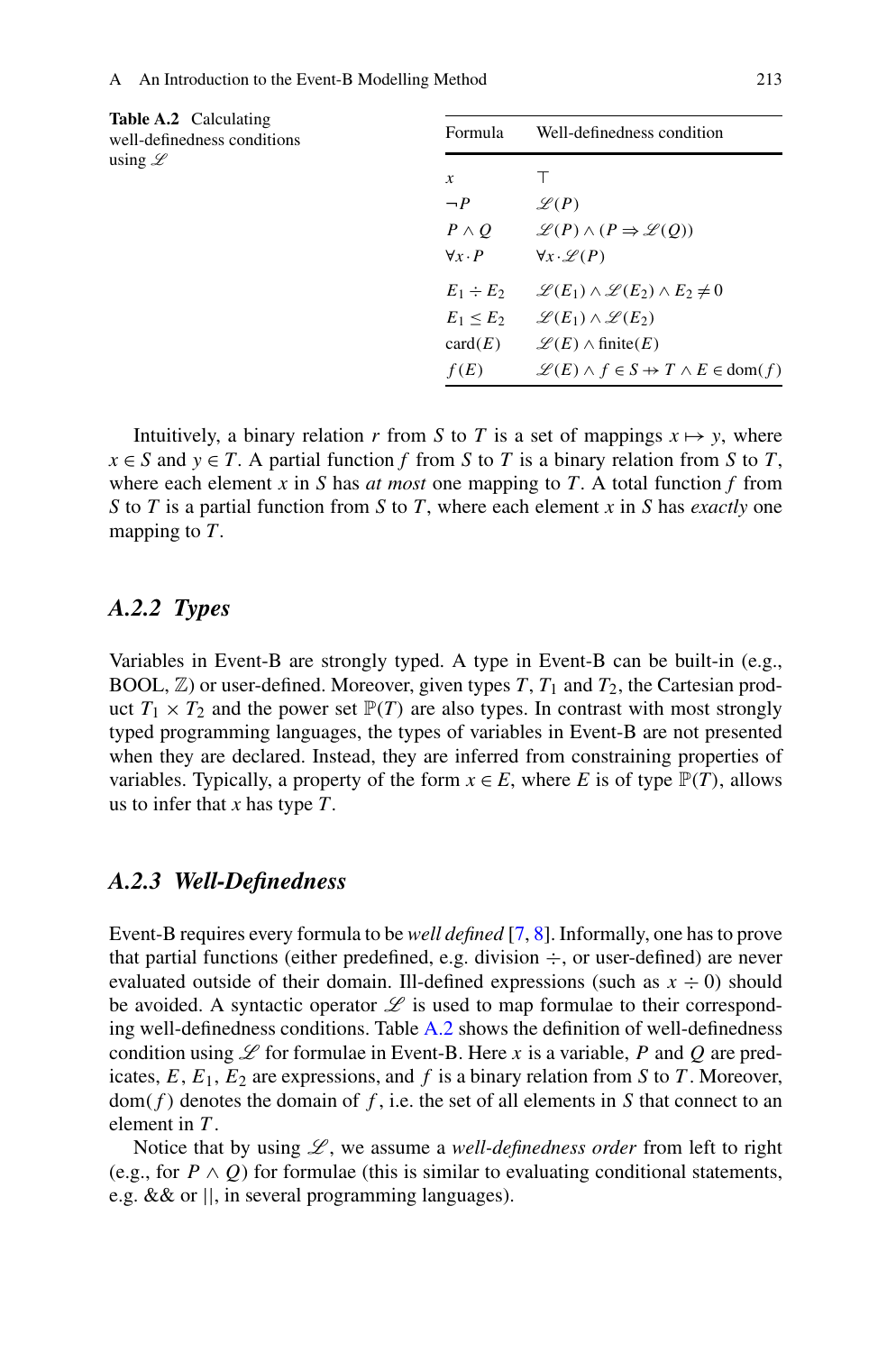# *A.2.4 Sequents*

<span id="page-3-0"></span>Event-B defines *proof obligations*, which must be proved to show that formal models fulfil their specified properties. Often these verification conditions are expressed in terms of *sequents*. A sequent  $H \vdash G$  means that the *goal G* holds under the assumption of the set of *hypotheses H*. The obligations are discharged using certain inference rules, which we will not describe here. Instead, we will give informal justification of how proof obligations can be discharged. The purpose of presenting proof obligations within this appendix is to illustrate various conditions that need to be proved to maintain the consistency of the example.

# **A.3 Example. A Course Management System**

The running example that we are going to use for illustrating Event-B is a course management system. We describe a requirements document of the system as follows. A club has some fixed *members*; amongst them are *instructors* and *participants*. Note that a member can be both an instructor and a participant.

<span id="page-3-4"></span><span id="page-3-3"></span>

| ASM <sub>1</sub> | Instructors are members of the club. |
|------------------|--------------------------------------|
|                  |                                      |

<span id="page-3-1"></span>

| ASM <sub>2</sub> | Participants are members of the club. |
|------------------|---------------------------------------|
|------------------|---------------------------------------|

There are predefined *courses* that can be offered by a club. Each course is associated with exactly one fixed instructor.

<span id="page-3-5"></span><span id="page-3-2"></span>

| There are predefined courses.<br>ASM <sub>3</sub> |
|---------------------------------------------------|
|---------------------------------------------------|

| ASM <sub>4</sub> | Each course is assigned to one fixed instructor. |
|------------------|--------------------------------------------------|
|------------------|--------------------------------------------------|

A course is either *opened* or *closed* and is managed by the system.

| REQ 5 | A course is either <i>opened</i> or <i>closed</i> . |
|-------|-----------------------------------------------------|
|-------|-----------------------------------------------------|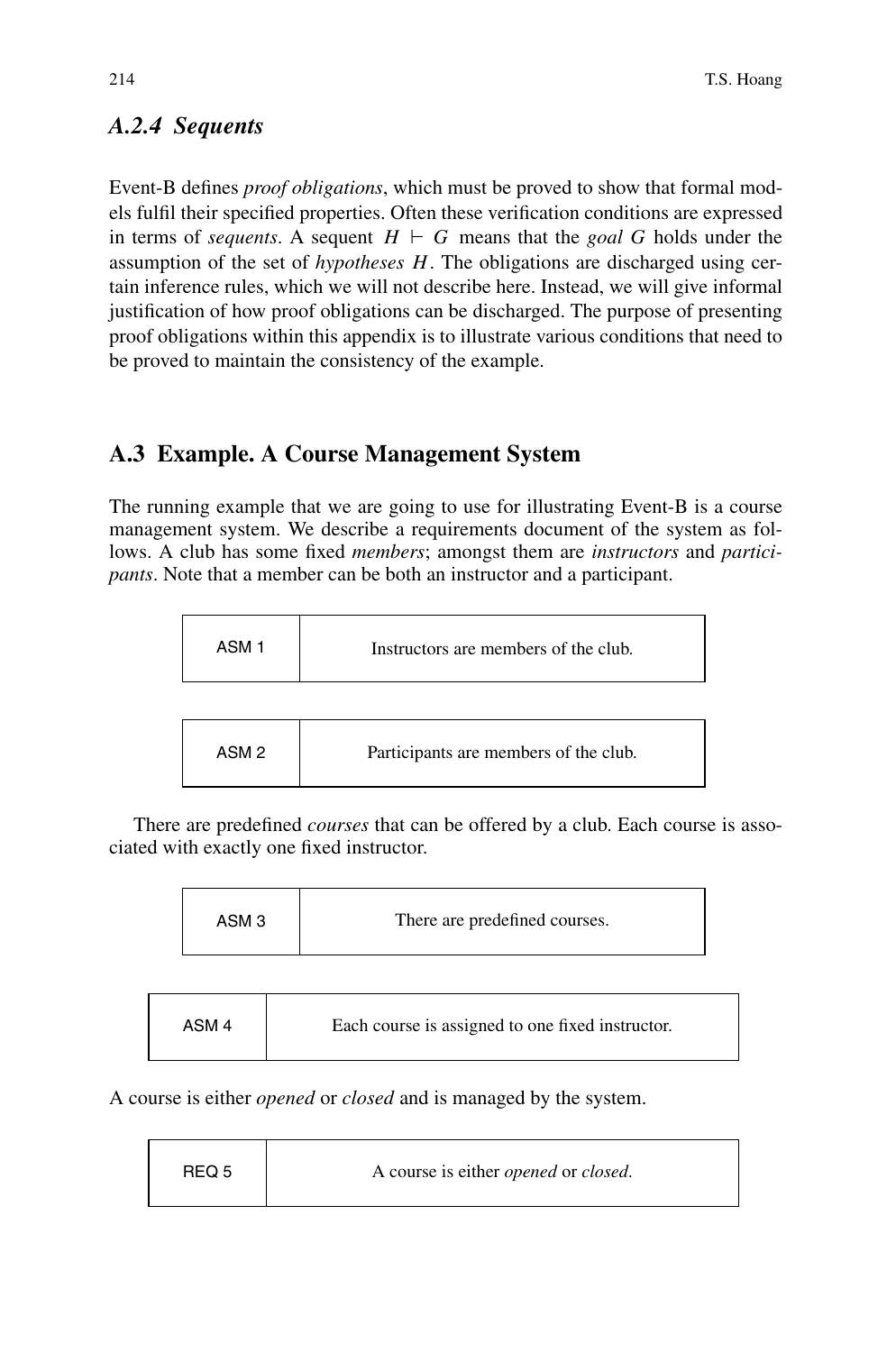<span id="page-4-4"></span><span id="page-4-3"></span>

| REQ 6 | The system allows a closed course to be opened. |
|-------|-------------------------------------------------|
|       |                                                 |

<span id="page-4-2"></span>

| REQ 7 | The system allows an opened course to be closed. |  |
|-------|--------------------------------------------------|--|
|-------|--------------------------------------------------|--|

The number of opened courses is limited.

<span id="page-4-6"></span><span id="page-4-5"></span>

| REQ 8 | The number of opened courses<br>cannot exceed a given limit. |
|-------|--------------------------------------------------------------|
|-------|--------------------------------------------------------------|

Only when a course is opened, can participants *register* for the course. An important constraint for registration is that an instructor cannot attend his own courses.

| REQ 9 | Participants can only register for an opened course. |
|-------|------------------------------------------------------|
|       |                                                      |

| <b>REQ 10</b> | Instructors cannot attend their own courses. |
|---------------|----------------------------------------------|
|               |                                              |

<span id="page-4-0"></span>In subsequent sections, we develop a formal model based on the above requirements document. In particular, we will refer to the above requirements in order to justify how they are formalised in the Event-B model.

# **A.4 Contexts**

<span id="page-4-1"></span>A context may contain *carrier sets*, *constants*, *axioms*, and *theorems*. Carrier sets are user-defined types. By convention, a carrier set *s* is *non-empty*, i.e., satisfying  $s \neq \emptyset$ , and *maximal*, i.e., satisfying ∀*x*·*x* ∈ *s*. Constants *c* denote *static objects* within the development[.1](#page-4-1) Axioms are *presumed properties* of carrier sets and constants. Theorems are *derived properties* of carrier sets and constants. Carrier sets and constants model the parameters of development. Moreover, axioms state parameter properties, assumed to hold for all their possible instances. A context C with carrier sets *s*, constants *c*, axioms  $A(s, c)$ , and theorems  $T(s, c)$  can be presented as follows.

<sup>&</sup>lt;sup>1</sup>When referring to carrier sets *s* and constants *c*, we usually allow for multiple carrier sets and constants, i.e., they may be "vectors".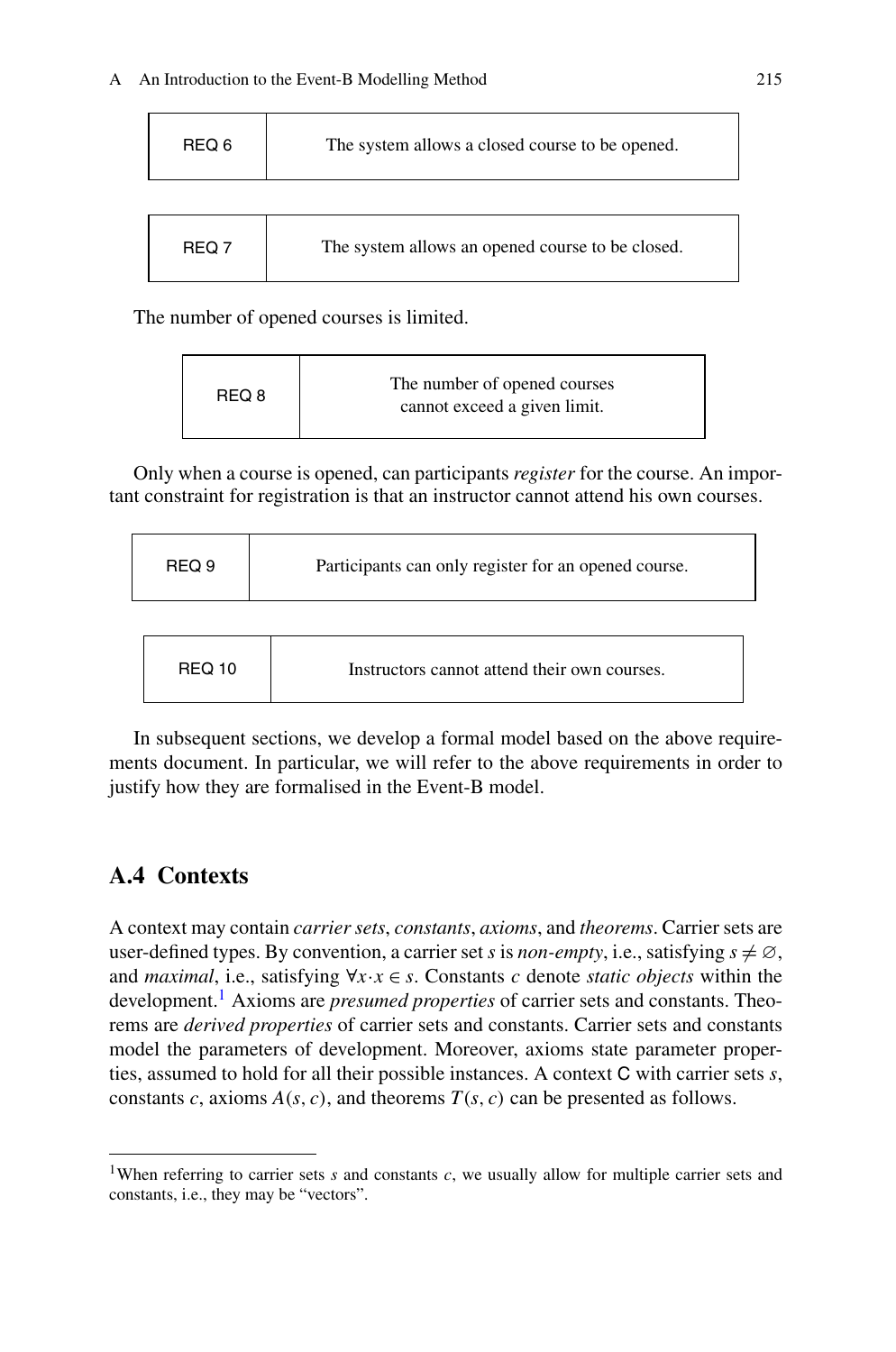

Note that we present axioms and theorems using different *labels*, i.e., **axm** and **thm**. Later on, we also use different labels for other modelling elements, such as invariants (**inv**), guards (**grd**) and actions (**act**).

<span id="page-5-1"></span>Proof obligations are generated to ensure that the theorems are derivable from *previously* defined axioms. This is captured by the following proof obligation rule, called [THM](#page-5-0):

<span id="page-5-0"></span>
$$
A(s,c) \vdash T(s,c). \tag{THM}
$$

### *A.4.1 Example. Context* **coursesCtx**

In this initial model, we focus on the opening and closing of courses by the system. As a result, our initial context coursesCtx contains a carrier set *CRS* denoting the set of courses that can be offered by the club ([ASM 3\)](#page-3-1). Moreover, coursesCtx includes a constant *m* denoting the maximum number of courses that the club can have at the same time (with respect to requirement  $REQ$  8). The context coursesCtx is as follows.



Note that we label the axioms and theorems with prefixes denoting the role of the modelling elements, i.e., **axm** and **thm**, with some numbers. For example, **axm0**\_**1** denotes the first (i.e., 1) axiom for the initial model (i.e., 0). We apply this systematic labelling throughout our development.

The assumptions on *CRS* and *m* are captured by the axioms and theorems as follows. Axiom **axm0**\_**1** states that *CRS* is finite. Axiom **axm0**\_**2** states that *m* is a member of the set of natural numbers (i.e., *m* is a natural number). Finally, axiom **axm0**\_**3** states that *m* cannot exceed the number of possible courses that can be offered by the club, represented as card*(CRS)*, the cardinality of *CRS*. A derived property of *m* is presented as theorem **thm0**\_**1**.

**thm0\_1***/***THM** A proof obligation is generated for **thm0**\_**1** as follows. Notice that **axm0**\_**3** does not appear in the set of hypotheses for the obligation, since it is declared after **thm0**\_**1**. By convention, each proof obligation is labelled according to the element involved and the name of the proof obligation rule. Here **thm0**\_**1***/*THM indicates that it is a [THM](#page-5-0) proof obligation for **thm0**\_**1**.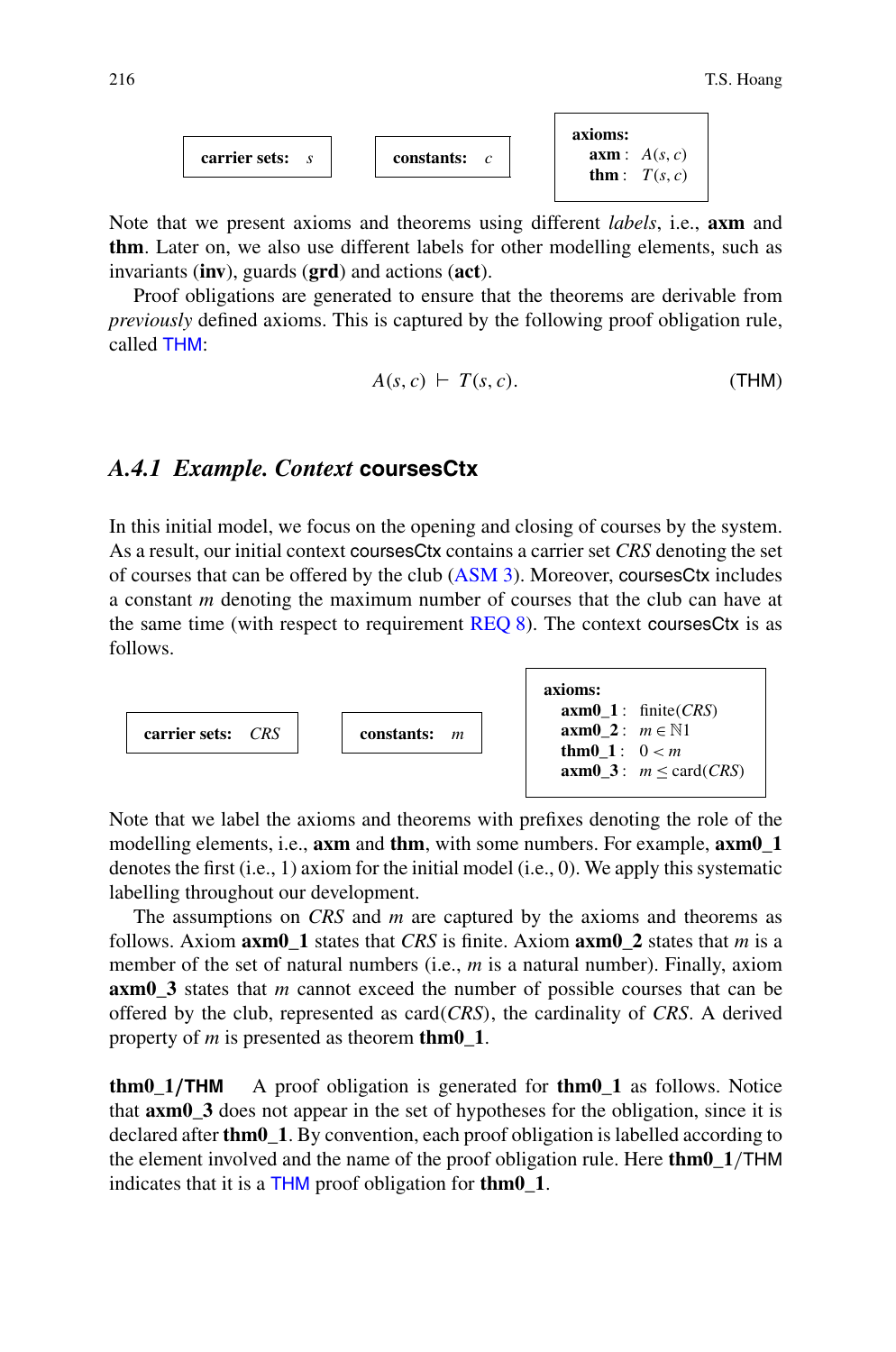| $thm0_1/THM$ |
|--------------|
|              |
|              |

The obligations can be trivially discharged since  $\mathbb{N}1$  is the set of all positive natural numbers, i.e. {1*,* 2*,...*}.

**axm0\_3***/***WD** It is required to prove that **axm0**\_**3** is well defined. The corresponding proof obligation is as follows.

| finite( $CRS$ )<br>$m \in \mathbb{N}$<br>$0 \leq m$ | $thm0_1/WD$ |
|-----------------------------------------------------|-------------|
| finite( $CRS$ )                                     |             |

<span id="page-6-0"></span>Since the goal appears amongst the hypotheses, the proof obligation can be discharged trivially. Note that the order of appearance of the axioms is important. In particular, **axm0**\_**1** needs to be declared before **axm0**\_**3**.

# **A.5 Machines**

*Machines* specify behavioural properties of Event-B models. In order to have access to information on context C, defined in Sect. [A.4,](#page-4-0) machine M must connect with C. When machine M *sees* context C, it has access to C's carrier sets *s* and constants *c*, to refer to them when modelling, and C's axioms  $A(s, c)$  and theorems  $T(s, c)$ , to use them as assumptions during proving. For clarity, in the following presentation we will not refer explicitly to the modelling elements of C. Note that in general a machine can see several contexts.

Machines M may contain *variables*, *invariants*, *theorems*, *events*, and a *variant*. Variables *v* define the *state* of a machine and are *constrained* by invariants  $I(v)$ . Theorems  $R(v)$  are *additional properties* of *v* derivable from  $I(v)$ .



A proof obligation (also called THM) is generated to prove that the theorem  $R(v)$  is derivable from *I(v)*:

<span id="page-6-1"></span>
$$
I(v) \vdash R(v). \tag{THM}
$$

Possible state changes are described by events (see Sect. [A.5.1\)](#page-7-0). The variant is used to prove convergence properties of events (see Sect. [A.5.2](#page-9-0)).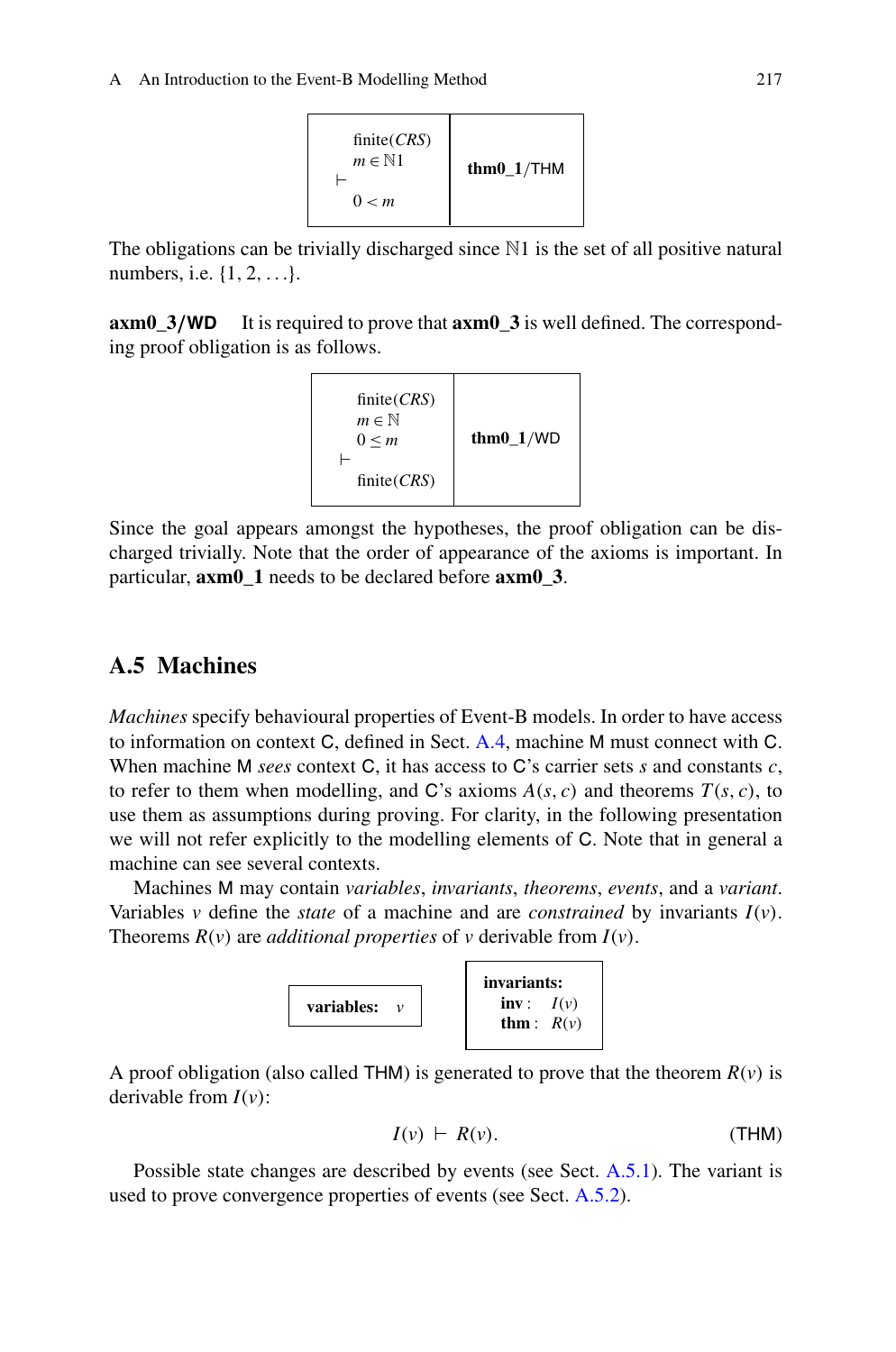## <span id="page-7-0"></span>*A.5.1 Events*

An event e can be represented by the term

$$
e \,\,\widehat{=}\,\, \text{any } x \text{ where } G(x, v) \text{ then } Q(x, v) \text{ end}, \tag{A.1}
$$

where *x* stands for the event *parameters*,<sup>[2](#page-7-1)</sup>  $G(x, v)$  is the *guard* (the conjunction of one or more predicates) and  $O(x, y)$  is the *action*. The guard states the necessary condition under which an event may occur. The event is said to be *enabled* in a state, if there exists some value for its parameter x that makes its guard  $G(x, y)$  hold in this state. The action describes how the state variables evolve when the event occurs. We use the short form

<span id="page-7-2"></span>
$$
e \,\,\widehat{=}\,\, when\,\, G(v) \text{ then } Q(v) \text{ end } \tag{A.2}
$$

when the event does not have any parameters, and we write

<span id="page-7-4"></span>
$$
e \,\,\widehat{=}\,\, \text{begin}\,\, Q(v) \text{ end} \tag{A.3}
$$

when, in addition, the event guard always holds (i.e., equals  $\top$ ). A dedicated event in the form of [\(A.3\)](#page-7-2) is used for the *initialisation* event (usually represented by init). Note that events may be annotated with their convergence status, which we will look at in Sect. [A.5.2.](#page-9-0)

The action of an event is composed of one or more *assignments* of the form

<span id="page-7-5"></span><span id="page-7-3"></span>
$$
a := E(x, v) \tag{A.4}
$$

or

$$
a: \in E(x, v) \tag{A.5}
$$

or

$$
a: |P(x, v, a'), \tag{A.6}
$$

<span id="page-7-1"></span>where *a* is some of the variables contained in *v*,  $E(x, y)$  is an expression, and  $P(x, y, a')$  is a predicate. Note that the variables on the left-hand side of the assignments contained in an action must be disjoint. In [\(A.5\)](#page-7-3), *a* must be a single variable, whereas it can be a vector of variables in  $(A.4)$  $(A.4)$  $(A.4)$  and  $(A.6)$  $(A.6)$  $(A.6)$ . In particular, in  $(A.4)$  $(A.4)$ , if *a* is a vector containing  $n > 0$  variables, then  $E$  must also be a vector of expressions, one for each of the *n* variables. Assignments of the form [\(A.4\)](#page-7-4) are *deterministic*, whereas assignments of the other two forms are *nondeterministic*. In [\(A.5\)](#page-7-3), *a* is assigned an element of a set  $E(x, y)$ . [\(A.6\)](#page-7-5) refers to P, which is a *before-after predicate* relating the values  $\nu$  (before the action) and  $a'$  (afterwards). ([A.6](#page-7-5)) is also the

<sup>&</sup>lt;sup>2</sup>When referring to variables  $\nu$  and parameters *x*, we usually allow for multiple variables and parameters, i.e., they may be "vectors".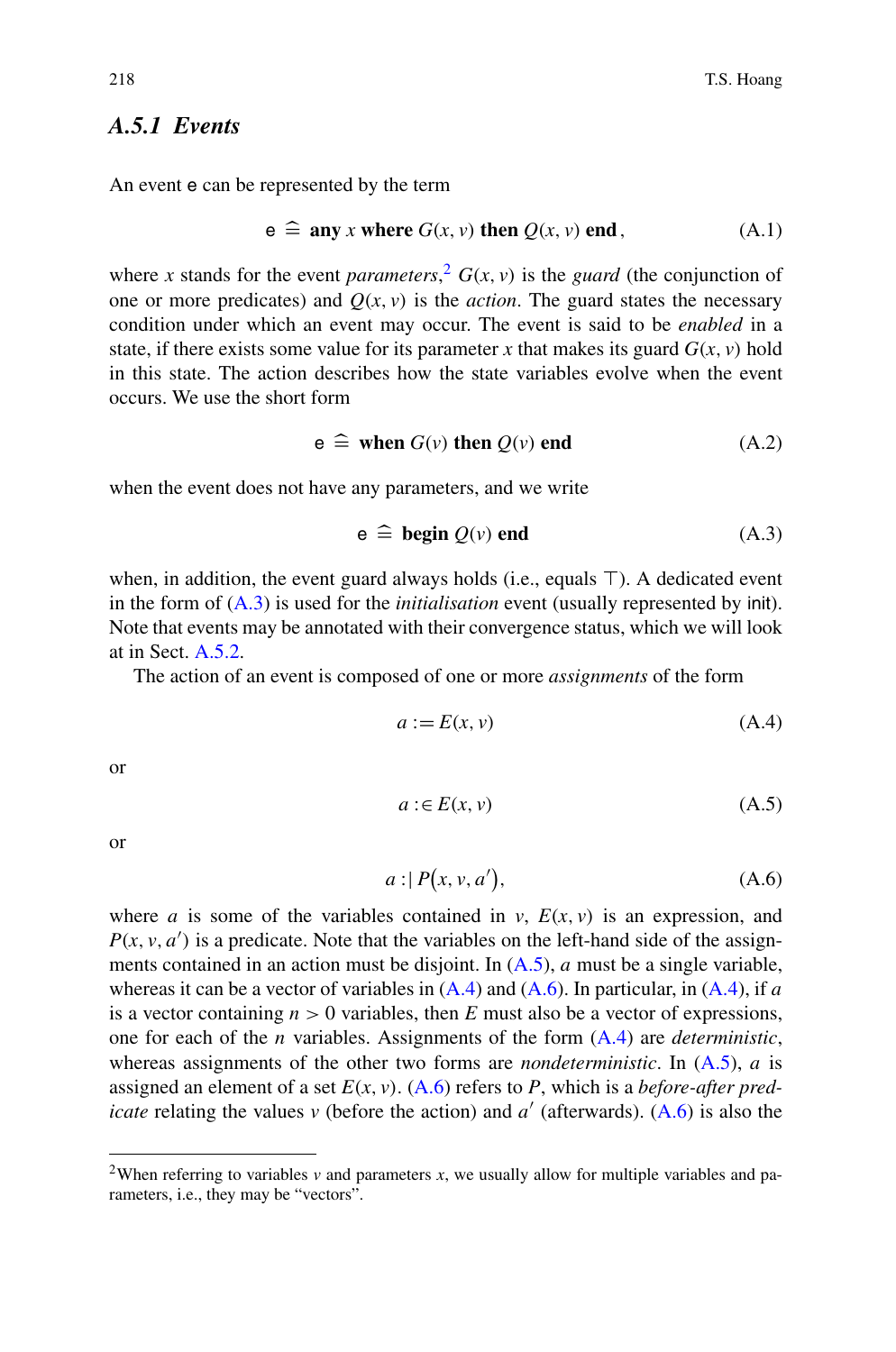most general form of assignment and nondeterministically selects an after-state *a* satisfying *P* and assigns it to *a*. Note that the before-after predicates for the other two forms are as expected; namely,  $a' = E(x, y)$  and  $a' \in E(x, y)$ , respectively.

All assignments of an action  $Q(x, y)$  occur simultaneously, which is expressed by conjoining their before-after predicates. Hence each event corresponds to a beforeafter predicate  $Q(x, v, v')$  established by conjoining all before-after predicates associated with each assignment and  $b = b'$ , where *b* is unchanged variables. Note that the initialisation init therefore corresponds to an *after predicate*  $K(v')$ , since there are no states before initialisation.

#### **A.5.1.1 Proof Obligations**

Below we describe some important proof obligation rules for Event-B machines, namely, invariant establishment and preservation, and action feasibility.

**Invariant Establishment and Preservation** An essential feature of an Event-B machine M is its invariant  $I(v)$ . It shows properties that hold in every reachable state of the machine. Obviously, this does not hold a priori for any machines and invariants, and therefore must be proved. A common technique for proving an invariant property is to prove it by induction: (1) to prove that the property is established by the initialisation init (*invariant establishment*), and (2) to prove that the property is maintained whenever variables change their values (*invariant preservation*).

*Invariant establishment* states that any possible state after initialisation given by the after predicate  $K(v')$  must satisfy the invariant *I*. The proof obligation rule is as follows:

<span id="page-8-1"></span>
$$
K(v') \vdash I(v'). \tag{INV}
$$

*Invariant preservation* makes it necessary to prove that every event occurrence *reestablishes* the invariants *I*. More precisely, for every event e, assuming the invariants *I* and e's guard *G*, we must prove that the invariants still hold in any possible state after the event execution given by the before-after predicate  $Q(x, y, y')$ . The proof obligation rule is as follows:

<span id="page-8-0"></span>
$$
I(v), G(x, v), Q(x, v, v') \vdash I(v'). \qquad (INV)
$$

Note that in practice, by the property of conjunctivity, we can prove the establishment and preservation of each invariant separately.

**Feasibility** *Feasibility* states that the action of an event is always feasible whenever the event is enabled. In other words, there are always possible after values for the variables satisfying the before-after predicate. In practice, we prove feasibility for individual assignment of the event action. For deterministic assignments, feasibility holds trivially. The feasibility proof obligation generated for a nondeterministic assignment of the form  $a$  :  $P(x, y, a')$  is as follows:

$$
I(v), G(x, v) \vdash \exists a' \cdot P(x, v, a'). \tag{FIS}
$$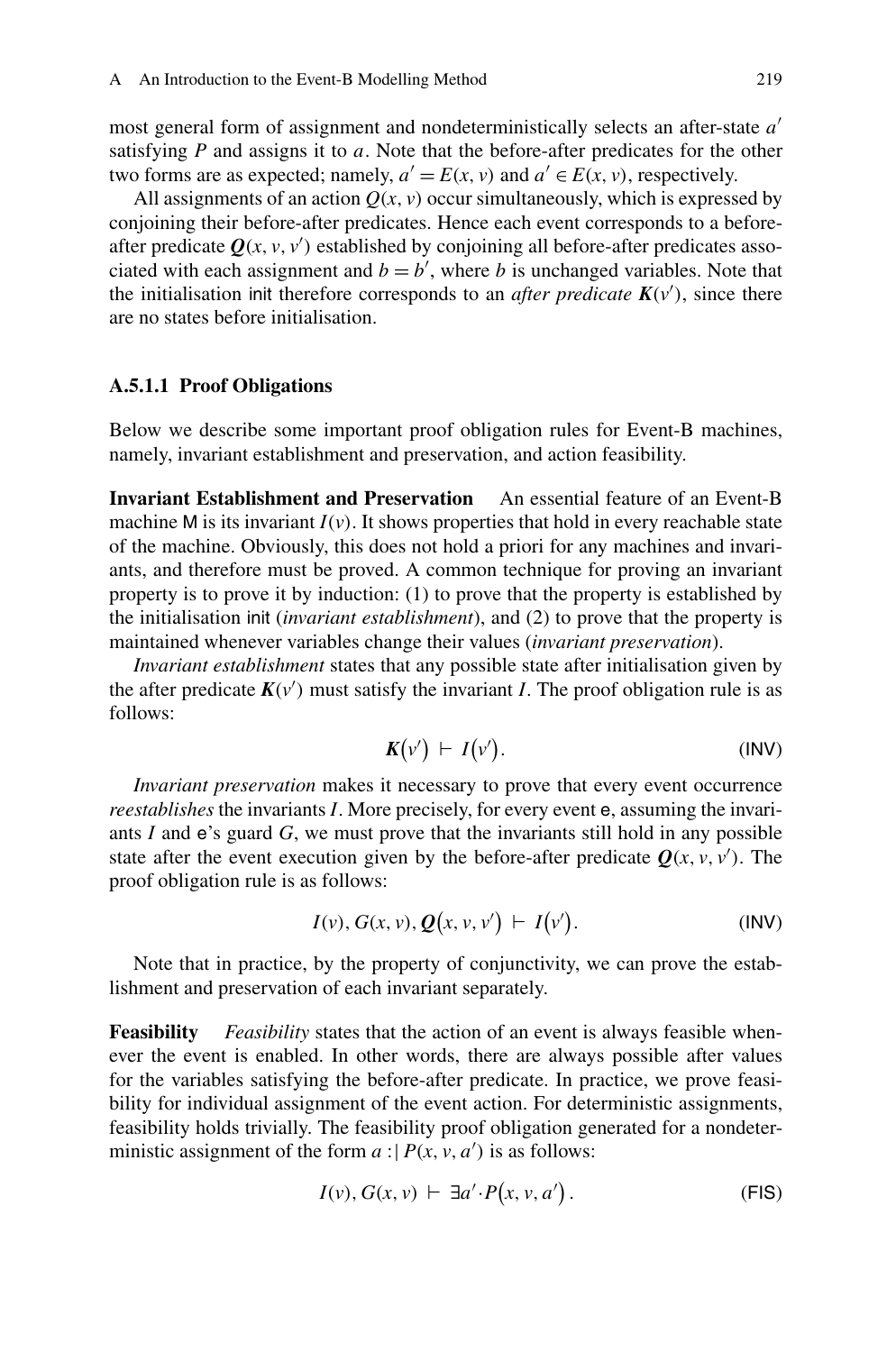### <span id="page-9-0"></span>*A.5.2 Event Convergence*

A set of events can be proved to collectively converge. In other words, these events cannot take control forever and hence one of the other events eventually occurs. We call these events *convergent*. To prove this, one specifies a variant *V* which maps a state  $\nu$  to a natural number. One then proves that each convergent event strictly decreases *V*. More precisely, let e be a convergent event where *v* is the state before executing e and  $v'$  is the state after. Then for each such e,  $v$ , and  $v'$ , one proves that  $V(v') < V(v)$ , additionally assuming all invariants and the e guard. Since the variant maps a state to a natural number, *V* induces a well-founded ordering on system states given by the strictly less than order (*<*) of their images under *V*. The following proof obligation rules apply to every convergent event where [VAR](#page-9-1) ensures the decrement of the variant and [NAT](#page-9-2) ensures that the variant is a natural number when the event is enabled:

$$
I(v), G(x, v), Q(x, v, v') \vdash V(v') < V(v) \tag{VAR}
$$

<span id="page-9-3"></span><span id="page-9-2"></span><span id="page-9-1"></span>
$$
I(v), G(x, v) \vdash V(v) \in \mathbb{N}.
$$
 (NAT)

Note that in some cases the convergence of some events can be shown only in a later refinement, but not immediately. In this case, their convergence is *anticipated* and we must prove that  $V(v') \leq V(v)$ , that is, these anticipated events do not increase the variant. Anticipated events must obey [NAT](#page-9-2) and the following proof obligation rule, also called [VAR](#page-9-3):

$$
I(v), G(x, v), Q(x, v, v') \vdash V(v') \le V(v).
$$
 (VAR)

As mentioned above, variant *V* is a natural number. Alternatively, *V* can be a *finite* set expression. In this case, for convergent events, one has to prove that it decreases the variant according to the strict subset inclusion ⊂ ordering. For anticipated events, we ensure that these events do not increase the variant by proving that  $V(v') \subseteq V(v)$ . The proof obligation rule [VAR](#page-9-1) is adapted accordingly.

For proving that the variant *V* is a finite set, the following proof obligation rule called [FIN](#page-9-4) applies:

<span id="page-9-4"></span>
$$
I(v) \vdash \text{finite}(V(v)). \tag{FIN}
$$

Note that [FIN](#page-9-4) needs to be proved once, i.e., it does not depend on the set of convergent and anticipated events (cf. [NAT](#page-9-2)).

The convergence attribute of an event is denoted by the keyword **status** with three possible values: *convergent*, *anticipated*, and *ordinary* (for events which are neither convergent nor anticipated). Events are *ordinary* by default.

# *A.5.3 Deadlock-Freeness*

A machine M is said to be *deadlocked* in some state if all of its events are disabled in that state. *Deadlock-freeness* for M ensures that there are always some enabled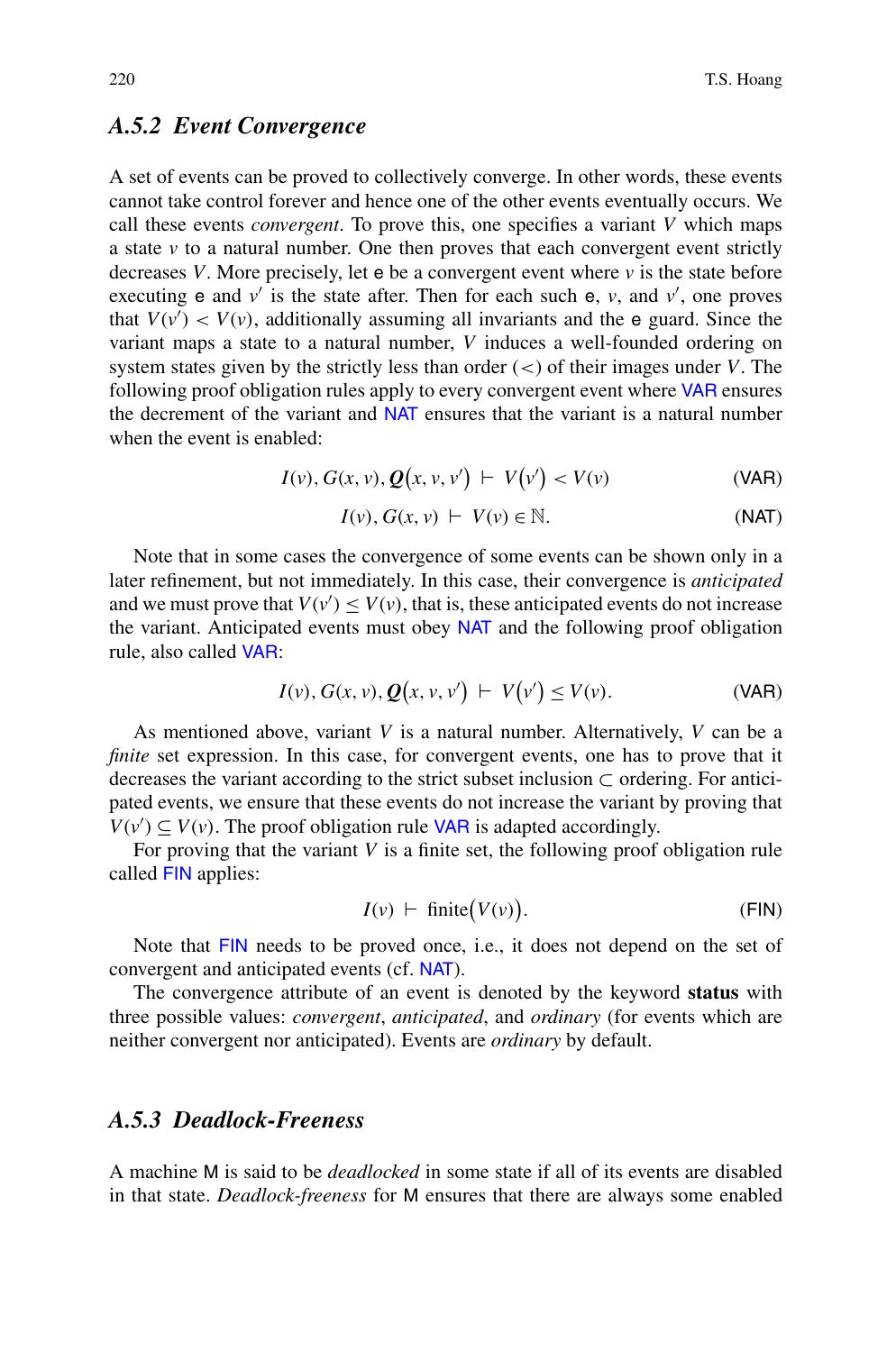events during the execution of M. Assume that M contains a set of *n* events  $e_i$  (*i* ∈  $1, \ldots, n$  of the following form:

$$
e_i \triangleq
$$
 any  $x_i$  where  $G_i(x_i, v)$  then  $Q_i(x_i, v)$ . end

The proof obligation rule for deadlock-freeness<sup>[3](#page-10-0)</sup> is as follows:

$$
I(v) \vdash (\exists x_1 \cdot G_1(x_1, v)) \vee \cdots \vee (\exists x_n \cdot G_n(x_n, v)).
$$
 (DLF)

### *A.5.4 Example. Machine* **m0**

We develop machine m0 of the initial model, focusing on courses opening and closing. This machine sees context coursesCtx as developed in Sect. [A.4.1](#page-5-1), and as a result has access to the carrier set *CRS* and constant *m*. We model the set of opened courses by a variable, namely *crs* [\(REQ 5\)](#page-3-2). Invariant **inv0**\_**1** states that it is a subset of available courses *CRS*. A consequence of this invariant and of axiom **axm0**\_**1** is that *crs* is finite, and this is stated in m0 as theorem **thm0**\_**2**. Requirement [REQ 8](#page-4-2) is directly captured by invariant **inv0**\_**2**: the number of opened courses, i.e., card*(crs)* is bounded above by *m*. Initially, all courses are closed; hence *crs* is set to the empty set  $(\emptyset)$ .



We model the opening and closing of courses using two events OpenCourses and CloseCourses as follows ([REQ 6](#page-4-3) and [REQ 7](#page-4-4)).

| <b>OpenCourses</b><br>status ordinary<br>when                                                               |
|-------------------------------------------------------------------------------------------------------------|
| <b>grd0</b> _1: card $(crs) \neq m$                                                                         |
| thm0_3: $crs \neq CRS$<br>then                                                                              |
| $\textbf{act0}\_1: \quad \text{crs}:  \text{crs} \subset \text{crs}' \land \text{card}(\text{crs}') \leq m$ |
| and                                                                                                         |

| <b>CloseCourses</b><br>status <i>anticipated</i> |  |  |
|--------------------------------------------------|--|--|
| any cs where                                     |  |  |
| <b>grd<math>0</math></b> 1: $cs \subseteq crs$   |  |  |
| <b>grd0</b> 2: $cs \neq \emptyset$               |  |  |
| then                                             |  |  |
| act0 1: $crs := crs \, \backslash \, cs$         |  |  |
| end                                              |  |  |

<span id="page-10-0"></span>We deliberately choose to model these events using different features of Event-B. In OpenCourses, we use a nondeterministic action to model the fact that some new courses are opened, i.e.  $crs \subset crs'$ , as long as the number of opened courses will not exceed its limit, i.e. card $(crs') \leq m$ . The guard of the event states that the current number of opened courses has not yet reached the limit.

 $3$ Typically, this is encoded as a theorem in the machine after all invariants.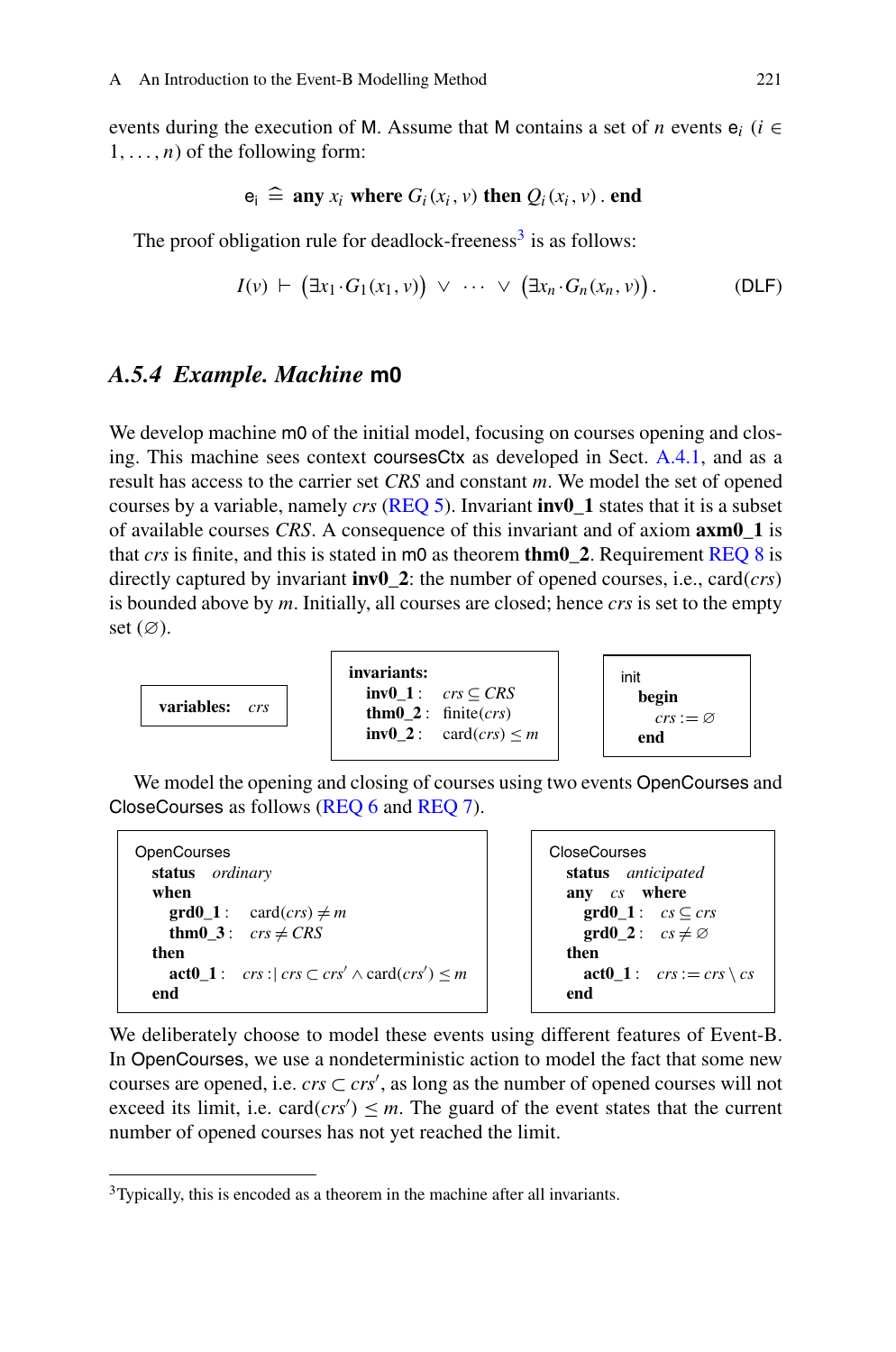CloseCourses models the set of courses that are going to be closed using parameter *cs*. It is a non-empty set of currently opened courses which is captured by CloseCourses' guard. The action is modelled in a straightforward way by removing *cs* from set *crs*.

We set the convergence status for OpenCourses and CloseCourses to be *ordinary* and *anticipated*, respectively. We postpone the reasoning about the convergence of CloseCourses till later refinements. Our intention is to prove that there can only be a finite number of occurrences of CloseCourses between any two OpenCourses events.

### **A.5.4.1 Proof Obligations**

We present some of the obligations to illustrate what needs to be proved for the consistency of m0. We applied the proof obligation rules as shown earlier in this section. Notice that we can take the axioms and theorems of the seen context coursesCtx as hypotheses in the proof obligations. For clarity, we show only the parts of the hypotheses that are relevant for discharging the proof obligations. Moreover, we also show the proof obligations in their simplified forms, e.g. when event assignments are deterministic.

**thm0\_2***/***THM** This obligation corresponds to the rule [THM](#page-6-1), in order to ensure that **thm0**\_**2** is derivable from previously declared invariants.

The proof obligation holds trivially since *crs* is a subset of a finite set, i.e., *CRS*.

**init***/***inv0\_2***/***INV** This obligation ensures that the initialisation init establishes invariant **inv0**\_**2**.

| $0 \leq m$               | init/inv0_2/INV |
|--------------------------|-----------------|
| $card(\emptyset) \leq m$ |                 |

Since the cardinality of the empty set  $\varnothing$  is 0, the proof obligation holds trivially.

**OpenCourses***/***thm0\_3***/***THM** This obligation ensures that **thm0**\_**3** is derivable from the invariants and the previously declared guards of OpenCourses.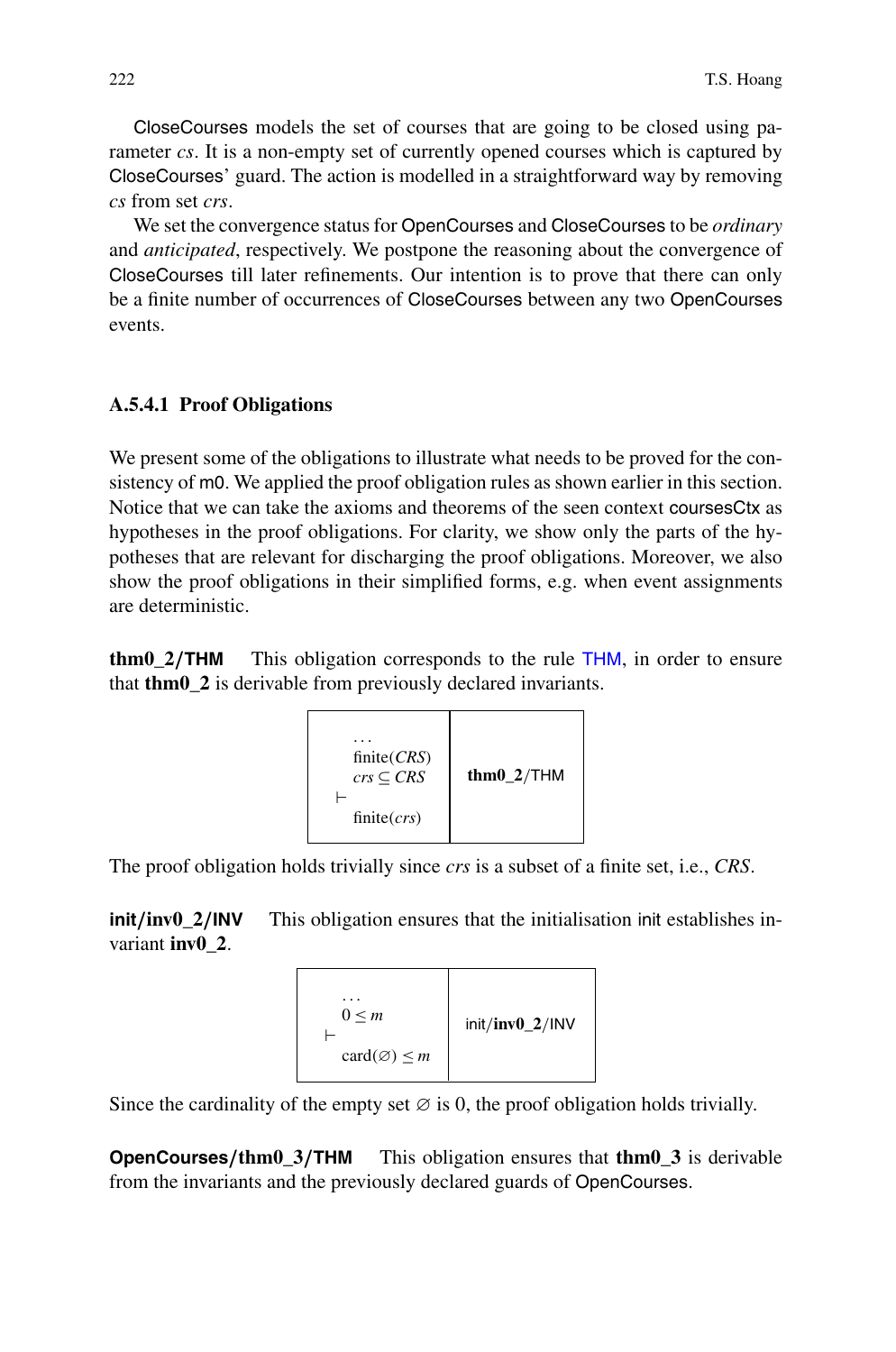

Informally, we can derive from the hypotheses that  $card(crs) < card(CRS)$ ; hence *crs* must be different from *CRS*.

**OpenCourses***/***act0\_1***/***FIS** This obligation corresponds to rule [FIS](#page-8-0) and ensures that the nondeterministic assignment of OpenCourses is feasible when the event is enabled.



The reasoning about the proof obligation is as follows. Since *crs* is different from *CRS*, there exists an element *c* which is closed, i.e., not in *crs*. By adding *c* to the set of opened courses, we strictly increase the number of opened courses by 1. Moreover, the number of opened courses after executing the event is still within the limit since originally it is strictly below the limit.

**CloseCourses***/***inv0\_2***/***INV** This obligation corresponds to rule [INV](#page-8-1) and is simplified accordingly since the assignment is deterministic. The purpose of the obligation is to prove that CloseCourses maintains invariant **inv0**\_**2**.

| $card(crs) \leq m$<br>$card(crs \setminus cs) \leq m$ | CloseCourses/inv0_2/INV |
|-------------------------------------------------------|-------------------------|
|-------------------------------------------------------|-------------------------|

Since removing some courses *cs* from the set of opened courses *crs* can only reduce its number, the proof obligation can be trivially discharged.

**DLF***/***THM** The deadlock-freeness condition is encoded as theorem **DLF** of machine m0, which results in the following proof obligation.

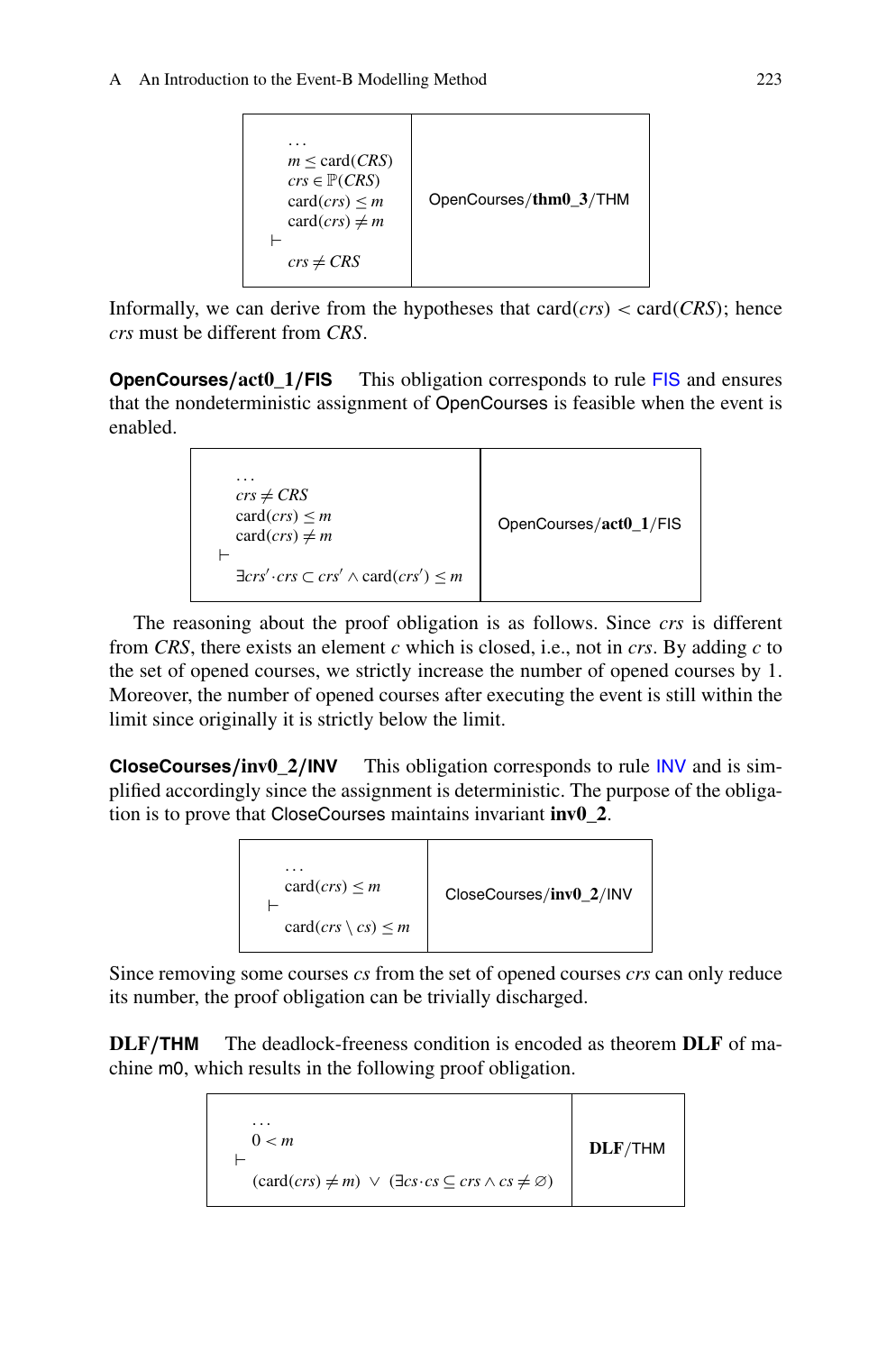<span id="page-13-0"></span>We reason as follows. If card $(crs) \neq m$ , the goal trivially holds. Otherwise, if card(*crs*) = *m*, since  $m \neq 0$ , *crs*  $\neq \emptyset$ . As a result, we can prove that  $\exists cs \cdot cs \subseteq$  $\text{c} \text{r} \text{s} \wedge \text{c} \text{s} \neq \varnothing$  by instantiating *cs* with *crs*.

### **A.6 Context Extension**

Context extension is a mechanism for introducing more static details into an Event-B development. A context can *extend* one or more contexts. When describing a context D as extending another context C, we call C and D the abstract and concrete context, respectively. By extending C, D "inherits" all the abstract elements of C, i.e., carrier sets, constants, axioms and theorems. This means that (1) a context extending D also implicitly extends C, and (2) a machine seeing D also implicitly sees C. As a result, proof obligation rule [THM](#page-5-0) for D also has additional assumptions in the form of axioms and theorems from the abstract context C.

Subsequently, we present three new contexts that we use in the next refinement of our running example.

### *A.6.1 Context* **membersCtx**

This is an initial context (i.e., it does not extend any other context) containing a carrier set *MEM*. *MEM* represents the set of club members, with an axiom stating that it is finite.

**carrier sets:** *MEM*



### *A.6.2 Context* **participantsCtx**

This context extends the previously defined context membersCtx and is as follows.



Constant *PRTCPT* denotes the set of participants that must be members of the club as specified in [ASM 2](#page-3-3) (**axm1**\_**2**). Theorem **thm1**\_**1** states that there can be only a finite number of participants, which gives rise to the following trivial proof obligation.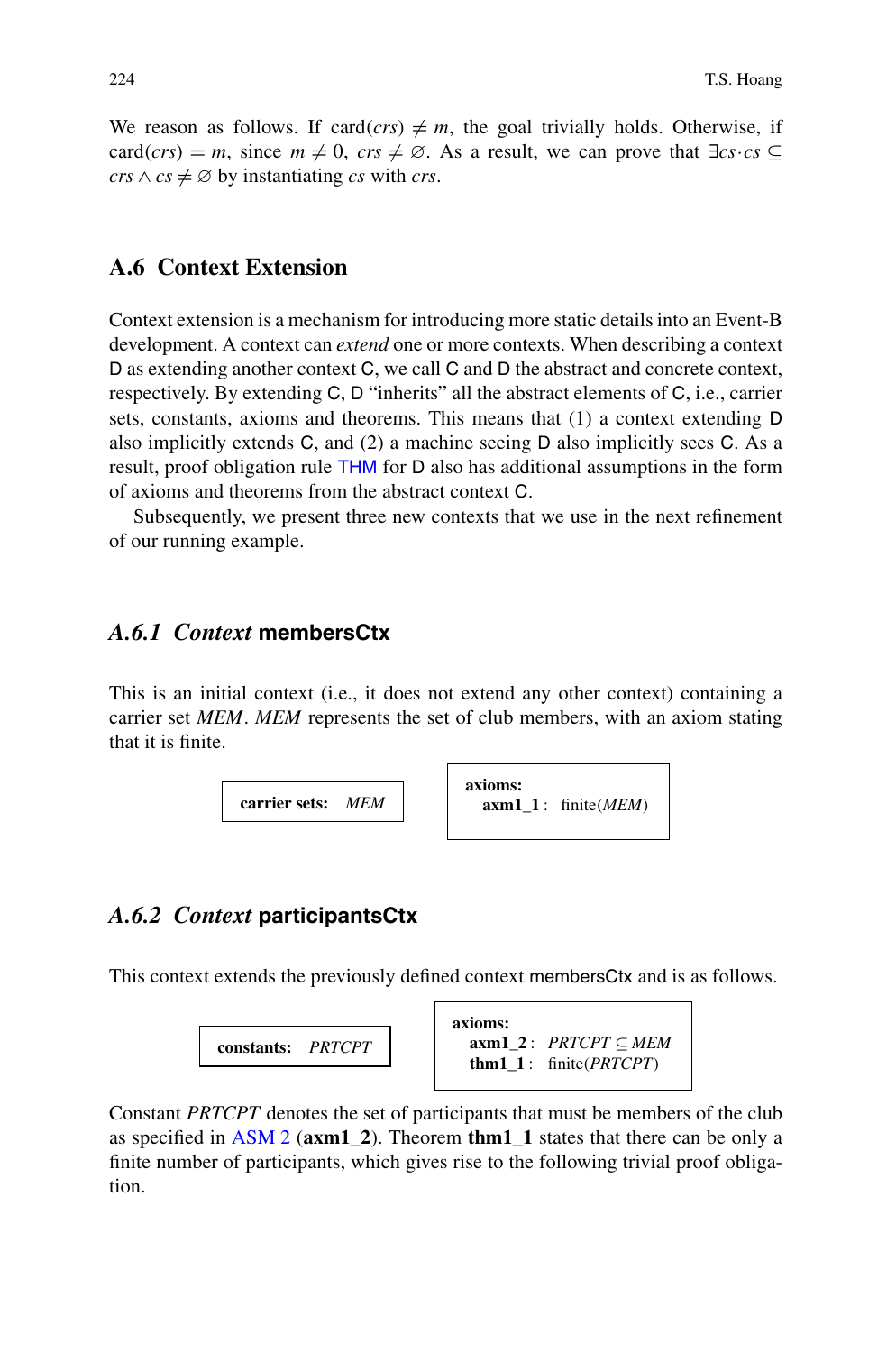$$
PRTCPT \subseteq MEM
$$
  
+  
finite(PRTCPT)  

An important point is that axiom **axm1**\_**1** of the abstract context membersCtx appears as a hypothesis in the proof obligation.

## *A.6.3 Context* **instructorsCtx**

This context extends two contexts, coursesCtx and membersCtx, and introduces two constants, namely *INSTR* and *instrs*. *INSTR* models the set of instructors that are members of the club as specified by [ASM 1](#page-3-4) (**axm1**\_**3**). Constant *instrs* models the relationship between courses and instructors and is constrained by **axm1**\_**4**: it is a *total function* from *CRS* to *INSTR*, and hence directly formalises requirement [ASM 4.](#page-3-5) Recall the definition of total function *f* from set *S* to set *T*: *f* is a relation from *S* to *T* where every element in *S* has exactly one mapping to some element in *T*.



<span id="page-14-0"></span>The hierarchy of context extensions for our example is summarised in the following diagram.



# **A.7 Machine Refinement**

*Machine refinement* is a mechanism for introducing details about the dynamic properties of a model [[2\]](#page-25-0). For more details on the theory of refinement, we refer the reader to the Action System formalism [\[4](#page-25-2)], which has inspired the development of Event-B. We present here the proof obligations defined in Event-B, related to refinement. When speaking about machine N refining another machine M, we refer to M as the *abstract* machine and to N as the *concrete* machine.

Despite the fact that the formal definition of Event-B refinement does not distinguish between *superposition refinement* and *data refinement*, we illustrate them in separate sections to show different aspects of the two. In superposition refinement, the abstract variables of M are retained in the concrete machine N, with possibly some additional concrete variables. In data refinement, the abstract variables *v* are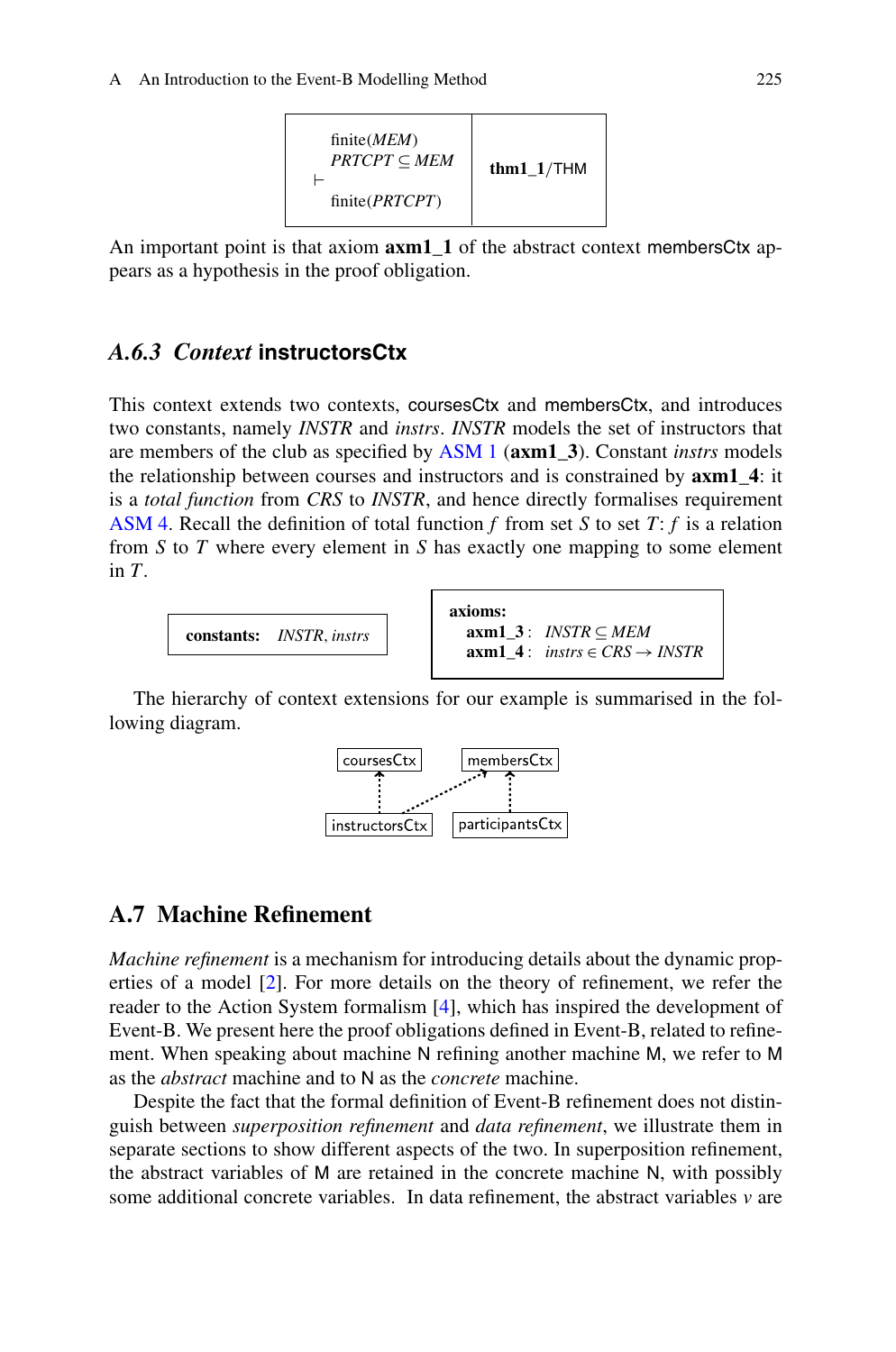replaced by concrete variables *w* and, subsequently, the connections between M and N are represented by the relationship between *v* and *w*. In fact, more often, Event-B refinement is a mixture of both superposition and data refinement: some of the abstract variables are retained, while others are replaced by new concrete variables.

### *A.7.1 Superposition Refinement*

As mentioned earlier, in superposition refinement, variables *v* of the abstract machine M are kept in the refinement, i.e. as part of the state of N. Moreover, N can have some additional variables *w*. The concrete invariants  $J(\nu, \nu)$  specify the relationship between the old and new variables. Each abstract event e is refined by a concrete event f (later on we will relax this one-to-one constraint). Assume that the abstract event e and the concrete event f are as follows:

> $e \nightharpoonup$  **any** *x* where  $G(x, v)$  then  $Q(x, v)$  end  $f \nightharpoonup$  **any** *x* where  $H(x, v, w)$  then  $R(x, v, w)$  end

We assume now that e and f have the same parameters *x*. The more general case, where the parameters are different, is presented in Sect. [A.7.2.](#page-18-0)

Somewhat simplifying, we say that f refines e if the guard of f is stronger than that of e (*guard strengthening*), concrete invariants *J* are maintained by f, and abstract action *Q* simulates the concrete action *R* (*simulation*). These conditions are stated as the following proof obligation rules:

<span id="page-15-2"></span><span id="page-15-1"></span><span id="page-15-0"></span>
$$
I(v), J(v, w), H(x, v, w) \vdash G(x, v) \tag{GRD}
$$

$$
I(v), J(v, w), H(x, v, w), R(x, v, w, v', w') \vdash Q(x, v, v')
$$
 (SIM)

$$
I(v), J(v, w), H(x, v, w), \mathbf{R}(x, v, w, v', w') \vdash J(v', w')
$$
 (INV)

In particular, if the guard and action of an abstract event are retained in the concrete event, the proof obligations [GRD](#page-15-0) and [SIM](#page-15-1) are trivial; hence we only need to consider [INV](#page-15-2) for proving that the gluing invariants are reestablished.

Proof obligations are generated to ensure that each assignment of concrete event f is feasible. In the case where the action of the abstract event is retained in f, we only need to prove the feasibility of any additional assignment.

In the course of refinement, *new events* are often introduced into a model. New events must be shown to refine the implicit abstract event SKIP, which does nothing, i.e., does not modify abstract variables *v*.

### **A.7.1.1 Machine m1**

Machine m1 sees contexts instructorsCtx and participantsCtx. As a result, it implicitly sees coursesCtx and membersCtx. Variable *crs* is retained in this refinement.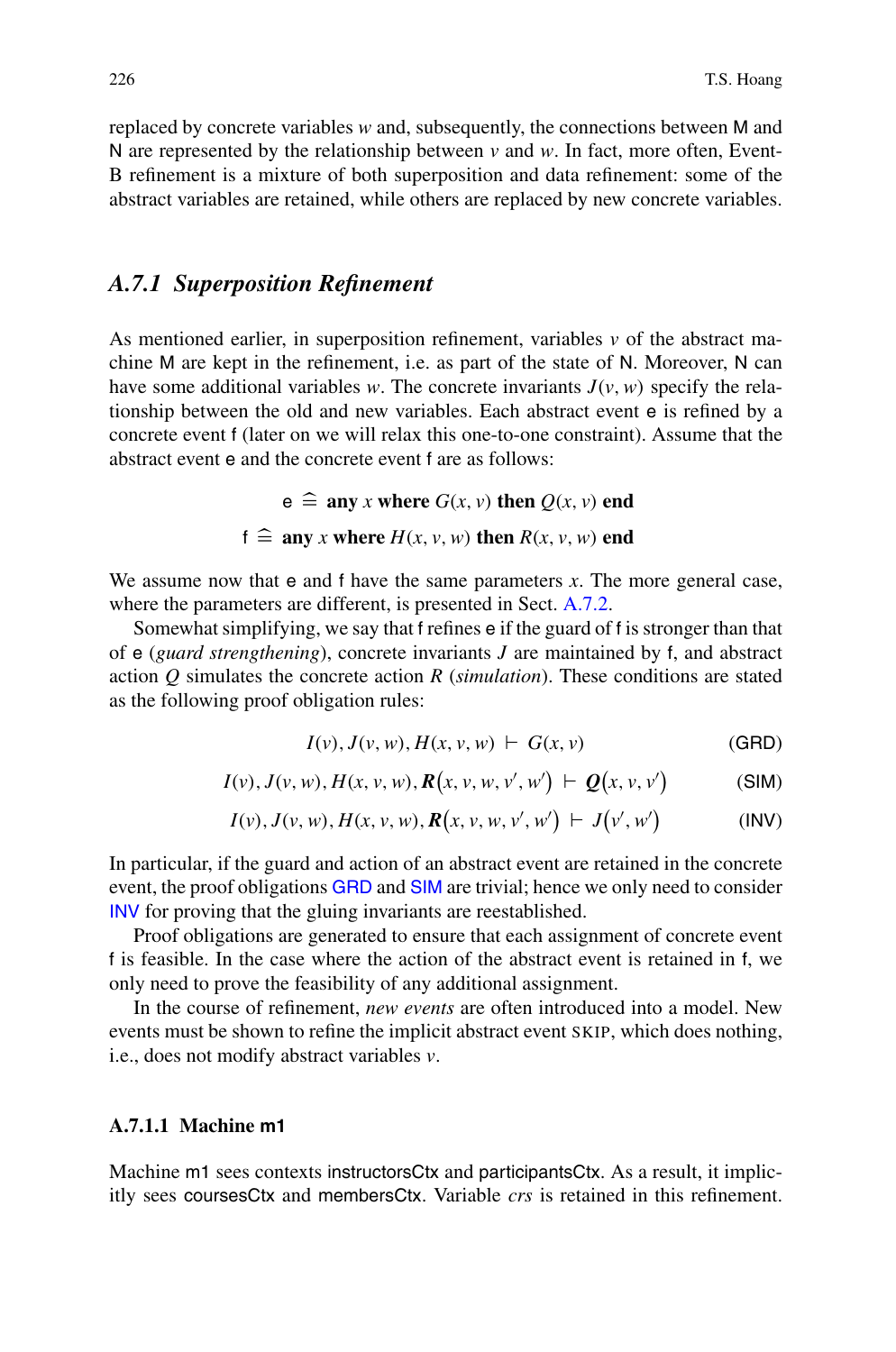An additional variable *prtcpts* representing information about course participants is introduced. Invariant **inv1**\_**1** models *prtcpts* as a relation between the set of opened courses *crs* and the set of participants *PRTCPT*. Requirement [REQ 10](#page-4-5) is directly modelled by invariant **inv1** 2: for every opened course  $c$ , the instructor of this course, i.e., *instrs*(*c*), is not amongst its participants, represented by *prtcpts*[ $\{c\}$ ].

**variables:** *crs, prtcpts*

```
invariants:
  inv1_1 : prtcpts \in crs \leftrightarrow PRTCPT
  inv1_2 : ∀c · c ∈ crs \Rightarrow instrs(c) \notin prtcpts[{c}]
```

```
init
 begin
   ...
   prtcpts := ∅
 end
```
Initially, there are no opened courses; hence *prtcpts* is assigned to be ∅.

The original abstract event OpenCourses stays unchanged in this refinement, while an additional assignment is added to CloseCourses to update *prtcpts* by removing the information about the set of closing courses *cs* from it.

```
CloseCourses
  status anticipated
  any cs where
      ...
  then
      ...
      \textbf{act1}\_2 : \textit{prtcrts} := \textit{cs} \triangleleft \textit{prtcrts}end
```
A new event is added, namely Register, to model the registration of a participant *p* for an opened course *c*. The guard of the event ensures that *p* is not the instructor of the course (**grd1**\_**3**) and is not yet registered for the course (**grd1**\_**4**). The action of the event updates *prtcpts* accordingly by adding the mapping  $c \mapsto p$  to it.

```
Register
 status convergent
 any p, c where
    grd1_1 : p ∈ PRTCPT
    \textbf{grd1}\_2 : c \in \textit{crs}\text{grad1}\_3: p \neq \text{instrs}(c)grd1_4 : c \mapsto p \notin \text{prept}then
    act1_1 : prtcpts := prtcpts ∪ {c \mapsto p}
 end
```
We attempt to prove that Register is convergent and CloseCourses is anticipated using the following variant.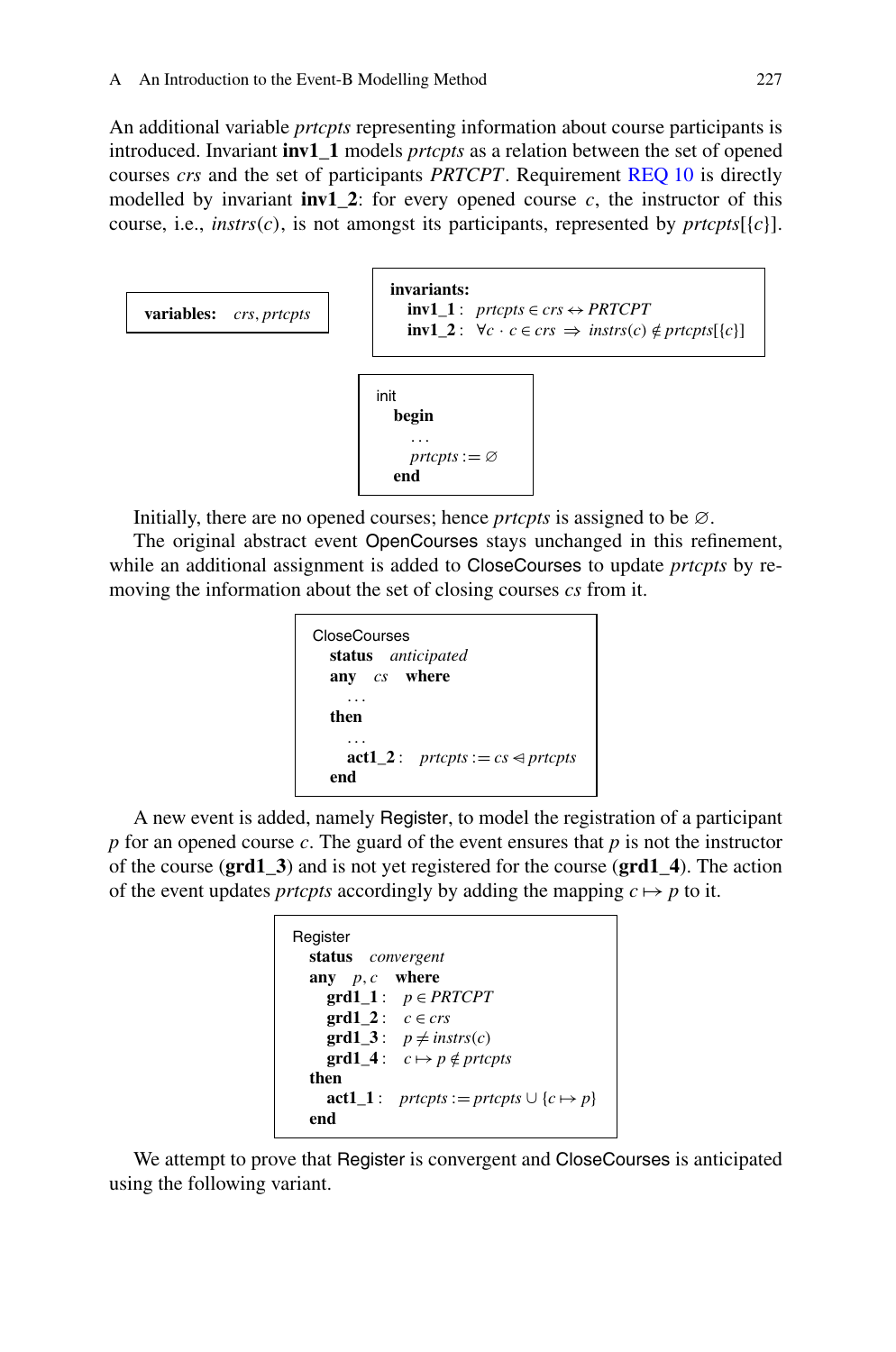$$
variant: (crs \times PRTCPT) \setminus prtcepts
$$

The variant is a set of mappings; each links an opened course to a participant who has *not* registered for the respective course.

We present some of the important proof obligations for m1. Proof obligations [GRD](#page-15-0) and [SIM](#page-15-1) are trivial for events OpenCourses and CloseCourses. Consequently, we only need to consider [INV](#page-15-2) for these old events.

**CloseCourses***/***inv1\_2***/***INV** This obligation is to ensure that **inv1**\_**2** is maintained by CloseCourses. The obligation is trivial, in particular, because, given that  $c \notin cs$ ,  $(cs \triangleleft \frac{\text{prt}c}{c}\}$  [{*c*}] is the same as  $\frac{\text{prt}c}{c}\$ [{*c*}].

*...*  $∀c \cdot c ∈ crs ⇒ instrs(c) ∉ prtcrts[{c}]$  $\vdash$  $\forall c \cdot c \in \text{crs} \setminus \text{cs} \implies \text{instrs}(c) \notin (\text{cs} \triangleleft \text{prtCpts})[\{c\}]$ CloseCourses*/***inv1**\_**2***/*INV

**Register***/***inv1\_1***/***INV** This obligation is to guarantee that **inv1**\_**1** is maintained by the new event Register.

| .<br>$prepts \in crs \leftrightarrow PRTCPT$<br>$p \in PRTCPT$<br>$c \in crs$<br>$prepts \cup \{c \mapsto p\} \in crs \leftrightarrow PRTCPT$ | Register/inv1_1/INV |
|-----------------------------------------------------------------------------------------------------------------------------------------------|---------------------|
|-----------------------------------------------------------------------------------------------------------------------------------------------|---------------------|

**FIN** This obligation is to ensure that the declared variant used for proving convergence of events is finite ([FIN](#page-9-4)). This is trivial, since the set of opened courses *crs* and the set of participants *PRTCPT* are both finite.



**CloseCourses***/***VAR** This proof obligation corresponds to rule [VAR](#page-9-3), ensuring that anticipated event CloseCourses does not increase the variant.

> *...*  $\vdash$  $((crs \setminus cs) × PRTCPT)$   $\setminus$   $(cs \triangleleft prtcepts)$ ⊆ *(crs* × *PRTCPT)* \ *prtcpts)* CloseCourses*/*VAR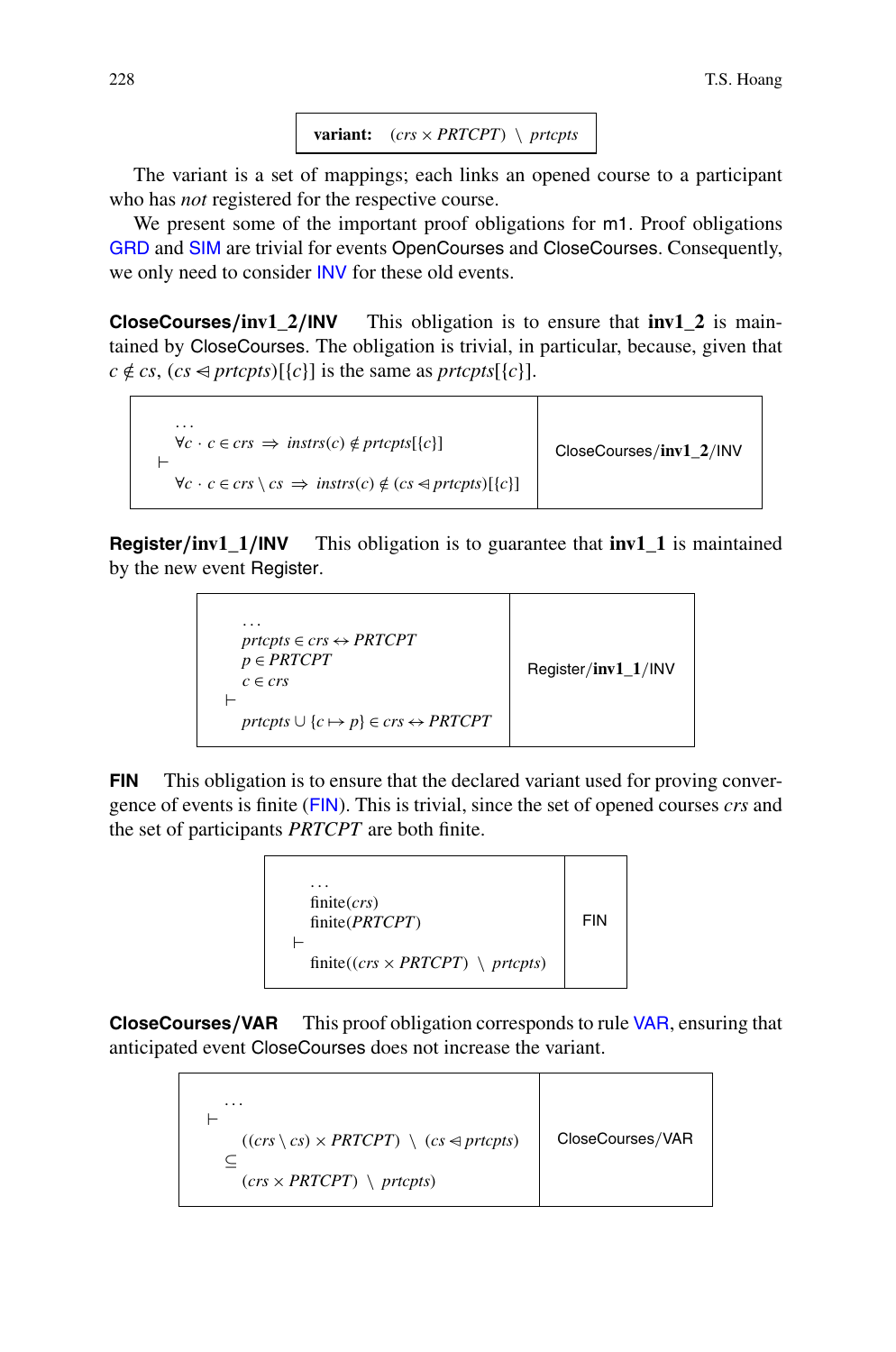**Register***/***VAR** This proof obligation corresponds to rule [VAR](#page-9-1), ensuring that the convergent event Register decreases the variant. This is trivial since a new mapping  $c \mapsto p$  is added to *prtcpts*, effectively increasing it, and hence strictly decreasing the variant.

> *...*  $c \mapsto p \notin \text{prepts}$  $\vdash$  $(crs \times PRTCPT)$  *∖*  $(prtcepts ∪ {c \mapsto p})$ ⊂ *(crs* × *PRTCPT)* \ *prtcpts)* Register*/*VAR

## <span id="page-18-0"></span>*A.7.2 Data Refinement*

In data refinement, abstract variables *v* are removed and replaced by concrete variables *w*. The states of abstract machine M are related to the states of concrete machine N by *gluing invariants*  $J(v, w)$ . In Event-B, the gluing invariants *J* are declared as invariants of N and also contain the *local* concrete invariants, i.e., those constraining only concrete variables *w*.

Again, we assume a one-to-one correspondence between an abstract event e and a concrete event f. Let e and f be as follows:[4](#page-18-1)

> $e \nightharpoonup$  **any** *x* where  $G(x, v)$  then  $Q(x, v)$  end  $f \nightharpoonup$  **any** *y* where  $H(y, w)$  then  $R(y, w)$  end

As with superposition refinement, we can say that f refines e if the guard of f is stronger than the guard of  $e$  (*guard strengthening*), and the gluing invariants  $J(v, w)$ establish a simulation of f by e (*simulation*). This condition is captured by the following proof obligation rule:

> *I(v) J(v,w) H(y,w)*  $R(y, w, w')$  $\vdash$  $\exists x, v' \cdot G(x, v) \land \mathbf{Q}(x, v, v') \land J(v', w')$

<span id="page-18-2"></span>(A.7)

<span id="page-18-1"></span>In order to simplify and split the above proof obligation, Event-B introduces the notion of "witnesses" for the abstract parameters *x* and the after value of the abstract variables *v'*. Witnesses are predicates of the form  $W_1(x, y, v, w, w')$  (for *x*)

<sup>4</sup>Concrete events may be annotated with abstract events name and witnesses, which we will show later.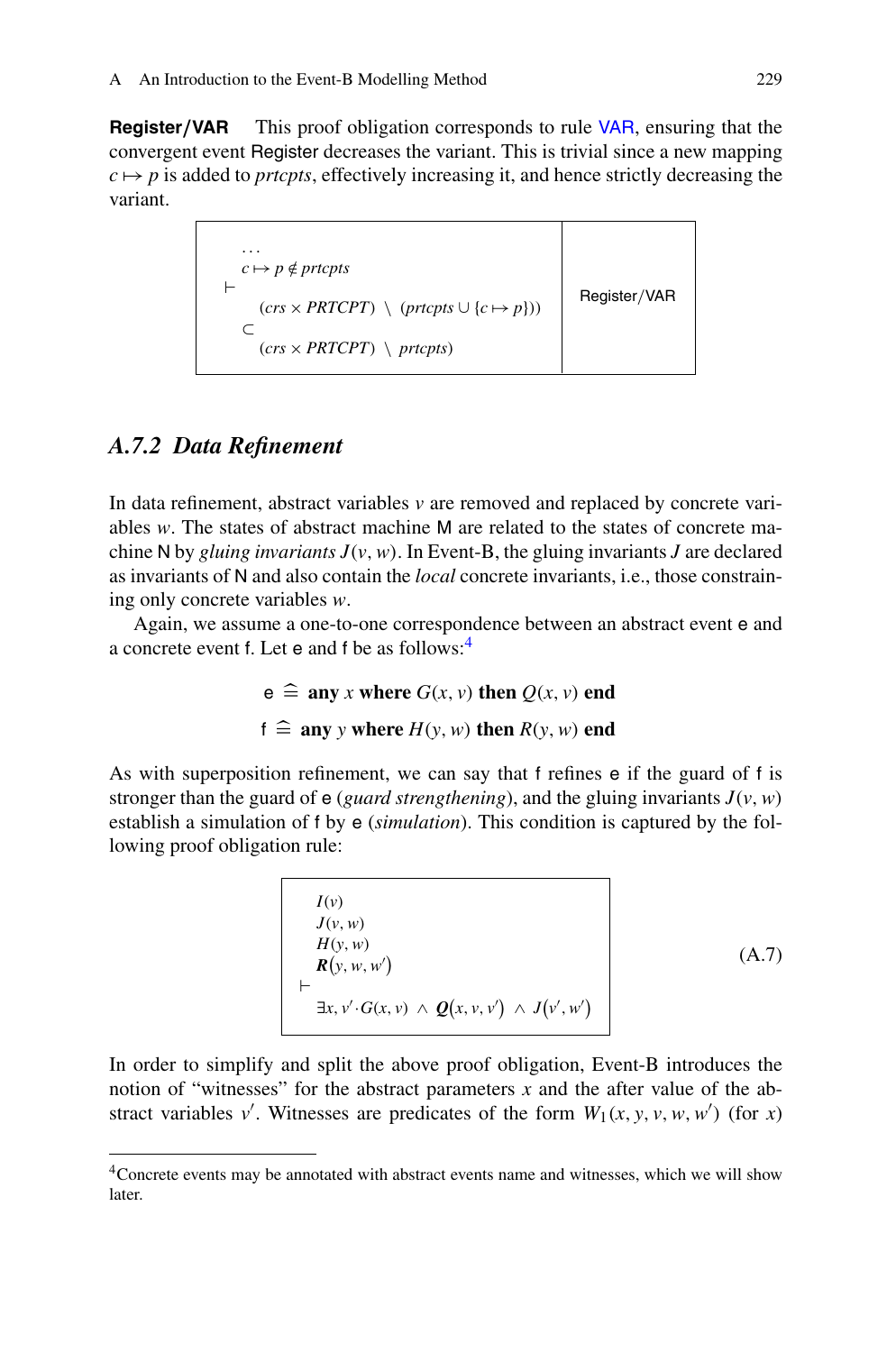and  $W_2(v', y, v, w, w')$  (for *v'*), which are required to be *feasible*. The corresponding proof obligations are as follows:

$$
I(v), J(v, w), H(y, w), R(y, w, w') \vdash \exists x \cdot W_1(x, y, v, w, w')
$$
 (WFS)

$$
I(v), J(v, w), H(y, w), \mathbf{R}(y, w, w') \vdash \exists v' \cdot W_2(v', y, v, w, w')
$$
 (WFS)

Typically, witnesses are declared deterministically, i.e. in the form  $x = \cdots$  or  $v' =$ ··· . In these cases, witnesses are trivially feasible; hence the corresponding proof obligations are omitted.

Given the witnesses, the refinement proof obligation  $(A.7)$  $(A.7)$  $(A.7)$  is replaced by three different proof obligations as follows:

<span id="page-19-2"></span><span id="page-19-1"></span><span id="page-19-0"></span>
$$
I(v), J(v, w), H(y, w), W_1(x, y, v, w, w') \vdash G(x, v)
$$
 (GRD)

 $I(v)$ ,  $J(v, w)$ ,  $H(y, w)$ ,  $\mathbf{R}(y, w, w')$ ,  $W_1(x, y, v, w, w')$ ,  $W_2(v', y, v, w, w') \vdash \mathbf{Q}(x, v, v')$ (SIM)

 $I(v)$ ,  $J(v, w)$ ,  $H(y, w)$ ,  $\mathbf{R}(y, w, w')$ ,  $W_1(x, y, v, w, w')$ ,  $W_2(v', y, v, w, w') \vdash J(v', w')$ (INV)

The concrete event f can be denoted by the abstract event e (using keyword **refines**) and the witnesses (using keyword **with**) as follows:

```
f
refines e
any y where
  H(y,w)
with
   x: W_1(x, y, v, w, w')v': W_2(v', y, v, w, w')then
   R(y,w)
end
```
The action of the concrete event is required to be feasible. The corresponding proof obligation [FIS](#page-8-0) is similar to the one presented for the abstract machine, with the exception that both abstract and gluing invariants can be assumed.

For newly introduced events, as with superposition refinement, they must be proved to refine the implicit abstract event SKIP, which is unguarded and does nothing, i.e. does not modify abstract variables *v*. In this case, [GRD](#page-19-0) is trivial, since the abstract guard is  $\top$ . For **[SIM](#page-19-1)** and **[INV](#page-19-2)**, we omit references to  $W_1$  (since there are no parameters for the abstract SKIP event). Moreover, the witness  $W_2$  for  $v'$  is trivial:  $v' = v$ .

As mentioned earlier, in general, Event-B refinement is a mixture of both superposition and data refinement. Often, some (not all) abstract variables are retained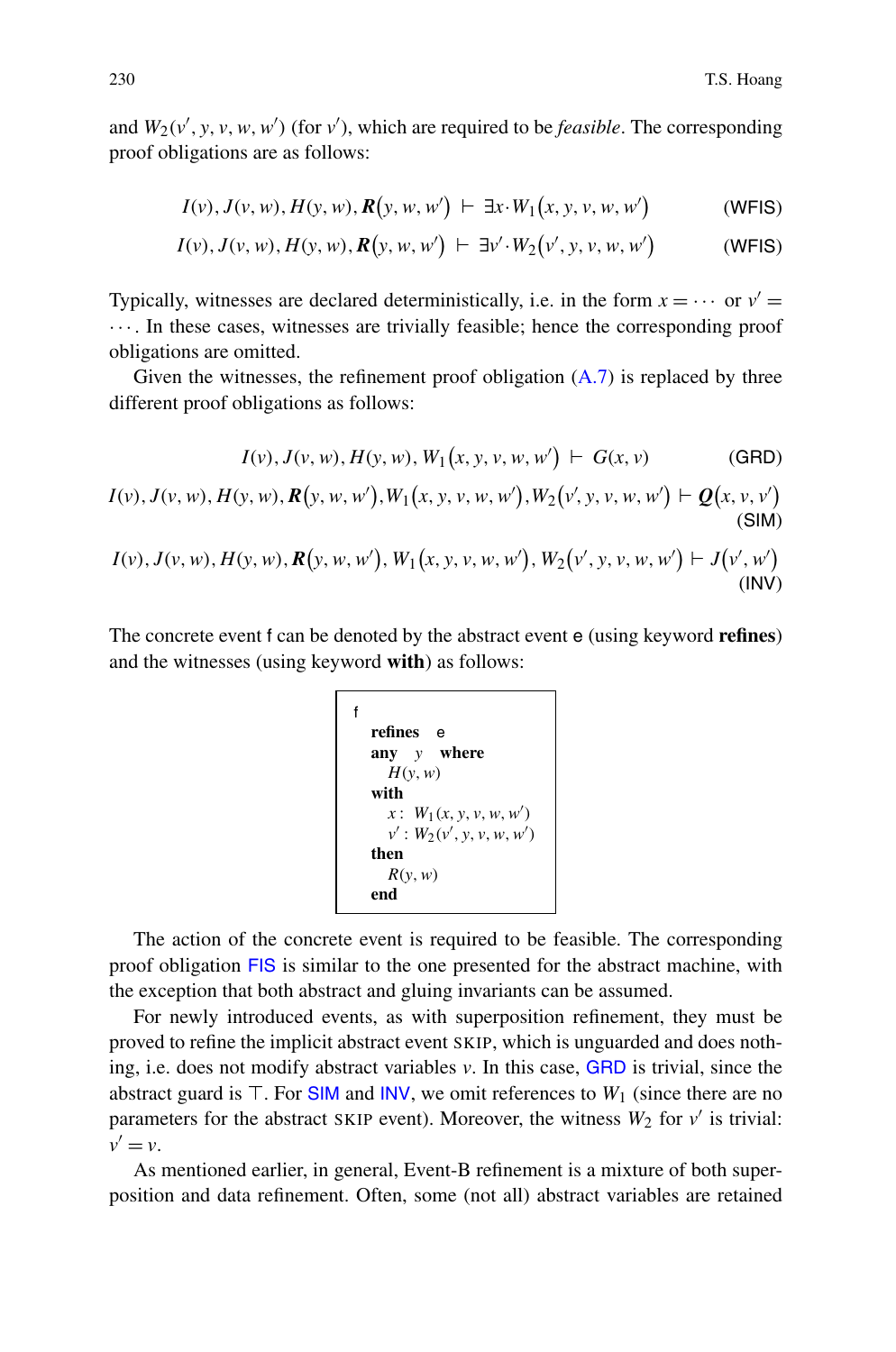in the refinement, while the other abstract variables are replaced by new concrete variables. Similarly, some abstract parameters can be present in the concrete event, where other parameters are replaced by some new concrete ones. In general, we only need to give witnesses to disappearing variables and parameters.

The one-to-one correspondence between the abstract and concrete events can be relaxed. When an abstract event e is refined by more than one concrete event f, we say that the abstract event e is *split* and prove that each concrete f is a valid refinement of the abstract event. Conversely, several abstract events e can be refined by one concrete f. We say that these abstract events are *merged* together. A requirement for merging events is that the abstract events must have identical actions. When merging events, we need to prove that the guard of the concrete event is stronger than the disjunction of the guards of the abstract events.

The concrete machine N can be proved to be *relatively deadlock-free* with respect to the abstract machine M. It means that if M can continue in some state, so can N. Assume that M contains a set of *n* events  $e_i$  ( $i \in 1, \ldots, n$ ) of the following form:

 $e_i \nightharpoonup a$  **any**  $x_i$  where  $G_i(x_i, v)$  then  $Q_i(x_i, v)$  end

Assume that N contains a set of *m* events  $f_j$  ( $j \in 1, \ldots, m$ ) of the following form:

```
f_j \nightharpoonup any y_i where H_i(y_i, w) then R_i(y_i, w) end
```
The proof obligation rule for relative deadlock-freeness<sup>[5](#page-20-0)</sup> is as follows:

*I(v) J(v,w)*  $\left(\exists x_1 \cdot G_1(x_1, v)\right) \vee \cdots \vee \left(\exists x_n \cdot G_n(x_n, v)\right)$  $\vdash$  $\left(\exists y_1 \cdot H_1(y_1, w)\right) \vee \cdots \vee \left(\exists y_m \cdot H_m(y_m, w)\right)$ (REL\_DLF)

### **A.7.2.1 Machine m2**

<span id="page-20-0"></span>We perform a data refinement by replacing abstract variables *crs* and *prtcpts* by a new concrete variable *atnds*. This machine does not explicitly model any requirements from Sect. [A.3](#page-3-0): it implicitly inherits requirements from previous abstract machines. As stated in invariant **inv2**\_**1**, *atnds* is a *partial function* from *CRS* to some set of participants (i.e., member of P*(PRTCPT)*). Invariants **inv2**\_**2** and **inv2**\_**3** act as gluing invariants, linking abstract variables *crs* and *prtcpts* with concrete variable *atnds*. Invariant **inv2**\_**2** specifies that *crs* is the domain *atnds*. Invariant  $\mathbf{inv2} = 3$  states that for every opened course *c*, the set of partic-

<sup>5</sup>Typically, this is encoded as a theorem in N after declaration of all invariants.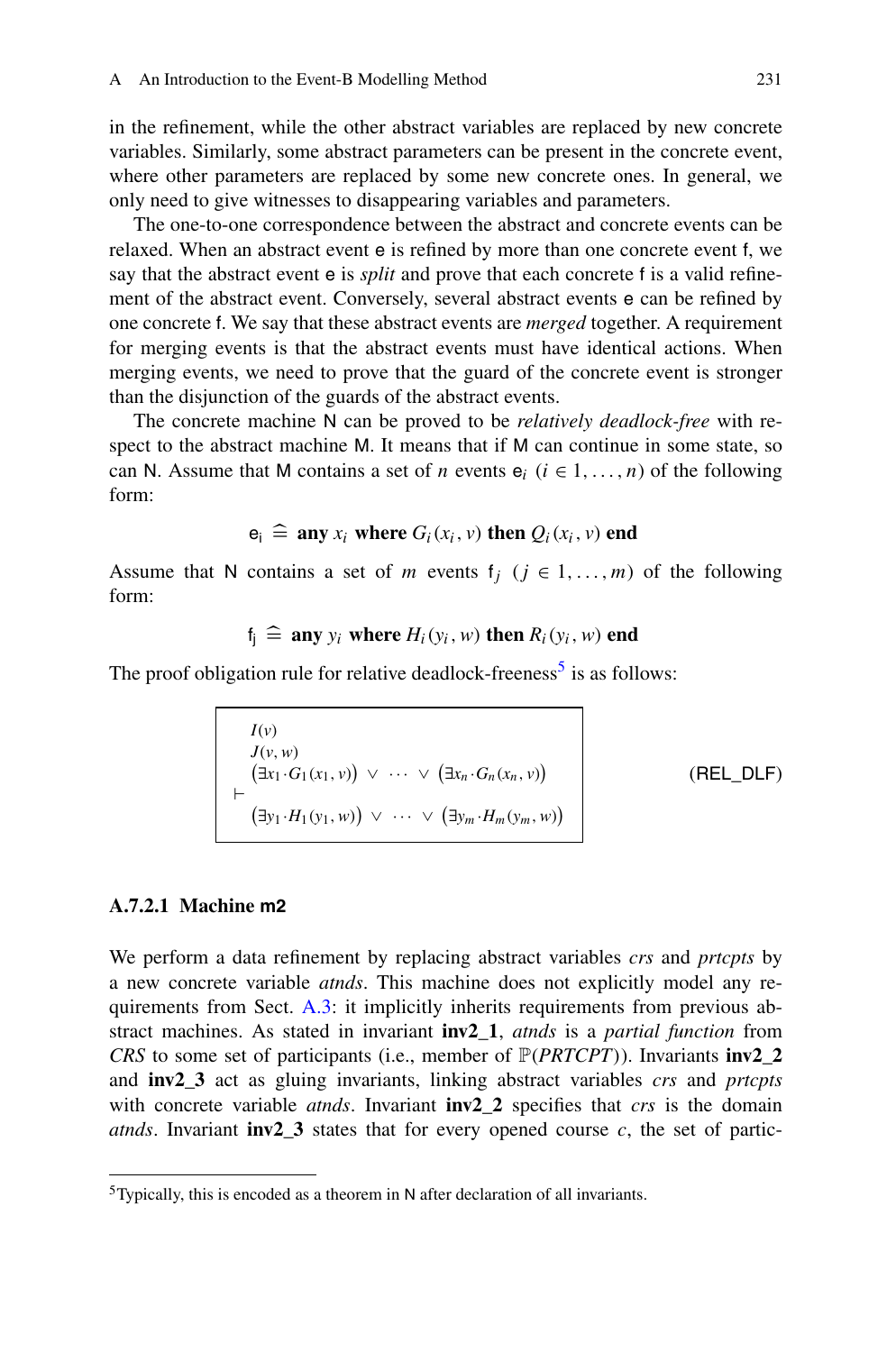ipants attending that course represented abstractly as *prtcpts*[{*c*}] is the same as  $atnds(c)$ .



We illustrate our data refinement by the following example. Assume that the available courses *CRS* are  $\{c_1, c_2, c_3\}$ , with  $c_1$  and  $c_2$  being opened, i.e.,  $\{crs = \{c_1, c_2\}$ . Assume that  $c_1$  has no participants, and  $p_1$  and  $p_2$  are attending  $c_2$ . Abstract variable *prtcpts* hence contains two mappings as follows:  $\{c_2 \mapsto p_1, c_2 \mapsto p_2\}$ . The same information can be represented by the concrete variable *atnds* as follows:  ${c_1 \mapsto \emptyset, c_2 \mapsto \{p_1, p_2\}}.$ 

We refine the events using data refinement as follows. Event OpenCourses is refined by OpenCourse, where one course (instead of possibly several courses) is opened at a time. The course that is opening is represented by the concrete parameter *c*.

```
OpenCourses
  when
      \text{grad} \cdot \mathbf{1} : card(crs) \neq mthm0_1 : crs \neq CRSthen
      act0_1 : crs : | \text{crs} \subset \text{crs'} \land \text{card}(\text{crs'}) \leq mend
```

```
OpenCourse
  refines OpenCourses
  any c where
     \text{grad}2_{1}: c \notin \text{dom}(\text{atnds})\text{grad2}_2 : card(atnds) \neq mwith
     \text{c}rs' = \text{c}rs \cup {c}
  then
     \textbf{act2\_1} : \textit{atnds}(c) := \emptysetend
```
The concrete guards ensure that *c* is a closed course and the number of opened courses (card*(atnds)*) has not reached the limit *m*. The action of OpenCourse sets the initial participants for the newly opened course *c* to be the empty set. In order to prove the refinement relationship between OpenCourse and OpenCourses, we need to give the witness for the after value of the disappearing variable *crs* . In this case, it is specified as  $crs' = crs \cup \{c\}$ , by adding the newly opened course *c* to the original set of opened courses *crs*.

Abstract event CloseCourses is refined by concrete event CloseCourse, where one course *c* (instead of possibly several courses *cs*) is closed at a time. The guard and action of concrete event CloseCourse are as expected.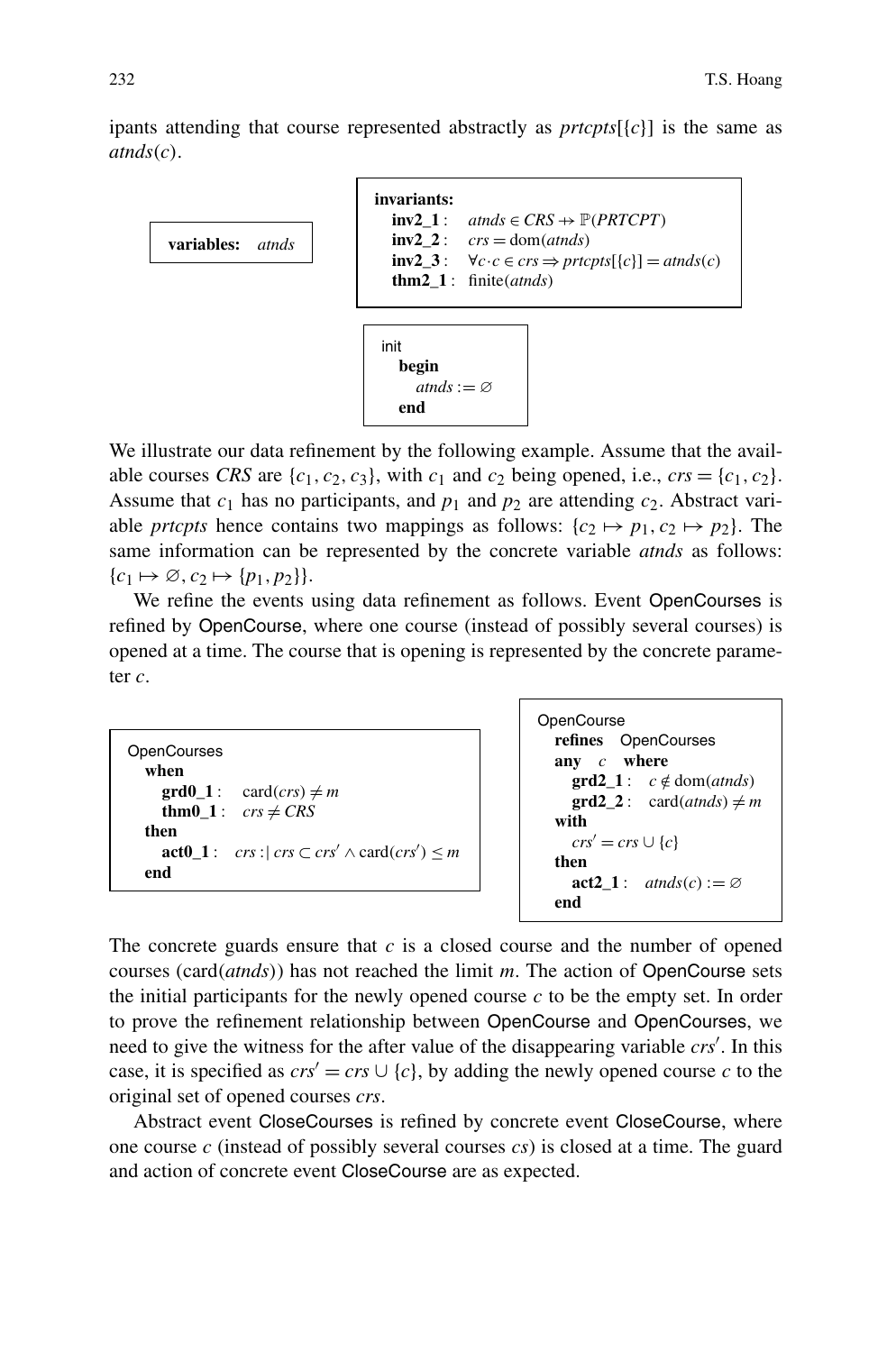```
CloseCourses
  status anticipated
  any cs where
     \text{grad0}_1 : cs \subseteq crsgrd0_2 : cs \neq \emptysetthen
     act0 1: crs := crs \setminus cs\textbf{act2}: \quad \textit{prepts} := \textit{cs} \triangleleft \textit{prepts}end
```

```
CloseCourse
  refines CloseCourses
 status convergent
 any c where
    \text{grad2}_1 : c \in \text{dom}(atnds)with
    cs = \{c\}then
     \textbf{act2\_1} : atnds := \{c\} \triangleleft atndsend
```
We need to give the witness for the disappearing abstract parameter *cs*. It is specified straightforwardly as  $cs = \{c\}$ . Notice also that we change the convergence status of CloseCourse from *anticipated* to *convergent*. We use the following variant to prove that CloseCourse is convergent.



The variant represents the number of mappings in *atnds*, and since it is a partial function, it is also the same as the number of elements in its domain, i.e.  $card( \text{at } s) = \text{card}( \text{dom}( \text{at } s) )$ . As a result, the variant represents the number of opened courses.

Event Register is refined as follows:<sup>[6](#page-22-0)</sup> references to *crs* and *prtcpts* in guard and action are replaced by references to *atnds*.

```
(abs_)Register
 any p, c where
   grd1_1 : p ∈ PRTCPT
   \text{grd1}\_2 : c \in \text{crs}grd1_3 : p \neq \text{instrs}(c)grd1_4 : c \mapsto p \notin \text{prepts}then
    act1_1 : prtcpts := prtcpts ∪ {c \mapsto p}
 end
```

```
(cnc_)Register
 refines Register
 any p, c where
   grd2_1 : p ∈ PRTCPT
  grd2_2 : c ∈ dom(attendees)
  grd2_3 : p \neq instrs(c)
   grd2_4 : p \notin \text{atnds}(c)then
   act2_1 : atnds(c) := atnds(c) ∪ {p}
 end
```
We now show some proof obligations for proving the refinement of m1 by m2.

<span id="page-22-0"></span>**OpenCourse***/***act0\_1***/***SIM** This proof obligation corresponds to rule [SIM](#page-19-1), ensuring that the action **act0**\_**1** of abstract event OpenCourses can simulate the action of concrete event OpenCourse. Notice the use of the witness for *crs'* as a hypothesis in the obligation.

<sup>6</sup>We use prefixes *(*abs\_*)* and *(*cnc\_*)* to denote the abstract and concrete versions of the event, respectively.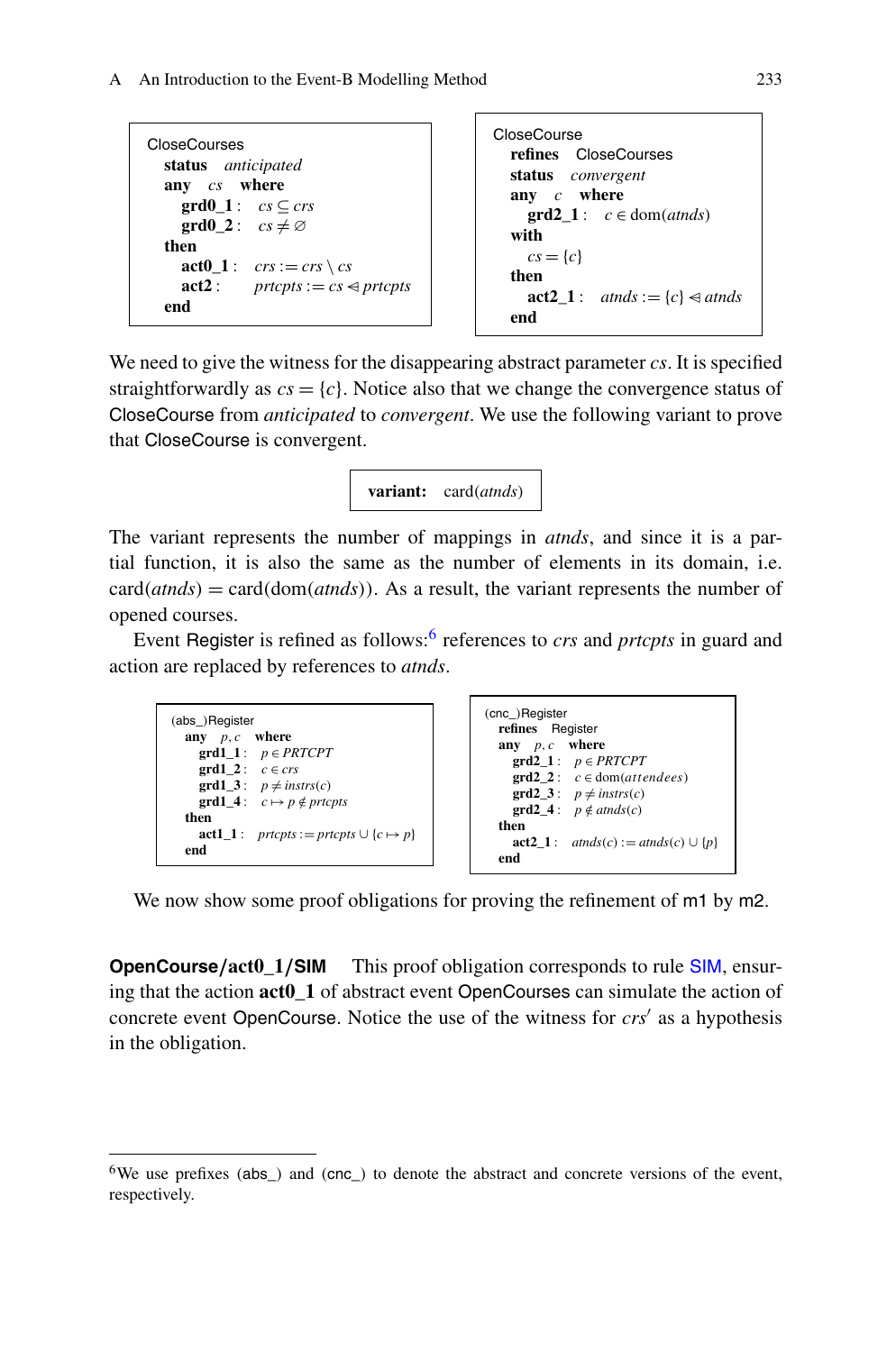```
...
 atnds \in CRS \rightarrow \mathbb{P}(PRTCPT)crs = dom(attendees)
 c \notin \text{dom}(attendees)card(attendees) \neq mcrs' = crs \cup \{c\}\vdashcrs \subset crs' \land \text{card}(crs') \leq mOpenCourse/act0_1/SIM
```
**CloseCourse***/***grd0\_1***/***GRD** This proof obligation corresponds to rule [GRD](#page-19-0), ensuring that the guard of concrete event CloseCourse is stronger than the abstract guard **grd0**\_**1** of abstract event CloseCourses. Note the use of the witness for *cs* as a hypothesis in the obligation.

| $crs = dom(atnds)$<br>$c \in \text{dom}(atnds)$<br>$cs = \{c\}$<br>$cs \subset crs$ | CloseCourse/grd0_1/GRD |
|-------------------------------------------------------------------------------------|------------------------|
|-------------------------------------------------------------------------------------|------------------------|

**CloseCourse***/***NAT** This proof obligation corresponds to rule [NAT](#page-9-2) on page [220;](#page-9-2) it ensures that the variant is a natural number when CloseCourse is enabled.

| finite(atnds)                | CloseCourse/NAT |
|------------------------------|-----------------|
| $card(atnds) \in \mathbb{N}$ |                 |

**CloseCourse***/***VAR** This proof obligation corresponds to rule [VAR](#page-9-1) on page [220;](#page-9-1) it ensures that the variant is strictly decreased by CloseCourse. The obligation is trivial since the variant represents the number of opened courses and CloseCourse closes one of them.

| $atnds \in CRS \rightarrow PRTCPT$<br>CloseCourse/VAR<br>$c \in \text{dom}(atnds)$<br>$card({c} \triangleleft atnds) < card(atnds)$ |
|-------------------------------------------------------------------------------------------------------------------------------------|
|-------------------------------------------------------------------------------------------------------------------------------------|

# **A.8 Summary of the Development**

The summary of the hierarchy of the development is illustrated in Fig. [A.1.](#page-24-0)

Table [A.3](#page-24-1) summarises how assumptions and requirements are taken into account in our formal development. Note that the last refinement, m2, does not explicitly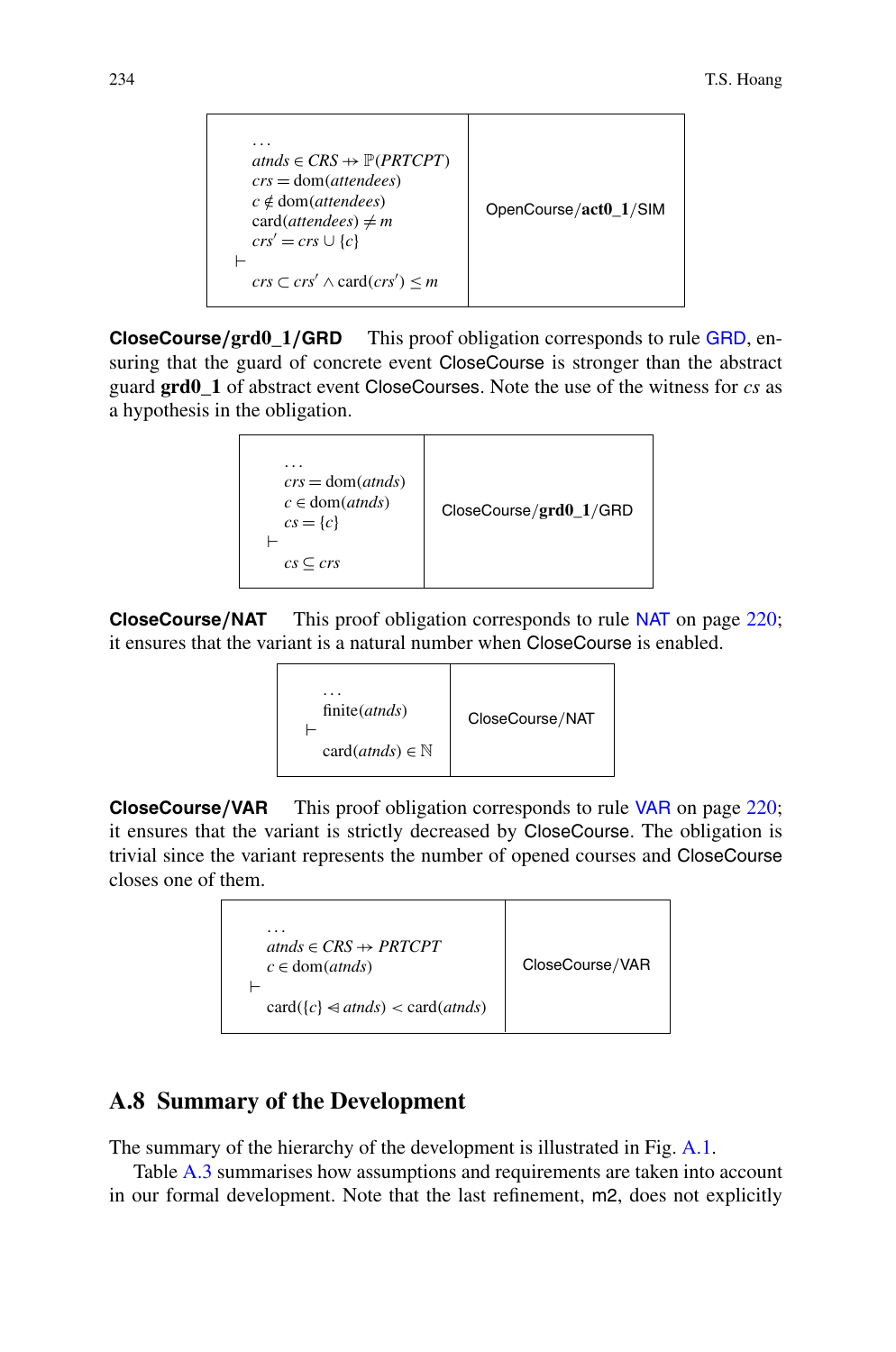

<span id="page-24-1"></span><span id="page-24-0"></span>**Fig. A.1** Development hierarchy

| Tracing | <b>Table A.3</b> Requirements | Requirement      | Models          | Requirement      | Models         |
|---------|-------------------------------|------------------|-----------------|------------------|----------------|
|         |                               | ASM1             | instructorsCtx  | REO 6            | m0             |
|         |                               | ASM <sub>2</sub> | participantsCtx | REO <sub>7</sub> | m <sub>0</sub> |
|         |                               | ASM <sub>3</sub> | coursesCtx      | <b>REO 8</b>     | m <sub>0</sub> |
|         |                               | ASM <sub>4</sub> | instructorsCtx  | REO <sub>9</sub> | m1             |
|         |                               | REO <sub>5</sub> | m0              | <b>REO 10</b>    | m1             |

<span id="page-24-4"></span>take into account any requirements. Indeed, the requirements are implicitly *inherited* from the abstract machines through the refinement relationship.

The development is formalised and proved using the supporting Rodin platform<sup>[7](#page-24-2)</sup> for Event-B  $\left[3\right]$  and is available online.<sup>[8](#page-24-3)</sup> The summary of the proof statistics for the

<span id="page-24-2"></span>

| <b>Table A.4</b> Proof statistics<br>Constructs | Proof obligations | Automatic $(\%)$ | Manual $(\%)$ |
|-------------------------------------------------|-------------------|------------------|---------------|
| coursesCtx                                      | 2                 | $2(100\%)$       | $0(0\%)$      |
| membersCtx                                      | $\mathbf{0}$      | 0(N/A)           | 0(N/A)        |
| instructorsCtx                                  | $\Omega$          | 0(N/A)           | 0(N/A)        |
| participantsCtx                                 |                   | $1(100\%)$       | $0(0\%)$      |
| m <sub>0</sub>                                  | 11                | 8(73%)           | 3(27%)        |
| m1                                              | 14                | 13 $(93\%)$      | 1(7%)         |
| m2                                              | 29                | $26(90\%)$       | $3(10\%)$     |
| Total                                           | 57                | 50 (88 %)        | $7(12\%)$     |

**Table A.4** Proof statistics

<span id="page-24-3"></span>7At the time of writing, we use Rodin version 2.4.0.

8<http://deploy-eprints.ecs.soton.ac.uk/371/>.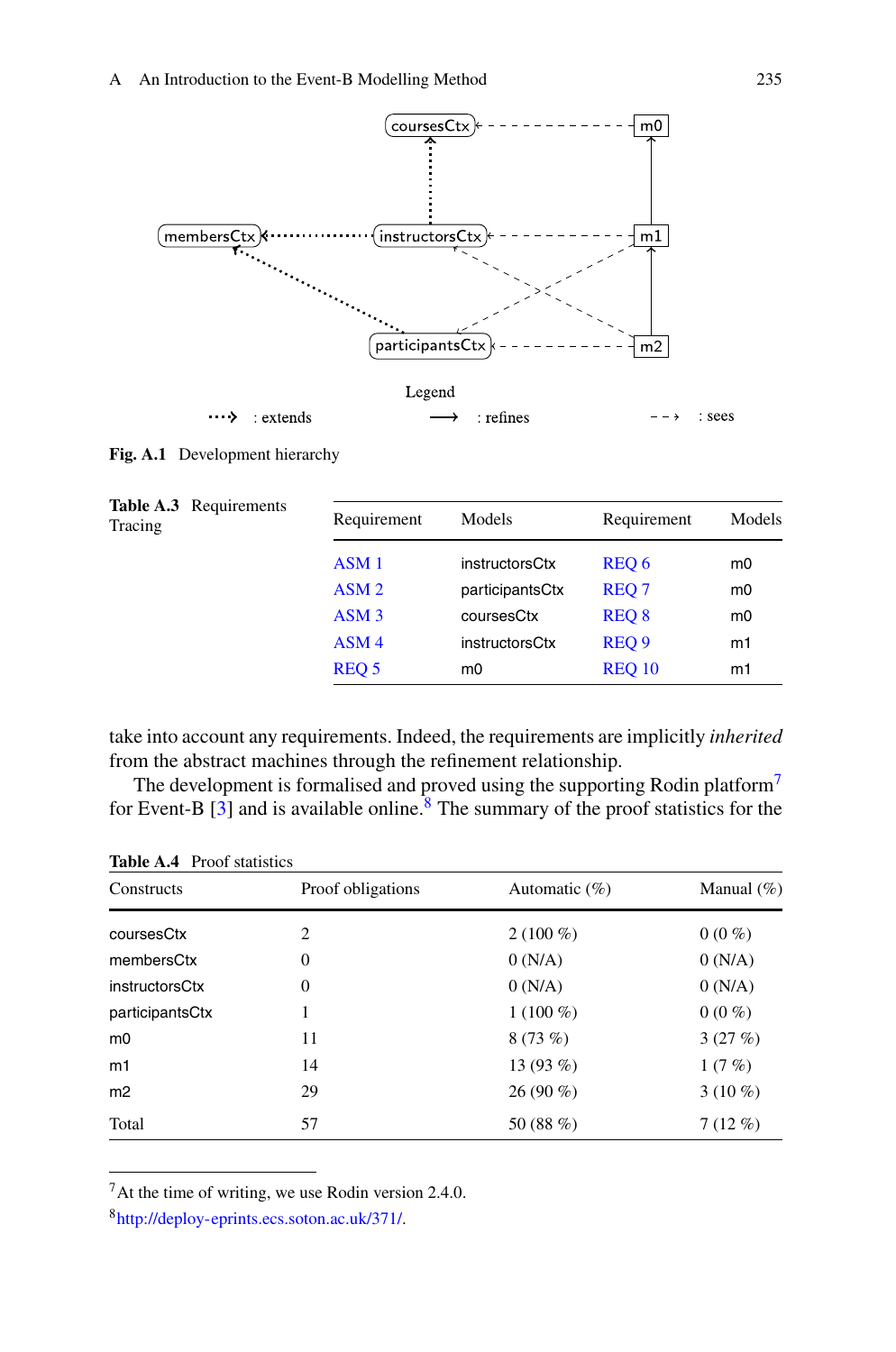<span id="page-25-1"></span><span id="page-25-0"></span>development is shown in Table [A.4.](#page-24-4) Around 50 % of the proof obligations appear in m2, where we perform data refinement. Typically, data refinement involves radical changes to developments, since when replacing abstract variables with concrete variables, it is also necessary to adapt the events accordingly.

### <span id="page-25-7"></span><span id="page-25-2"></span>**References**

- 1. Abrial, J.-R.: The B-Book: Assigning Programs to Meanings. Cambridge University Press, Cambridge (1996)
- <span id="page-25-4"></span>2. Abrial, J.-R.: Modeling in Event-B: System and Software Engineering. Cambridge University Press, Cambridge (2010)
- <span id="page-25-6"></span><span id="page-25-5"></span><span id="page-25-3"></span>3. Abrial, J.-R., Butler, M., Hallerstede, S., Hoang, T.S., Mehta, F., Voisin, L.: Rodin: An open toolset for modelling and reasoning in Event-B. Int. J. Softw. Tools Technol. Transf. 12(6), 447–466 (2010)
- 4. Back, R.-J.: Refinement calculus II: Parallel and reactive programs. In: de Bakker, J.W., de Roever, W.P., Rozenberg, G. (eds.) Stepwise Refinement of Distributed Systems, Mook, The Netherlands, May 1989. Lecture Notes in Computer Science, vol. 430, pp. 67–93. Springer, Berlin (1990)
- 5. Chandy, K., Misra, J.: Parallel Program Design: A Foundation. Addison-Wesley, Reading (1989)
- 6. Lamport, L.: The temporal logic of actions. Trans. Program. Lang. Syst. 6(3), 872–923 (1994)
- 7. Mehta, F.: Proofs for the working engineer. PhD thesis, ETH Zurich (2008)
- 8. Schmalz, M.: The logic of Event-B. Technical Report 698, Institute of Information Security, ETH Zurich (October 2010). [http://www.inf.ethz.ch/research/disstechreps/techreports/show?](http://www.inf.ethz.ch/research/disstechreps/techreports/show?serial=698) [serial=698](http://www.inf.ethz.ch/research/disstechreps/techreports/show?serial=698)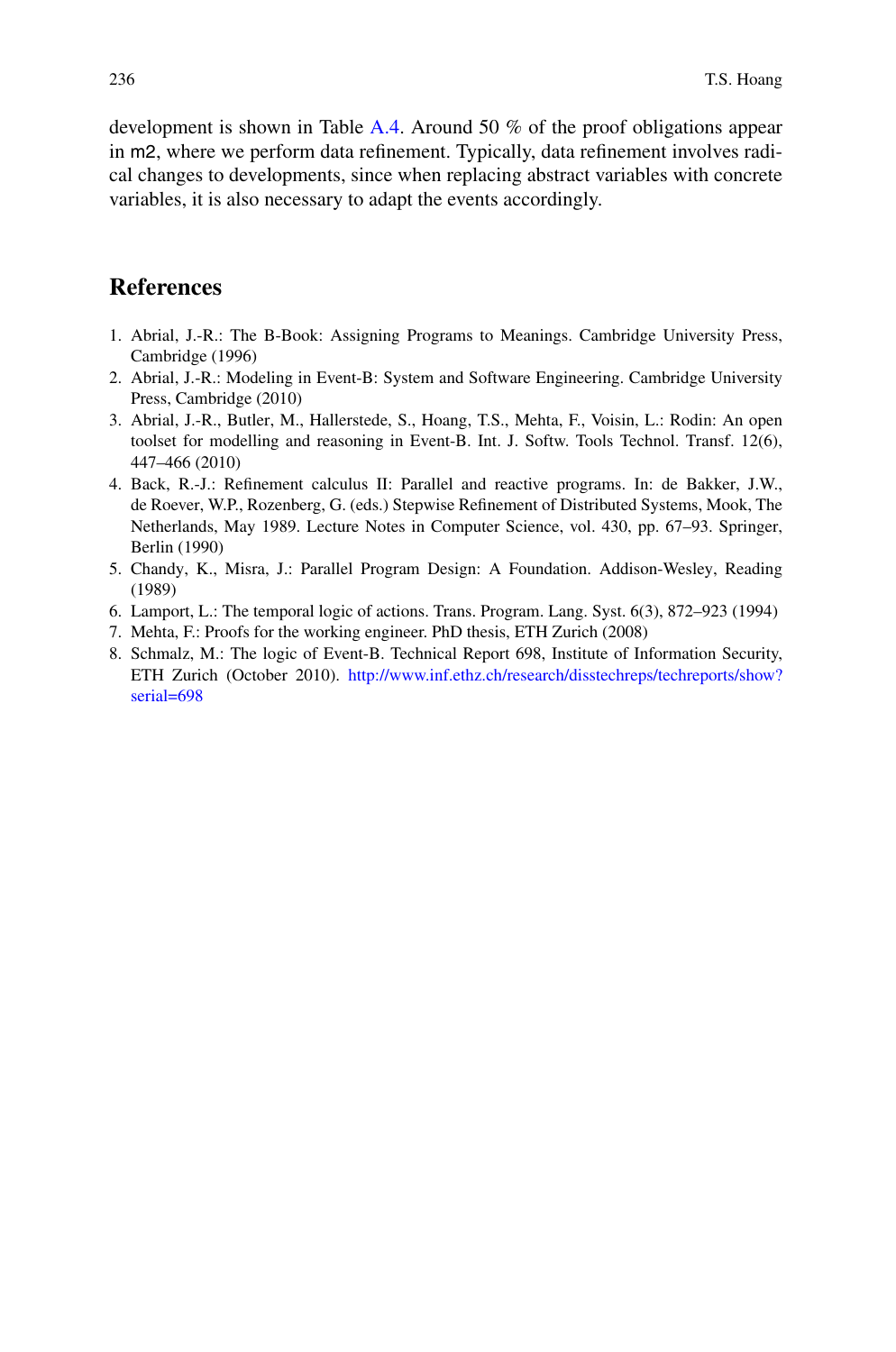# **Appendix B Evidence-Based Assistance for the Adoption of Formal Methods in Industry**

**Jean-Christophe Deprez, Christophe Ponsard, and Renaud De Landtsheer**

**Abstract** Managing change in industrial development processes is often a challenge. It involves many levels of the organisation: top management, who need to understand the benefits and impacts of change, project managers, who need to understand new processes and adapt their planning and monitoring practices, and engineers, who need to be trained in the use of new methods and tools. This is especially true for the introduction of Formal Methods (FM), which may significantly impact software development lifecycle processes. Industries that seek to adopt formal methods often need assistance in understanding their benefits, what formal methods can be used at what phase of the development lifecycle and what strategy should be used for a successful deployment of formal methods. During the DEPLOY project, an entire segment of work was dedicated to collecting important material to use as evidence, to provide answers to recurring concerns of companies wishing to investigate the use of formal methods. This appendix presents the overall approach used to collect and structure DEPLOY material as an evidence repository, notably, using success stories and Frequently Asked Questions (FAQs). These are fully published on [www.fm4industry.org](http://www.fm4industry.org). A sample of success stories and FAQs answers are given, along with explanations on how companies in typical industry situations can navigate the evidence repository to find information relevant to their contexts. Finally, we also discuss how an industry engaged in an adoption process can set up its own internal evidence based on its specific context and how it can share its experience without compromising potentially confidential information.

R. De Landtsheer e-mail: [rdl@cetic.be](mailto:rdl@cetic.be)

J.-C. Deprez (B) · C. Ponsard · R. De Landtsheer CETIC, Rue des Frères Wright 29/3, Charleroi, Belgium e-mail: [jcd@cetic.be](mailto:jcd@cetic.be)

C. Ponsard e-mail: [cp@cetic.be](mailto:cp@cetic.be)

A. Romanovsky, M. Thomas (eds.), *Industrial Deployment of System Engineering Methods*, DOI [10.1007/978-3-642-33170-1,](http://dx.doi.org/10.1007/978-3-642-33170-1) © Springer-Verlag Berlin Heidelberg 2013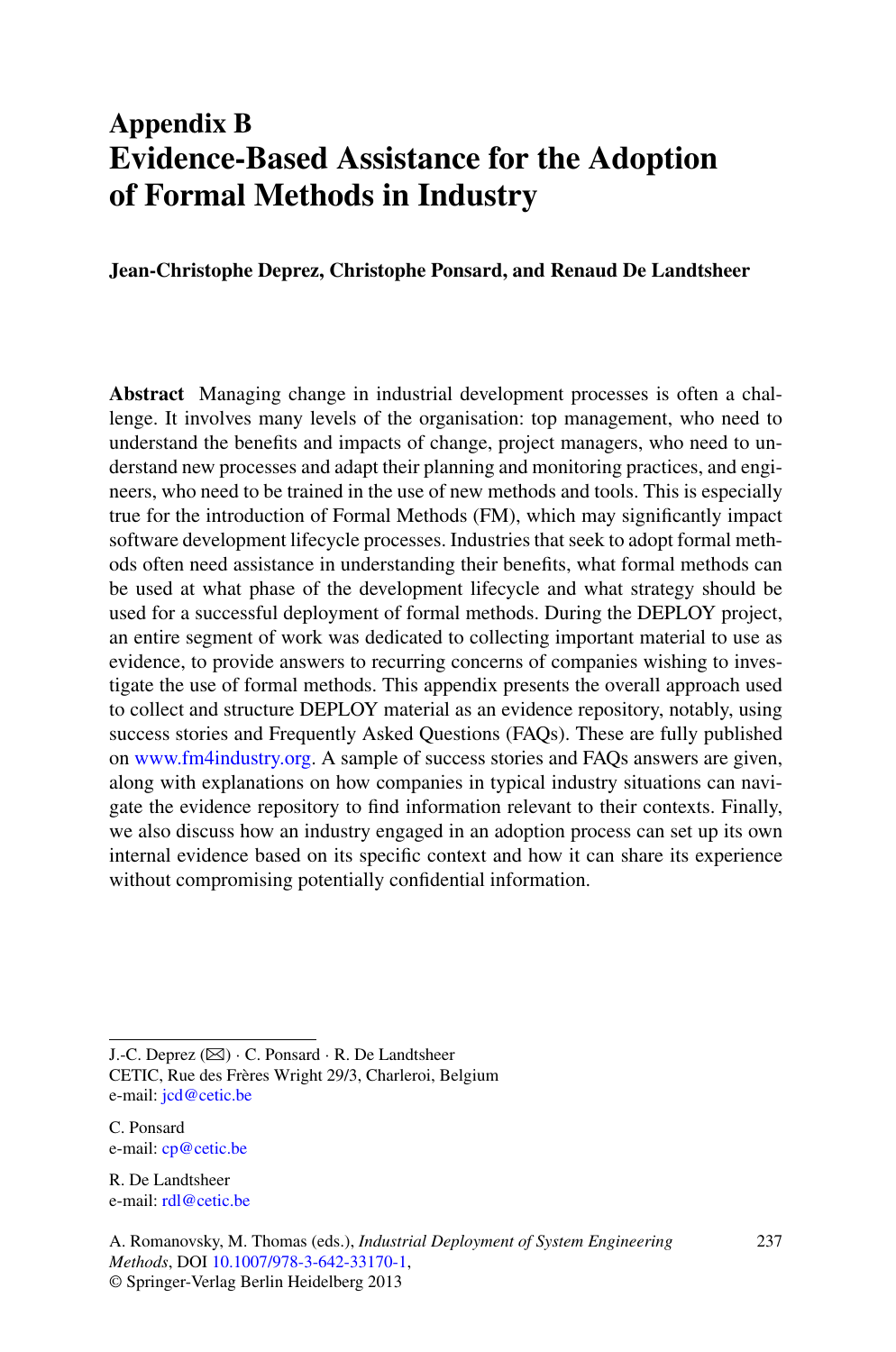### **B.1 Introduction**

Industry projects heavily rely on quantitative data when assessing project progress or product quality. However, in the early stage of transferring research results to industry, qualitative information can add very important value. A method based on measurement was proposed during the first year of the DEPLOY project, but it was rejected by Industry partners. Their main reasons for refusing an assessment based on measurements were confidentiality and a belief that numbers would not provide the right type of information to present a convincing argument for promoting formal methods within their organisation. In particular, DEPLOY industry partners recognised that quantitative methods are more appropriate for streamlined development projects, where a development approach is mastered by all project participants. On the other hand, in research transfer, where industry participants must understand new concepts, qualitative information is much more appropriate and convincing. DEPLOY industry partners also stressed the need to present evidence material in a form convenient for industry, such as well-structured Frequently Asked Questions (FAQs).

General surveys, such as that reported in [[10\]](#page-48-0) and a later extended one included in this book, confirm the need to provide evidence to support the adoption process by companies considering the use of Formal Methods (FM). **The goal of this appendix is to describe an approach to presenting and exploiting information related to FM adoption by industry**. The starting point was the concept of evidence. However, this needed to be further analysed in order to define how evidence could best provide information about formal methods to industry and in particular, about formal methods explored during the DEPLOY project. While one of the purposes for collecting evidence was to help industry partners of the DEPLOY project in their adoption process, the main target audience is organisations not involved in DEPLOY.

The sections of this appendix are organised as follows. First, a discussion elaborates on what constitutes evidence of formal method use in industry. From this, a general method for collecting and presenting evidence material is proposed. Second, different approaches are presented to searching for evidence material useful in one's context; in particular, different scenarios covering various industry sectors and different staff roles are presented. Then, some concrete exploitation scenarios of the material available online are highlighted. Finally, methods and tools for evidence collection and presentation within an organisation are proposed, including ways to be used by the organisation to share its experience with others.

### **B.2 A Method for Collecting and Presenting Evidence**

Success stories have been shown to be an efficient way of collecting evidence of successful industry adoption. They often take the form of white papers. In some cases, they are published in industry tracks of conferences. Such publications rarely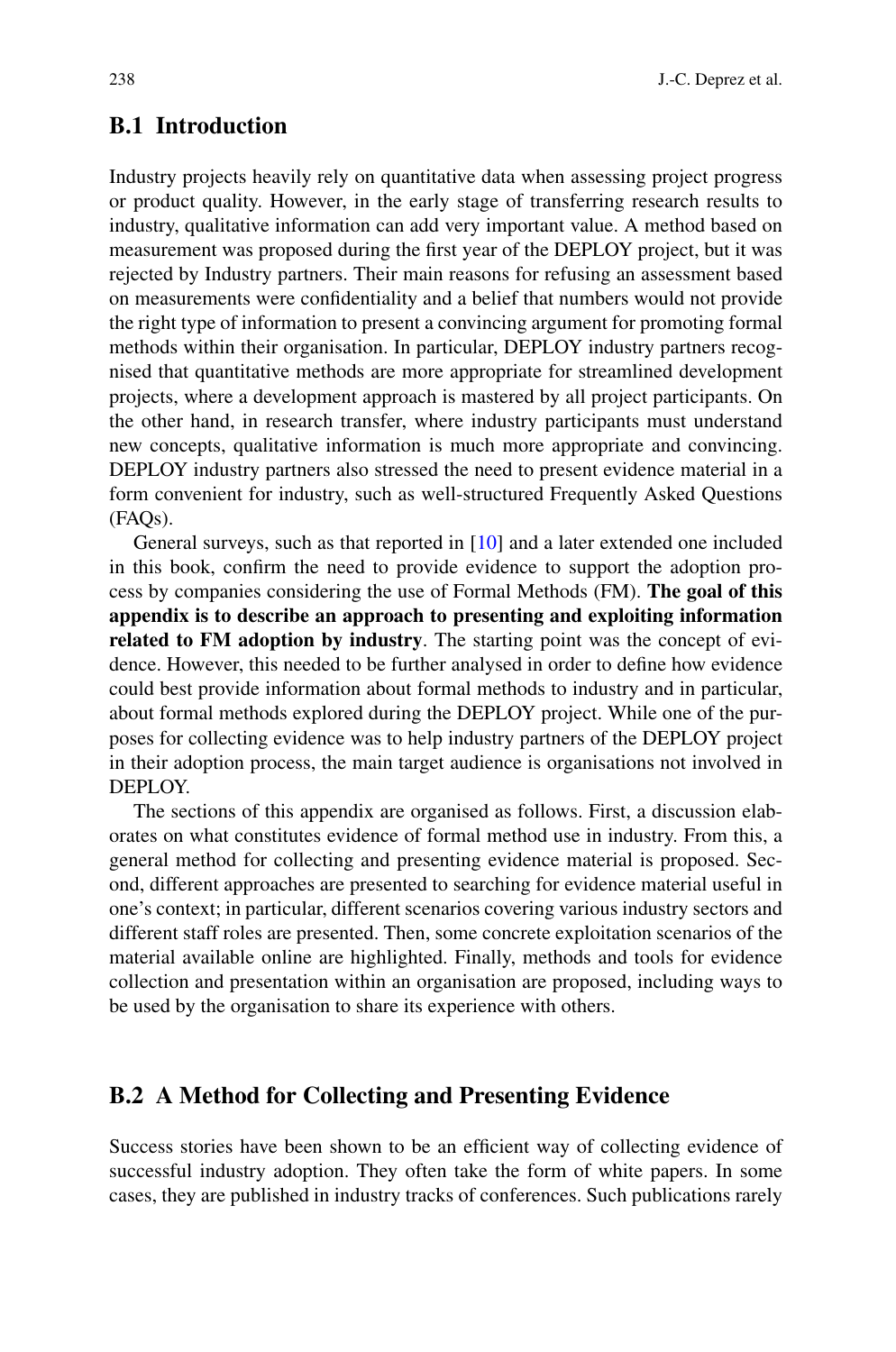<span id="page-28-0"></span>

|  | <b>Table B.1</b> A specific "success story" template |  |  |  |
|--|------------------------------------------------------|--|--|--|
|--|------------------------------------------------------|--|--|--|

| Name                | Short meaningful identification to use as the title of the story.                                                                                                                                                                                                 |  |
|---------------------|-------------------------------------------------------------------------------------------------------------------------------------------------------------------------------------------------------------------------------------------------------------------|--|
| Keywords            | List of keywords helping in the classification of the success story.                                                                                                                                                                                              |  |
| Short description   | Description (in a few lines) of what the story is about and what claims are<br>supported.                                                                                                                                                                         |  |
| Source              | Organisation that contributed to the work of this story and a contextual de-<br>scription of the company's structure and research and innovation process.                                                                                                         |  |
| <b>Benefits</b>     | Positive impacts that can be inferred from the success story. (Note:<br>Themes/questions from the FAQs highlight the important points on which<br>impact are sought; hence one should review them when listing the benefits<br>highlighted in the success story.) |  |
| Limitations         | Limitations identified (not definitive if the story is ongoing): these are poten-<br>tial show stoppers and barriers to overcome.                                                                                                                                 |  |
| Elaboration         | Complete description of the work done to document the success story.                                                                                                                                                                                              |  |
| Consolidation       | Additional arguments reported in the scientific literature corroborating the<br>success story, including citations of scientific publications presenting these<br>arguments.                                                                                      |  |
| Further work        | Specific work still to be done by DEPLOY partners to make the story a<br>success.                                                                                                                                                                                 |  |
| References          | List of publications or reports related to the success story.                                                                                                                                                                                                     |  |
| <b>Related FAOs</b> | List of questions in the FAQs to which this success story provided material.                                                                                                                                                                                      |  |

allow sufficient space. Consequently, success stories often lack details of the very specific contexts in which they took place; for example, little information is usually provided about the overall innovation cycle of the enterprise involved in the success story, or on how researchers and production engineers collaborated during the transfer project.

In conclusion, traditional **success stories** are an interesting base for building an evidence repository of industry adoption, but they must be augmented to provide readers with additional contextual information as well as links to related efforts. Consequently, a specific "success story" template was designed to enhance and systematise the presentation of success stories emerging from the DEPLOY project. This template is presented in Table [B.1](#page-28-0).

The template above contains information on the context. In particular, the Source section suggests that an organisation should describe its structure and its research and innovation process. There can be large amounts of this context information. Hence it is recommended that the Source field should only provide the organisation's name and a link to another document that describes the full company context. This approach also has the added benefit that an enterprise with several success stories may often be linked to the same context document.

Success stories provide evidence of formal method transfer and usage in industry from a very specific viewpoint. By their very specific nature, success stories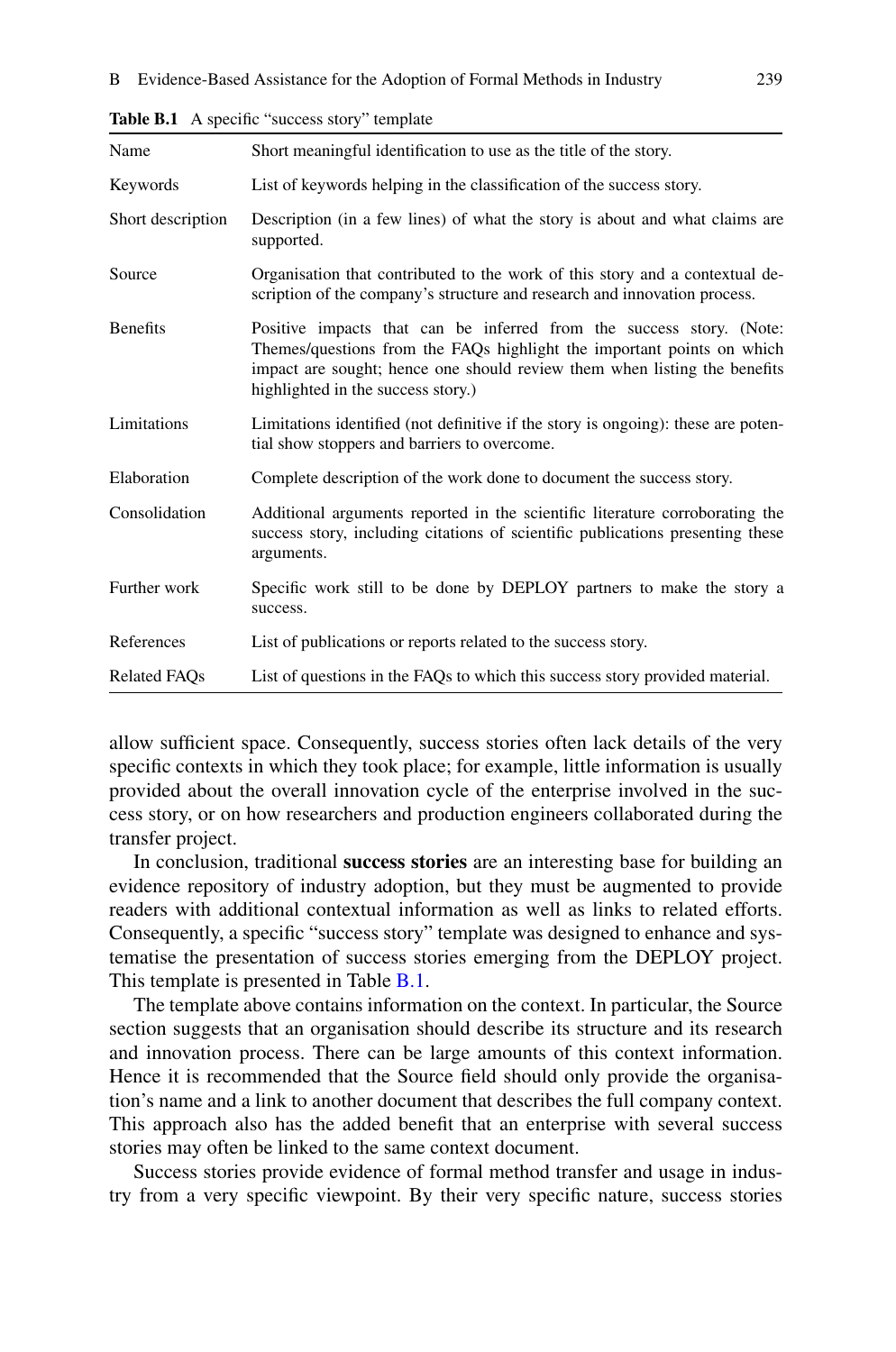

<span id="page-29-0"></span>**Fig. B.1** Organisation of the Evidence repository

do not, however, address high-level cross-concerns of various industry sectors or, at least, they do not present information in such a way that cross concerns can be easily deduced. This means that success stories should be complemented by another technique for presenting topics of general concern to many readers from various industries. During the DEPLOY project, researchers and industry partners proposed structuring this cross-cutting information in the **Frequently Asked Questions (FAQs) format**. Industry partners are accustomed to this type of format, where generic questions are answered in a fairly limited space. During DEPLOY, the average length targeted for answers was about one page as illustrated in the next section. The resulting structure of our evidence repository is shown in Fig. [B.1.](#page-29-0)

At this point, it is necessary to identify a fairly exhaustive list of common concerns from different industry sectors. For this purpose, many documents provided by the DEPLOY industry partners as well as by the academic researchers and the tool providers were analysed. The high-level topics identified are:

- The impact on an organisation with regards to training scope and resourcing
- The impact on the software/system development process
	- The impact on the quality of product (and its work product) developed using formal methods,
	- The capability to exploit formal models at various stages of the development process,
	- The capability to perform reuse across development projects when formal methods are used, including reuse of formal and proven artefacts,
	- The capability to phase the learning of a formal method in an organisation and eventually limit the number of those who are expected to understand and become an expert in a formal method,
	- The capability to phase the migration to the formal method use incrementally (given the existence of products initially developed without using formal methods)
- Known strengths and weaknesses of tools associated with a formal method as well as the quality of support by tool providers
- External factors advocating take-up (from competition, standards bodies, laws) of formal methods
- General concerns related to formal methods in industry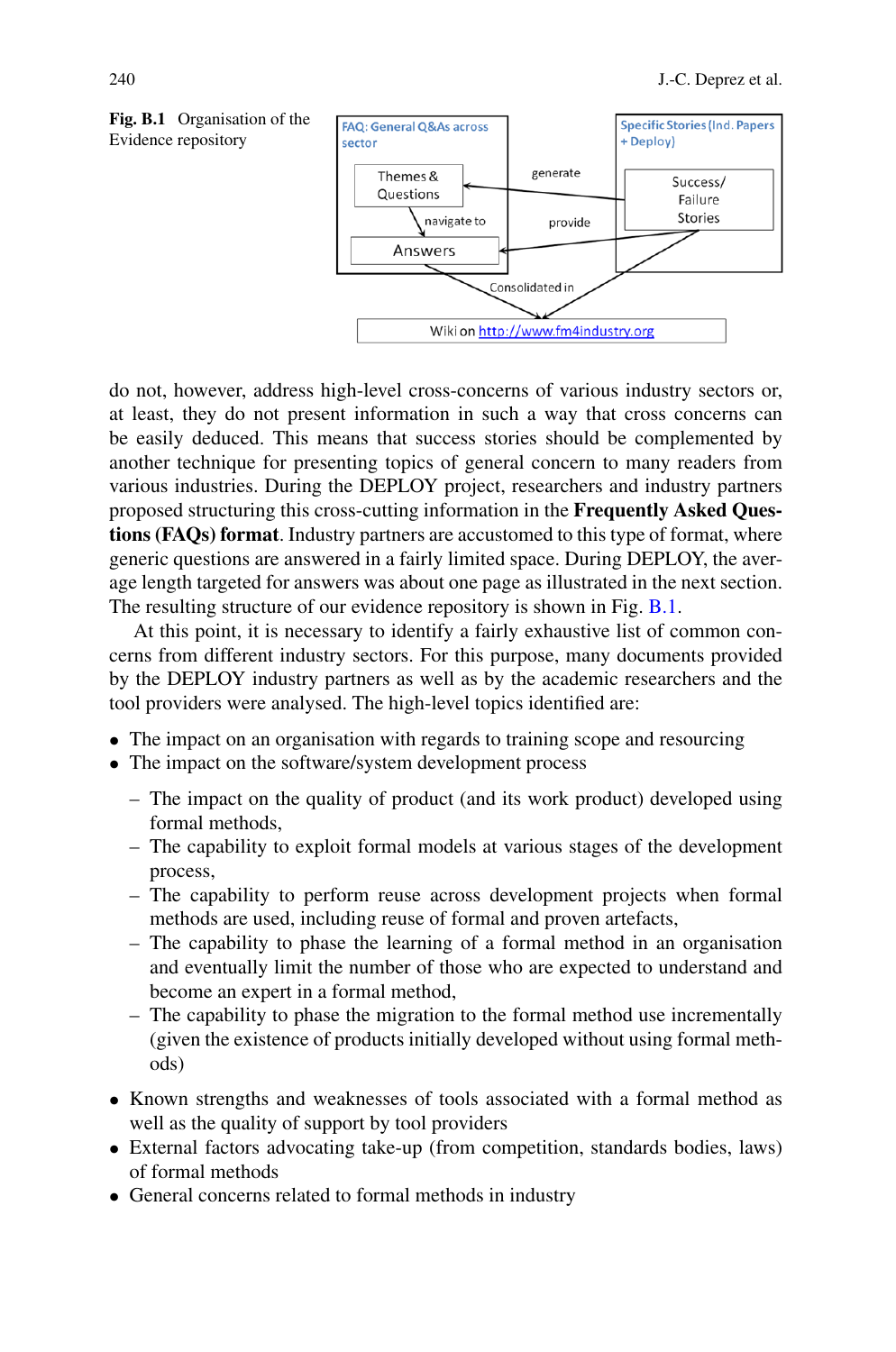These various themes validated by the DEPLOY industry and academic partners provide the initial categories for which the FAQs needs to be formulated.

Pieces of evidence are labelled **Industry Roles** to specifically target the relevant types of audience and increase the impact of answers. The organisations involved in DEPLOY were quite different, ranging from the technological SME with highly polyvalent roles to large companies with a specific R&D unit and very well-defined roles. Based on a careful study of the innovation cycle of the involved companies and on our experience in technology transfer, it was, however, possible to identify a set of key roles common to the DEPLOY partners, namely, high-level managers, project managers, engineers and technical analysts, and quality assurance staff. For a transfer project to be successful, many of these people must be involved in and supportive of the proposed transfer of research results. Thus, to obtain clear and concise answers, each FAQ should always explicitly target a single role. This does not necessarily mean that other roles will not be interested in the question, but rather that the named role is the primary target; hence the answer is provided to match this primary role. For instance, the wording of an answer targeted at engineers is different from that targeted at high-level management. Thus, if a high-level manager is interested in reading a FAQ answer primarily targeting engineers, he will understand that the answer is presented from the engineer's viewpoint. Making the targeted audience explicit by stating its roles definitely helps the reader.

In the context of transferring formal method engineering techniques to industry, the following roles were identified:

- High-Level Managers, who make strategic decisions and consider their financial impact
- Project and QA Managers, who supervise active users of FM (in production or R&D), plan projects and perform safety analysis and more traditional QA activities
- Engineers and Analysts, who actively use FM
- QA Practitioners, who must understand documents involving FM notation but do not need to develop the capabilities to produce them.

The FAQs approach suggests identifying questions of interest to each role for each theme. The important subtlety is that a question in the FAQs must be:

- Generic enough to interest enough readers and not be the sole concern of a single sector or, even worse, a single company.
- Specific enough so it is fairly easy to understand what results from an industry pilot should be proposed to what questions from the FAQs.

At the presentation level, the most adequate and commonly used medium is an Internet wiki, which gives wide access to the material. Wiki technology enables feedback from the people accessing the material, from comments to more active contributions, with a degree of control or moderation that can be adjusted. There are many Open Source wiki implementations, and we finally opted for Mediawiki [[8\]](#page-48-1), which is made very powerful by numerous extension plug-ins. Figure [B.2](#page-31-0) shows the homepage, accessible at <http://www.fm4industry.org>.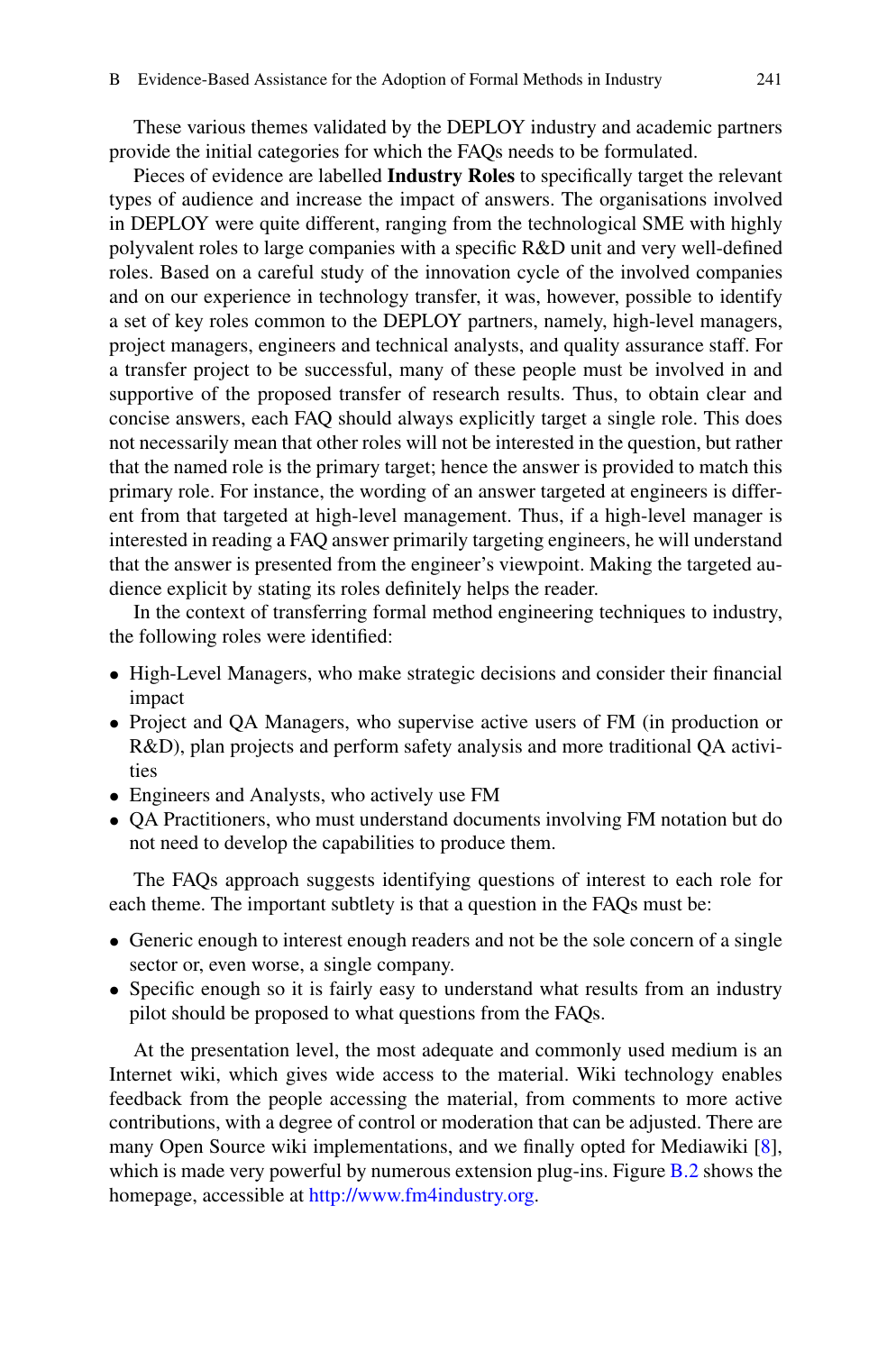

**Fig. B.2** Organisation of the Evidence repository

# <span id="page-31-0"></span>**B.3 Selected Highlights of FAQs and Success Stories**

In this section we present selected FAQs and success stories to give some concrete and well-selected examples that will help the reader with the industrial background, interested in FM, to figure out what kind of information s/he can find and how it can help him/her. Those examples will serve to illustrate exploitation and production scenarios presented in the next sections, so the appendix is self-contained.

# *B.3.1 FAQ I: What Is the Position of Standards Regarding Formal Methods in My Industry Segment?*

**Theme:** External Factor Pushing for Formal Method Adoption (ExFac) **Role:** High-level Manager

# **B.3.1.1 Overview of Reference Standards for Safety-Critical Systems**

The landscape of standards includes both generic and domain-specific standards. Figure [B.3](#page-32-0) shows a sectorial classification. A number of sectors have derived their standards from the generic IEC61508 standard while others have their own standalone standard.

- IEC 61511:2003 addresses industrial processes
- IEC 61513:2001 addresses the nuclear industry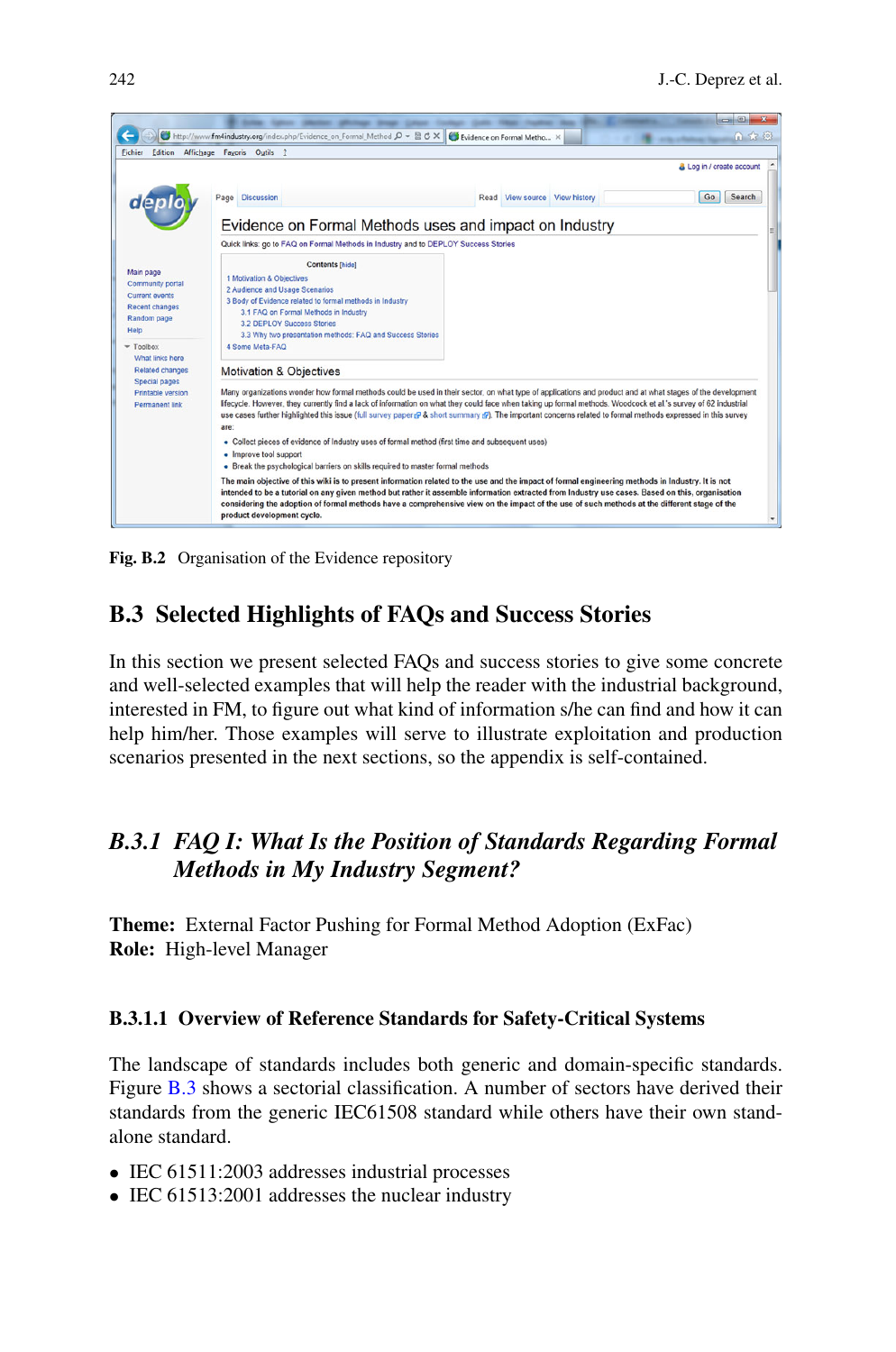<span id="page-32-0"></span>

**Fig. B.3** Sectorial classification of safety standards

- CE 62061:2005 addresses machine safety
- CENELEC/EN 50126/50128/50129 targets the railway sector
- ISO 26262:2011 addresses the automotive sector
- IEC 62304:2006 addresses the medical sector
- DO-178 addresses the aeronautic sector
- ECSS addresses the space sector (ESA)

In the aeronautic and space sectors, there are standards not directly linked to IEC61508.

- DO-178 (1992) is for the aeronautic sector
- ECSS is for the space sector

Figure [B.3](#page-32-0) shows a wide variety of standards. In addition to sector-specific constraints, there are also a number of other reasons for such a variety of standards, including historical (uncoordinated work, national level) and market reasons (market protection) [\[3](#page-48-2)]. Moreover, standards evolve, hopefully towards better integration, so they are revised (the publication year is often appended to their numerical identifier, as in EN 61508:2002) or made more specialised (as denoted by "B" in DO-178B).

Beyond this variety, standards exhibit common aspects:

- **definition of safety assurance levels:** all standards are based on a risk-oriented approach to their safety functions, classifying them into a number of dependability classes, typically by specifying PFD (Probability of Failure on Demand) and RRF (Risk Reduction Factor) figures. This classification varies across standards; for example, in IEC 61508, the classification ranges from SIL1, which is the least dependable, to SIL4, which is the most dependable. The DO-178B has a letterbased classification ranging from level "E", the least dependable, to level "A", which is the most dependable.
- **prescription level:** standards can be prescriptive (with an obligation to demonstrate compliance) or just give recommendations. However, in practice, deviating from recommendations can be difficult as this may require non-trivial work to justify it and to convince a certification body that is used to the well-established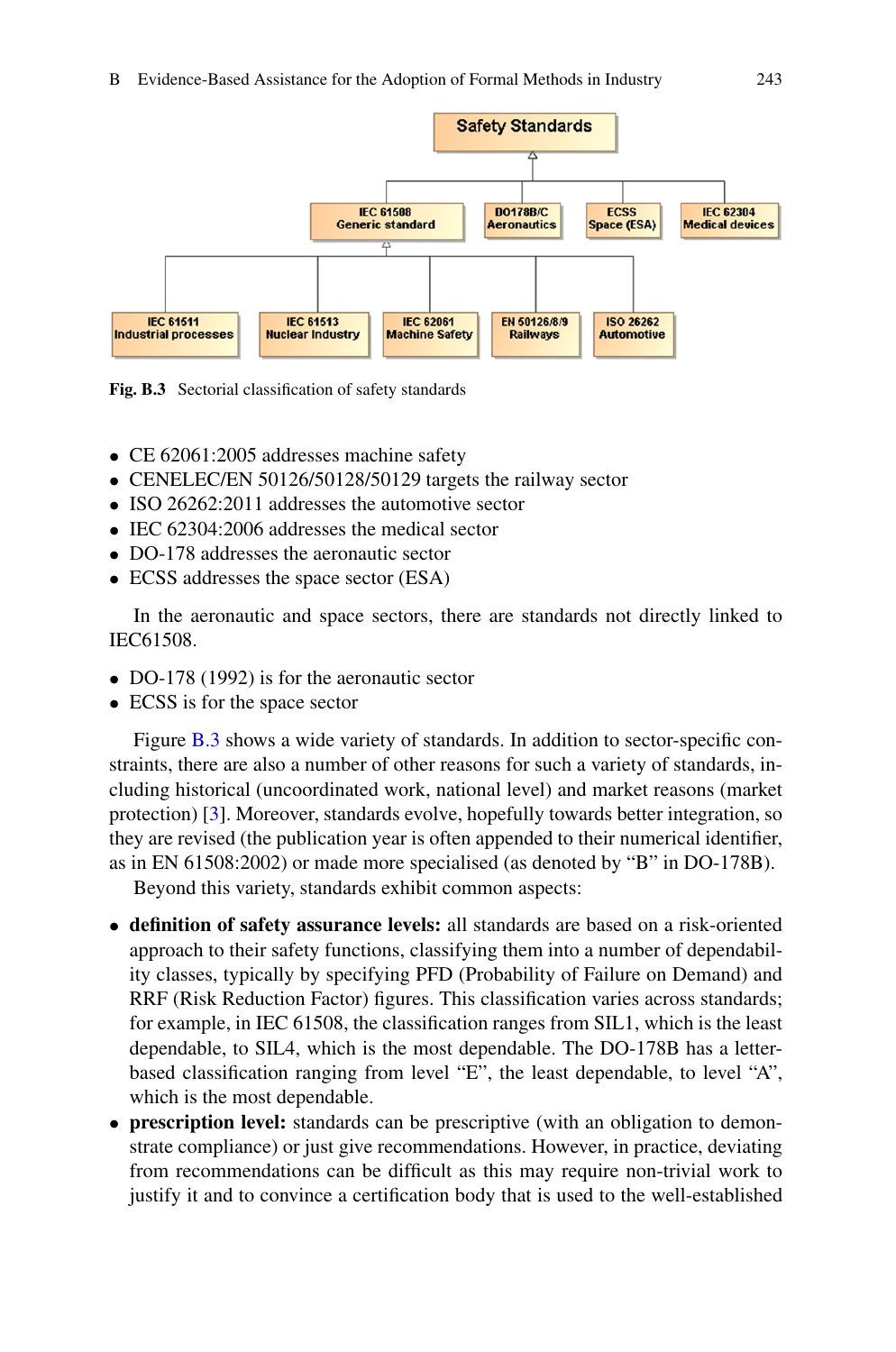recommended practices. In this way, the introduction of formal methods depends on whether they are simply mentioned, recommended or highly recommended.

• **scope:** this can address the software, the hardware or the complex system as a whole. It can also focus on specific parts of the development process (such as the development lifecycle, quality management, safety assessment, or system certification).

#### **B.3.1.2 Standards and Formal Methods: An Overview**

**Generic IEC61508** Based on the SILs defined earlier, IEC 61508 classifies methodologies, techniques and activities as "not recommended", "recommended", "highly recommended" and so on. Among the "highly recommended" techniques for SIL4 are inspection and reviewing, using an independent test team and use of formal methods.

A single "highly recommended" technique is not enough to ensure the required safety, reliability and correctness: the standard requires a carefully chosen combination of appropriate techniques. Achieving this in a project requires a dedicated system engineering process as described in [[6\]](#page-48-3) to be defined.

**Railway Sector** The EN 50128 guidelines, issued by the European Committee for Electrotechnical Standardisation (CENELEC), address the development of "Software for Railway Control and Protection Systems", and constitute the main reference for railway signalling equipment manufacturers in Europe, with their use spreading to other continents and other sectors of the railway industry (as well as other safety-related industries).

In EN 50128, Formal Methods/Proofs are explicitly identified as relevant techniques/measures for software requirements specification, software architecture, software design, implementation, verification and testing and data preparation techniques. More precisely, they are "recommended" for SILs 1 and 2 and "Highly Recommended" for SILs 3 and 4. In particular, the Formal Methods cited include CCS, CSP, HOL, LOTOS, OBJ, Temporal Logic, VDM, Z and B. In the ongoing 2011 revision of the standard, additional constraints are put on tools, especially code/data generation tools, with respect to the need for a specification and for evidence that the implementations comply with it.

Despite this, and success stories such as that of the automated metro line 14 in Paris (METEOR) [\[2](#page-48-4)], formal methods have not spread across the entire railway signalling industry, where much software is still written and tested in traditional ways (with the testing effort usually adding up to more than 50 % of the development effort). This lack of adoption is due to the investments needed to build up a formal methods culture, and to the high costs of commercial support tools. Moreover, equipment can be made to conform to CENELEC without applying formal methods [\[1](#page-48-5)].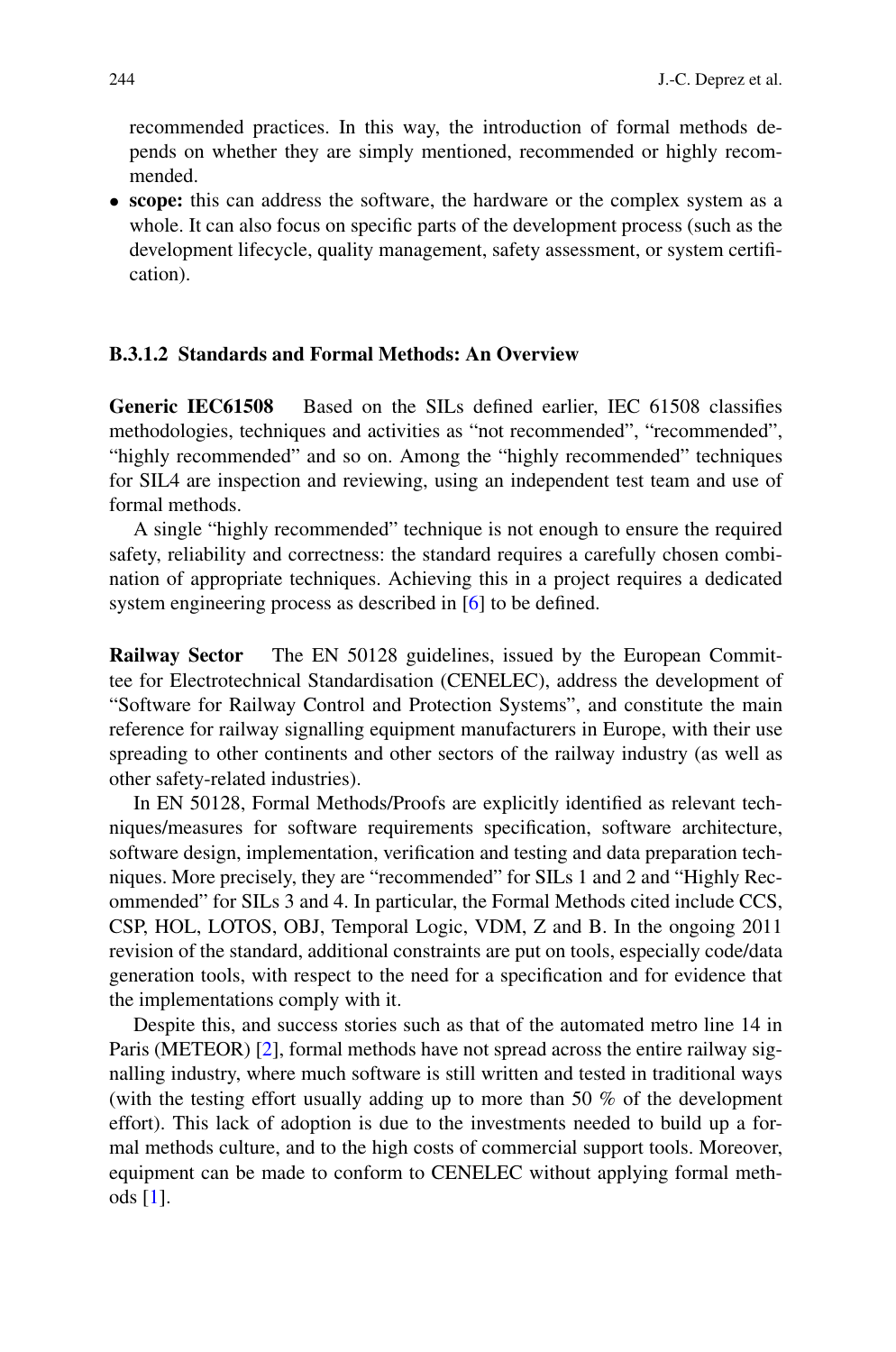However, EN 50128 requires that the bug detection and bug fixing activities include reviews of early phases. This costs more in terms of time and money. Consequently, companies are becoming interested in applying formal methods at the specification and design phases as it is the only solution that transfers the effort to the design team.

Another barrier is that, although mentioned in the standard, the certification bodies might not be familiar with Formal Methods, as most of the systems they certify follow a test-based approach. The first time a certification body is asked to certify a system whose justification relies on such a formal argument, they might require additional information to be convinced. Typically, there needs to be an indication of the level of expertise that an auditor should possess in order to perform certification for a company which bases its development on formal methods. Once certification is acquired, each new system can easily follow the same path. Siemens has gone through this process with the B-method, and it is now accepted by the certification bodies, so that subsequent projects have become easier to certify. In the specific market of metro lines, the B-method has even become the standard required by the market.

**Aeronautic Sector** DO-178B was published a while ago, in 1992. It does not recommend or propose a specific development process or methodology. The certification approach is to demonstrate compliance of the process and produced artefacts with a set of goals related to a number of lifecycle-related processes (planning, development, V&V, configuration and so on). As mentioned above, DO-178B ranks the software category by five dependability classes: from A (most dependable: catastrophic effect) to E (least dependable: no effect). The scope of the application of formal methods is the verification of software artefacts. In DO-178B, verification can also be achieved though a combination of review, analysis and testing activities.

With regard to Formal Methods, DO-178B categorises them as "alternative methods" because, at the time the document was produced (1992), they were assessed as inadequately mature. However, they can be used "as long as they can be demonstrated to address the goals of the standard, and their usage is adequately planned and described" [\[9](#page-48-6)].

A new revision DO-178C was published in January 2012. It is explicitly addressing formal methods to complement dynamic testing; they can be used selectively or as the primary source of evidence.

**Automotive Sector** The sector-specific standard is ISO 26262 (derived from IEC 61508). It recommends formal methods, but semi-formal methods are highly recommended. In such ISO standards, many development methods can be "recommended", but only one can be "highly recommended" (above all others). At the beginning of the debate on ISO 26262, it was suggested that formal methods should be highly recommended. After intensive lobbying from large automotive companies, which are convinced that formal methods will incur a significant cost overhead, semi-formal methods have been given the "highly recommended" status, while formal methods are just recommended.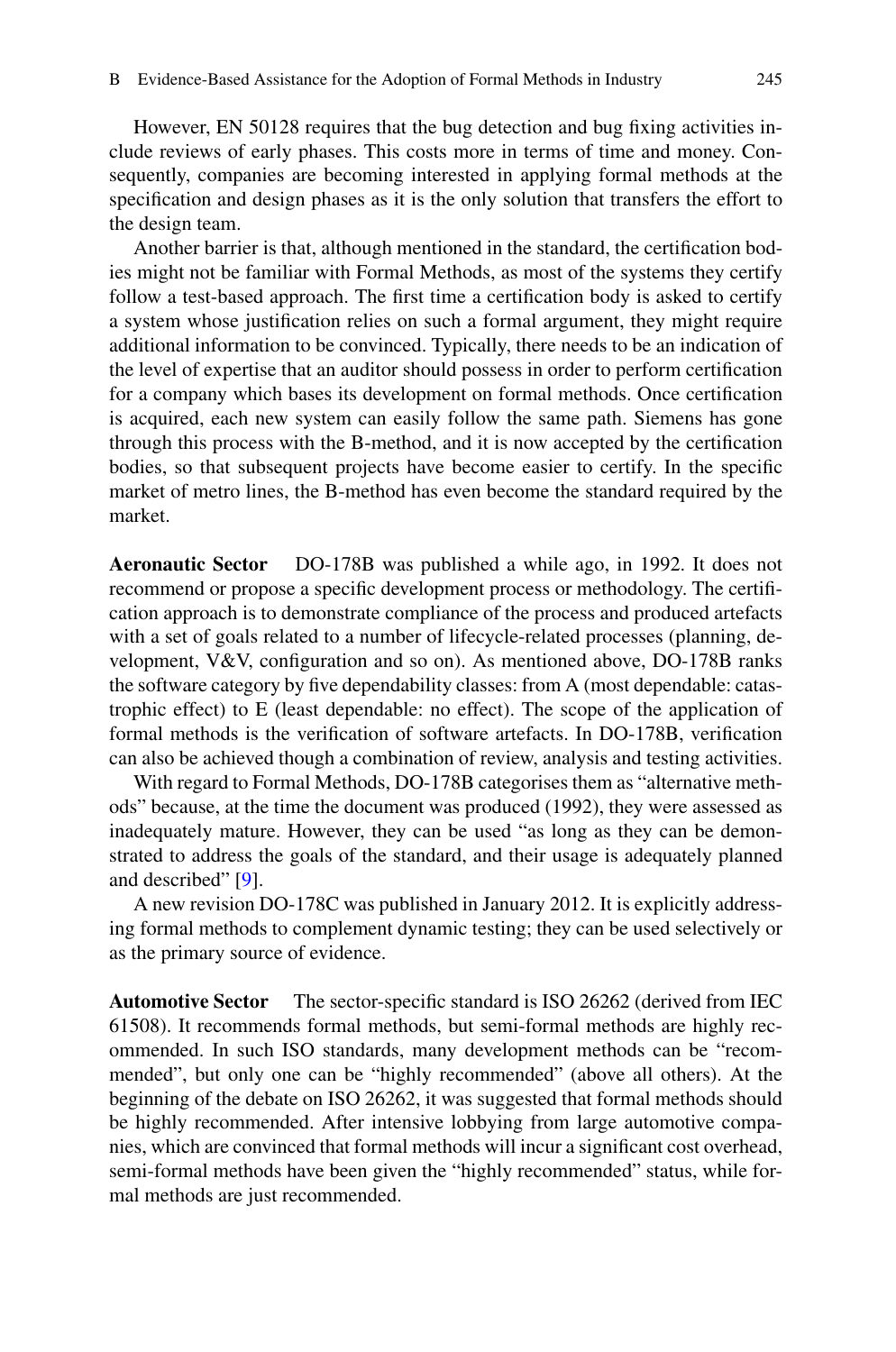#### **B.3.1.3 Conclusion: Standards, Formal Methods and Possible Strategies**

Some standards recommend or even highly recommend formal methods, but very few standards describe how to manage formal development. It is therefore difficult to prove that the development process complies with the standards. Certification authorities need to be convinced about this issue.

As formal methods are less widespread and certification authorities are less familiar with them than with the classical development methods, there is more work to be done than with other methods, especially the first time, even though formal methods can provide better arguments. However, the investment can be worth the effort, as shown by the Siemens case for B.

# *B.3.2 FAQ II: Are the Tools Associated with a Particular Formalism Backed by Responsive, Robust and Enduring Organisations?*

**Theme:** Known Strengths and Weaknesses of Tools and Tool Providers (TOOL) **Role:** High-Level Manager

#### **B.3.2.1 Is There Guarantee of Long-Term Tool Availability and Support?**

Industry projects may last tens of years from the development to the decommissioning of a system. It is therefore crucial for industry to ensure proper support throughout the complete project lifetime, including its retirement. Tools can be distributed under Open Source or Proprietary Licences. Each model comes with its own risk of disappearance (bankruptcy for proprietary code, community dissolution for Open Source). Given the niche market, securing the support is a nontrivial task (e.g., escrow for proprietary code, direct community involvement or support for Open Source).

### **B.3.2.2 Is the Tool Reliable?**

Closed source reliability is a matter of trust that can be provided by a certification scheme for example. Concerns have been raised about whether Open Source tools can achieve higher reliability [\[4](#page-48-7)]. However, the large number of industrial-strength open source tools available nowadays, e.g. PVS and NuSMV suggests that they can. One reason for this is that they will potentially be peer-reviewed by many; another is that distributed development requires better defined and carefully designed interfaces at the design level. Furthermore, extensive test suites are often available for Open Source tools.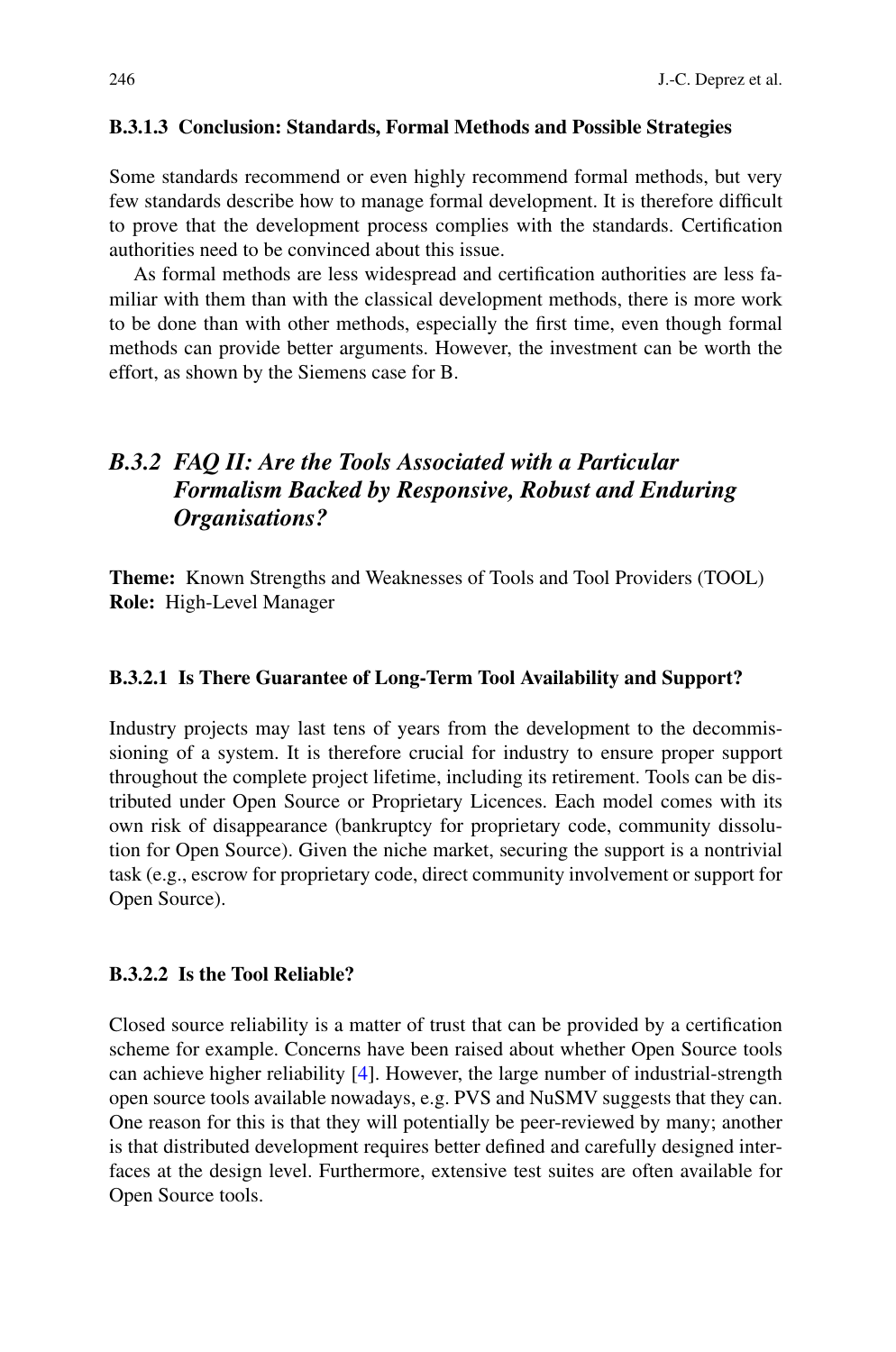#### **B.3.2.3 Is the Tool Scalable?**

The ability to scale up depends on different factors. Tool-induced limitations may be due to the underlying formal technology, implementation problems (e.g., some bottleneck in a processing chain) or simply usability (e.g., limitations in managing large pieces of models). To assess scalability, references, feedback and reviews provide initial information that is useful for completely ruling out tools inadequate for industry. A second step is to challenge the tool on realistic case studies in various industry sectors, as the way models are built can also impact the ability to scale up. Open Source tools may be more likely to be unable to scale up, especially if they are still at the R&D stage. However, there are also highly scalable Open Source tools in the FM area (e.g., SPIN and NuSMV model-checkers, ACL2 and Isabelle theorem provers).

#### **B.3.2.4 Is the Tool Usable?**

It is important that tools facilitate various tasks when building or modifying a model, carrying out validation and verification activities, supporting teamwork, and so on. Commercial tools generally have better usability because special attention is devoted to this aspect, whereas Open Source tools tend to focus more on core functionality and efficiency, sometimes with only a command line interface.

#### **B.3.2.5 Does the Tool Integrate Well in Industry Tool Chains?**

The ability to integrate into existing industrial tool chains is fundamental. This requires that well-documented data formats are defined, and that APIs and binaries on specific OSs are available. This is an area where Open Source tool developers usually outperforms proprietary ones. Furthermore, Open Source developers often adopt open, standard data formats. By contrast, intense competition frequently pushes proprietary tool developers to keep internal data formats hidden.

### **B.3.2.6 What Is the Impact of My Tool Regarding Certification?**

Using a formal tool in the design flow (i.e., at design time) can have an impact on the certification process, especially if the tool is generating production artefacts such as source code for systems requiring higher integrity levels. Evidence of correctness of the output produced by these tools has to be provided by various means: redundant implementation, extensive test coverage, and specific verification activities. Another supporting success story, the ProB tool used by Siemens and developed by the University of Düsseldorf is undergoing a qualification process for the railways EN-50128 standard.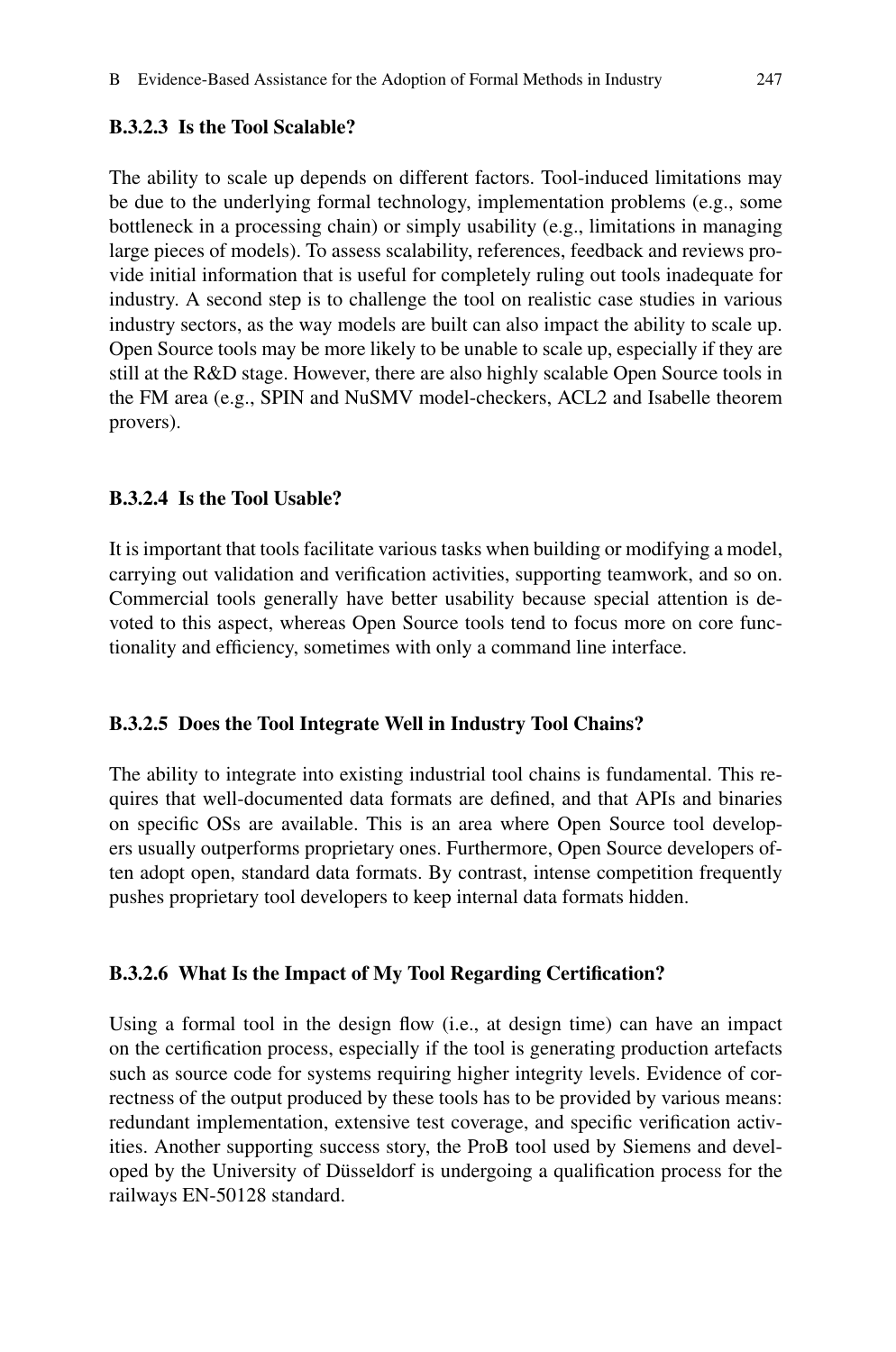# <span id="page-37-0"></span>*B.3.3 Success Story I: Productivity Improvement of Data Consistency in Transportation Models*

Table [B.2](#page-37-0) summarises a success story from the transportation sector.

**Table B.2** Productivity improvement of data consistency in transportation models

| Name              | Productivity Improvement of Data Consistency in Transportation Models.                                                                                                                                                                                                                                                                                                                                                                                                                                                                                                                                                                                                                                                                                                                                                                                                                                                                                                                                                                                                                                                                                                                                                                                                                                                        |
|-------------------|-------------------------------------------------------------------------------------------------------------------------------------------------------------------------------------------------------------------------------------------------------------------------------------------------------------------------------------------------------------------------------------------------------------------------------------------------------------------------------------------------------------------------------------------------------------------------------------------------------------------------------------------------------------------------------------------------------------------------------------------------------------------------------------------------------------------------------------------------------------------------------------------------------------------------------------------------------------------------------------------------------------------------------------------------------------------------------------------------------------------------------------------------------------------------------------------------------------------------------------------------------------------------------------------------------------------------------|
| Keywords          | B-Methods, assumption validation, model-checking, ProB tool.                                                                                                                                                                                                                                                                                                                                                                                                                                                                                                                                                                                                                                                                                                                                                                                                                                                                                                                                                                                                                                                                                                                                                                                                                                                                  |
| Short description | The correct and safe behaviour of Metro models developed by Siemens re-<br>lies on assumptions made about the topology of each specific site. Those as-<br>sumptions have to be validated against a number of properties required of the<br>model. Until now this task was achieved through custom rules in Atelier B,<br>which was not very efficient at proving them automatically: it required a lot of<br>manual work, about one person-month for a typical metro project.<br>As an alternative to a proof-based approach, model checking with the ProB<br>model-checker was successfully applied to this task. A dramatic productivity<br>improvement was experienced on a real project (San Juan metro line): the<br>same faults could be discovered completely automatically and within a few<br>minutes of execution time, whereas the previous approach required about one<br>man-month of effort.                                                                                                                                                                                                                                                                                                                                                                                                                   |
| Source            | Siemens, University of Düsseldorf.                                                                                                                                                                                                                                                                                                                                                                                                                                                                                                                                                                                                                                                                                                                                                                                                                                                                                                                                                                                                                                                                                                                                                                                                                                                                                            |
| <b>Benefits</b>   | • Dramatic productivity improvement for the problem of data validation<br>• Better diagnostics of failed property using output                                                                                                                                                                                                                                                                                                                                                                                                                                                                                                                                                                                                                                                                                                                                                                                                                                                                                                                                                                                                                                                                                                                                                                                                |
| Limitations       | • Specific to transportation domain; extensibility to other sectors to be studied<br>• The ProB Tool must undergo qualification/certification (ongoing)                                                                                                                                                                                                                                                                                                                                                                                                                                                                                                                                                                                                                                                                                                                                                                                                                                                                                                                                                                                                                                                                                                                                                                       |
| Elaboration       | The success story is fully described in the paper [7] and its qualification report<br>is an internal deliverable of the DEPLOY project. Below we highlight the main<br>arguments and lessons learned:                                                                                                                                                                                                                                                                                                                                                                                                                                                                                                                                                                                                                                                                                                                                                                                                                                                                                                                                                                                                                                                                                                                         |
|                   | • Full automation and quick response time. Checking the properties takes<br>4.15 seconds, and checking the assertions takes 1,017.7 seconds (i.e.,<br>roughly 17 minutes) using ProB 1.3.0-final.4 on a MacBook Pro with a<br>2.33 GHz Core2 Duo. Manually it takes a month for one person to solve the<br>same problem (San Juan line).<br>• Easier diagnostics. Another advantage of model checking over proof is<br>that it provides a counterexample that will be of greater help in understand-<br>ing the cause than the information found in a failed proof. Furthermore, a<br>specific visualisation tool was developed to make it easier to understand a<br>counterexample.<br>• Confidence in the results. An important issue is the qualification of the<br>tool in order to have full confidence in the results produced. With respect<br>to this, the model-checking approach implemented has some form of re-<br>dundancy: a property is expressed in a positive and a negative form. The<br>produced result should be consistent; otherwise, this indicates a problem.<br>The problem could be located at lower levels; in fact, two bugs were dis-<br>covered in the Prolog interpreter. The absence of problem is, however, no<br>guarantee of correctness and does not remove the need for tool validation. |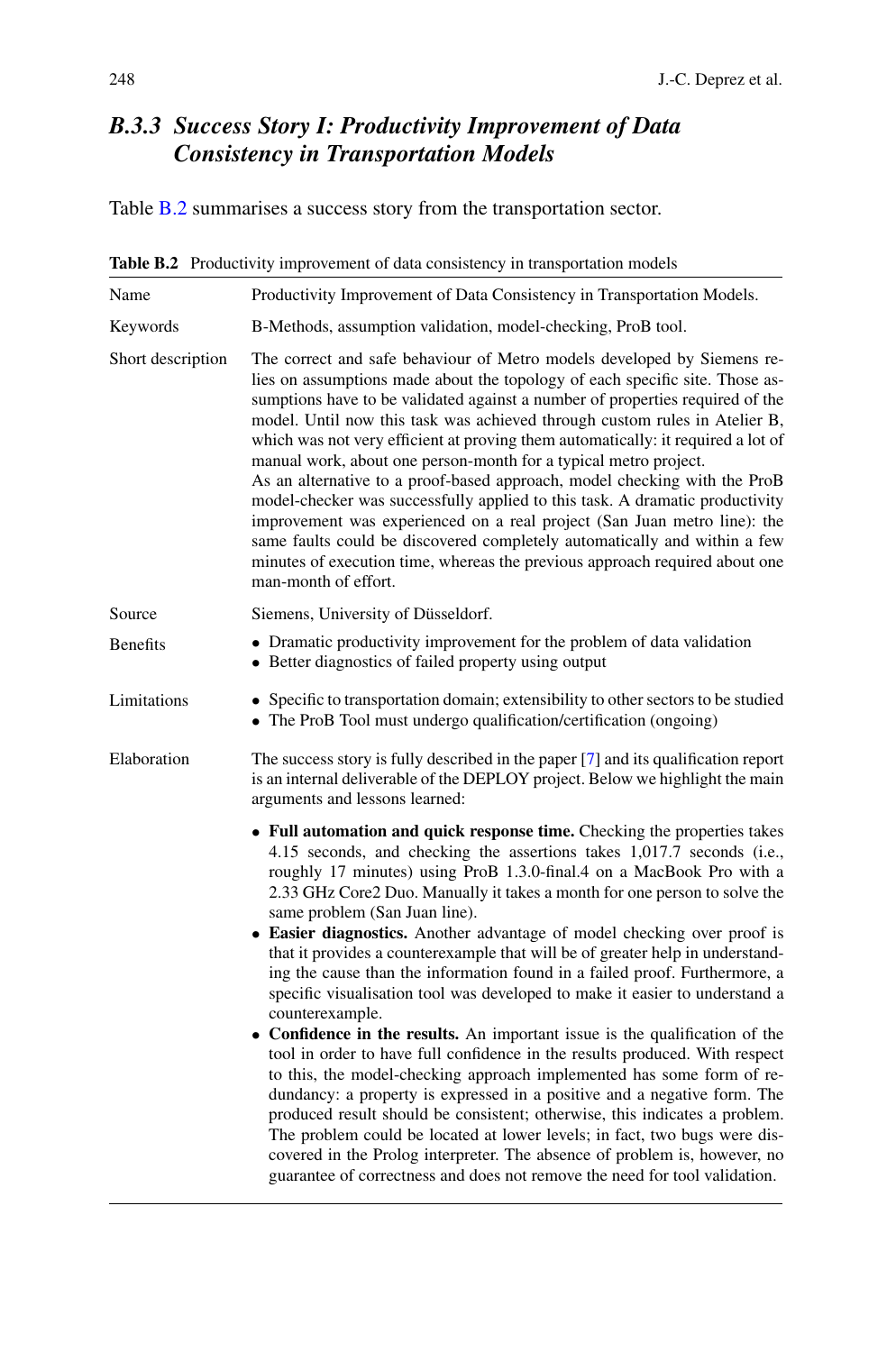#### **Table B.2** (Continued)

| Elaboration         | • Qualification process. In order to be used as a correctness argument in the<br>development process of a qualified product, the tool must be qualified itself.<br>Without such qualification, the tool might be used as a debugger is used by<br>developers, to speed up development, and to conduct manual verification<br>only when the developer is confident that the verification will succeed. The<br>ProB tool has undergone a qualification process. The qualification argument<br>is mainly based on testing various parts of the tool, and on implementing<br>internal sanity checking mechanisms to check that the tool is consistent<br>with itself. Two testing approaches were deployed in parallel: global end-<br>to-end testing of industrial cases and unit testing of specific internal mod-<br>ules. Part of unit testing involved automatically generated test cases. Fur-<br>thermore, an independent tool was used to double-check the results of some<br>unit tests. |
|---------------------|-----------------------------------------------------------------------------------------------------------------------------------------------------------------------------------------------------------------------------------------------------------------------------------------------------------------------------------------------------------------------------------------------------------------------------------------------------------------------------------------------------------------------------------------------------------------------------------------------------------------------------------------------------------------------------------------------------------------------------------------------------------------------------------------------------------------------------------------------------------------------------------------------------------------------------------------------------------------------------------------------|
|                     | An additional lesson for academics is the need to cover the full language used<br>in industry while prototyping. As industry will not normally adapt its mod-<br>els to suit an academic tool, it is necessary to consider extending the tool at<br>the industrialisation phase. The amount of work involved should be evaluated<br>early enough in the R&D process.<br>The ProB tool is already a success as Siemens plans to use it to replace Ate-<br>lier B for formal data validation. This would require the validation of ProB for<br>SIL4 use, which is being investigated.                                                                                                                                                                                                                                                                                                                                                                                                           |
| Consolidation       | Model checking has been tried in the past in the railways domain to validate<br>some interlocking properties. Specific properties (robustness and locality) al-<br>lowed optimisation of the general CTL algorithm. The case was only validated<br>on a small railway interlocking involving two stations [5].<br>A CSP approach was also investigated together with the FDR model-checker<br>[Wint02]. Useful counterexamples related to safety requirements could be pro-<br>duced using some examples. However, a conclusion was reached that lan-<br>guages based on process algebra, such as CSP, were not adequate for mod-<br>elling this domain (especially for the control table). They resulted in models<br>that were difficult for practitioners to understand or validate.                                                                                                                                                                                                       |
| <b>Related FAQs</b> | of Interest to Project and QA Managers                                                                                                                                                                                                                                                                                                                                                                                                                                                                                                                                                                                                                                                                                                                                                                                                                                                                                                                                                        |
|                     | • QI-PQAM-2: How is the productivity of the various stages of the system<br>development cycle affected when formal engineering methods are used?<br>• ExFac-HM-1: What is the position of standards regarding formal methods<br>in my industry segment (e.g., are they enforcing them, highly recommend-<br>ing, $etc.$ )?                                                                                                                                                                                                                                                                                                                                                                                                                                                                                                                                                                                                                                                                    |
|                     | of Interest to Engineers and Analysts:                                                                                                                                                                                                                                                                                                                                                                                                                                                                                                                                                                                                                                                                                                                                                                                                                                                                                                                                                        |
|                     | • <b>TOOL-EA-2</b> Do tools automate all tedious tasks?                                                                                                                                                                                                                                                                                                                                                                                                                                                                                                                                                                                                                                                                                                                                                                                                                                                                                                                                       |

# **B.4 Typical Scenarios Exploiting Shared Evidence Material**

A few customary situations faced by professionals with different roles in industrial software-intensive system development are presented, along with the kinds of specific questions they often have about formal methods and their usage in actual in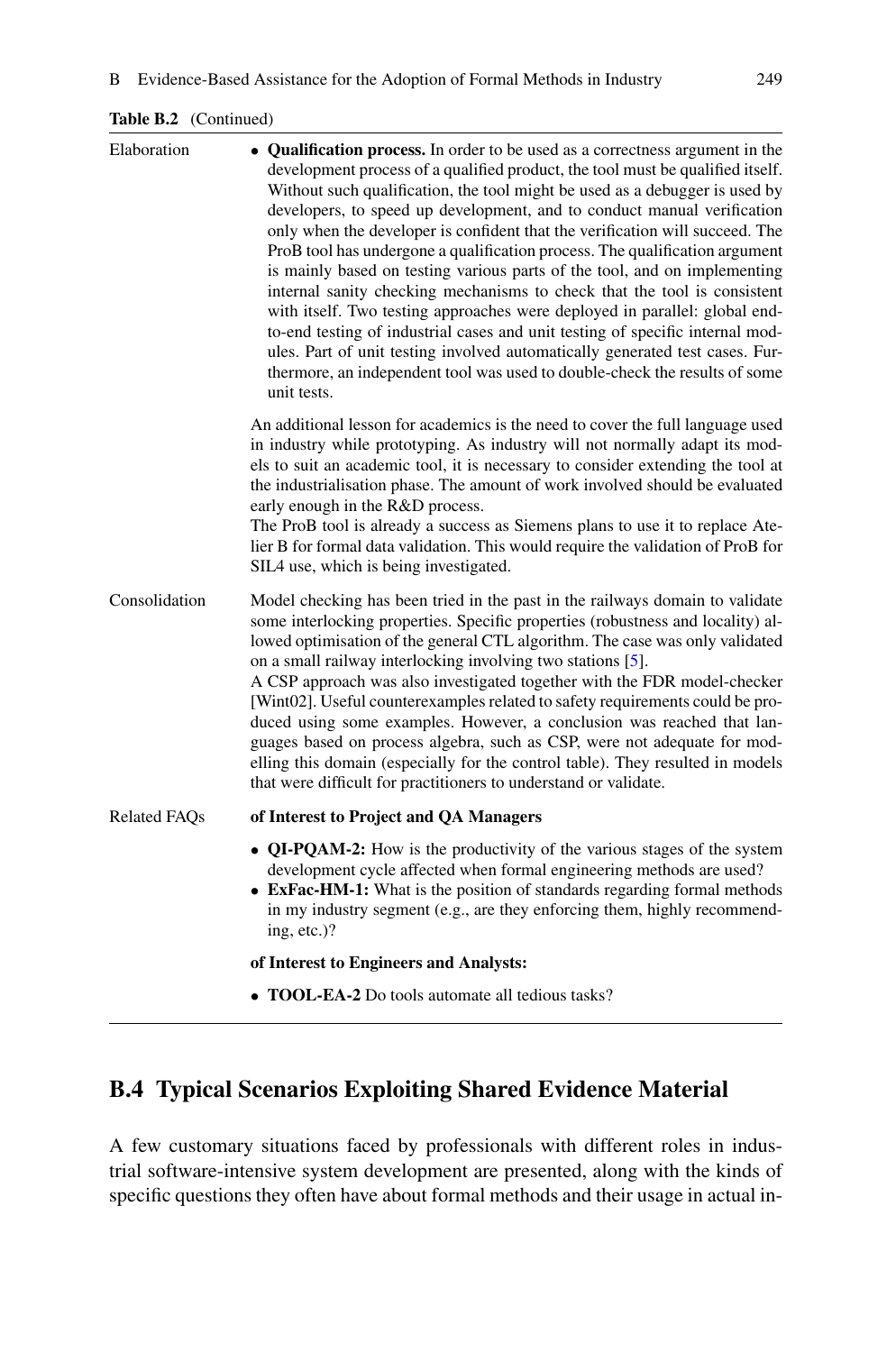dustrial development. Subsequently, a brief explanation shows how they can browse the evidence repository to find elements of answers to their questions.

**Scenario I I am a high-level manager who has heard that others in the sector have successfully used formal methods**. My staff has no prior experience of them. My question is: "How should I proceed in the evidence repository to better understand if FM could be used in my company, too?"

**Scenario II I am an engineer in an SME. Our development team has successfully used advanced static analysis tools during the debugging and testing phases of product development**. However, in a recent project, important requirements remained implicit until the customer validation phase. Subsequently, a significant overhaul of the architecture was needed to handle these. Static analysis was clearly no help. My question is: "How should I proceed in the evidence repository to better understand how our development team could start using formal methods earlier in the development lifecycle to increase the chances of identifying all important requirements after the design phase?"

Scenario III I am a QA engineer. I saw a presentation by another com**pany at a conference, which showed QA and safety engineers from other fields using tools to generate test cases for various kinds of coverage**. My question is: "Does your repository contain information on test generation formalisms, approaches and tools and their eventual applicability to my sector?"

**Scenario IV I am a product (line) manager. I have heard of several success stories on the use of formal methods** but my company already has welltested components that fulfil our quality requirements. Our project mostly consists in configuring these existing components and integrating them. My question is: "Does your evidence repository demonstrate the use of formal methods to ease component integration, even if these components were not developed using formal methods?"

These situations traditionally faced by industry illustrate how one can navigate the evidence repository to find FAQs and success stories containing information relevant to one's context. For each of the scenarios above, a suggested navigation approach will be explained. In general, there are only two ways to start navigating the evidence repository. The top-down approach starts from the FAQs while the bottom-up one starts from success stories. Most readers will come up with a general question and therefore find the top-down approach to be more appropriate. However, in some cases, one may learn about a specific success story at a conference or while reading an article, for example, in Scenario IV. In this case, it may then be more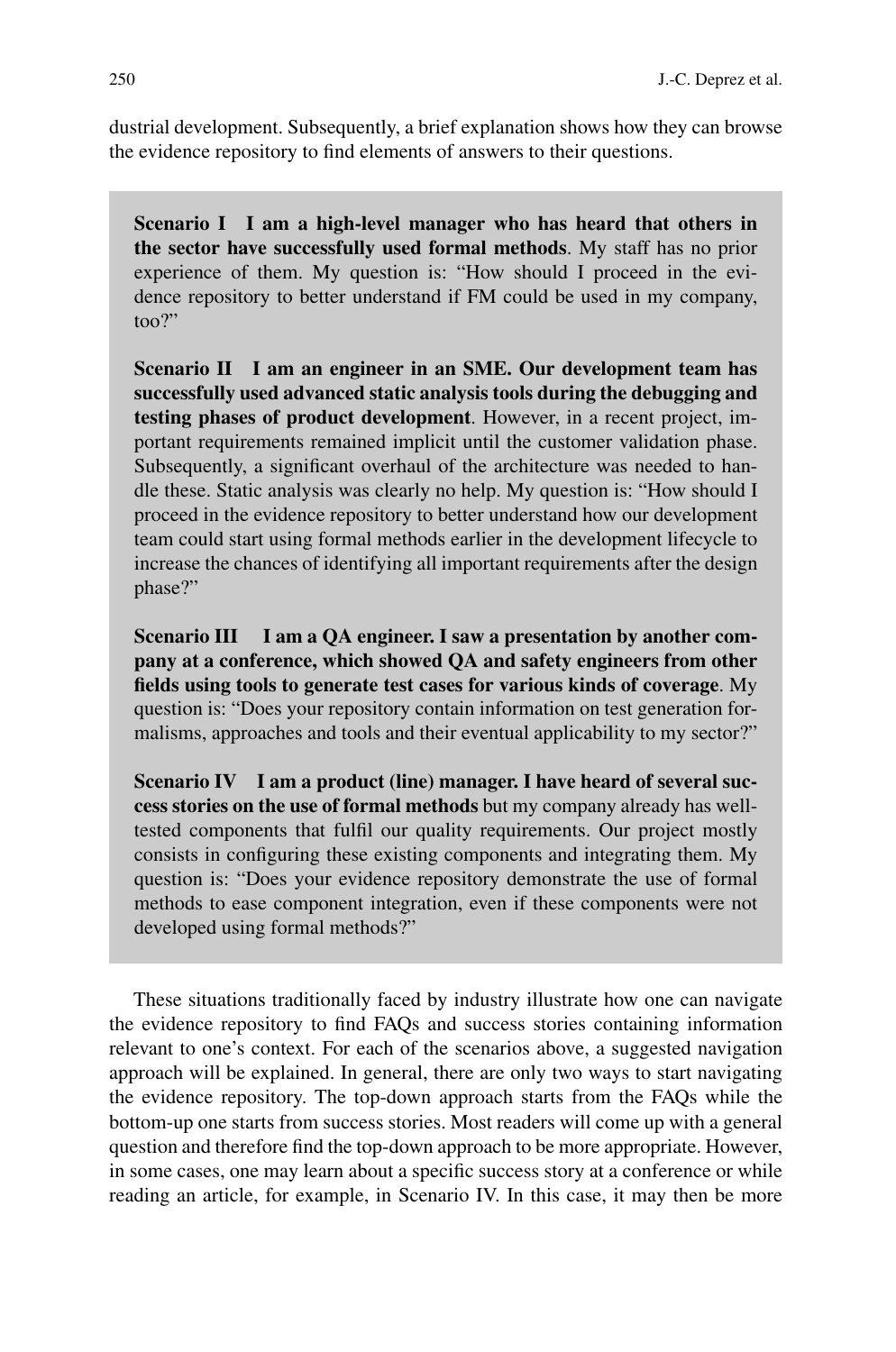appropriate to look for this or a similar success story on the evidence repository wiki. Below, the two navigation approaches are briefly discussed and then applied to each of the above scenarios.

**I—Top-Down Navigation Approach** When one has a general question about formal methods in specific organisational context, it is assumed that this is a rather non-focused exploratory search. In this case, the most optimal way of looking for relevant information is as follows.

- Identifying the themes in the FAQs that are relevant to the question.
- For each theme of interest, reviewing the questions specific to one's role to identify a subset of relevant questions.
- While reading answers, identifying pointers to specific reference papers and success stories; then deepening the search by reading success stories in the evidence repository or the referenced scientific literature.

It is important to note that questions are sometimes worded to highlight broad cross-industry concerns. Such questions can be answered from quite different viewpoints, taking into account different sectors, different types of formal methods and even different phases of the lifecycle. Thus, when first reading the FAQ, readers must understand that the answer may focus not only on their topic of interest. This broad coverage for some questions is provided deliberately, so that the reader will find more general answers than was initially anticipated. Nevertheless, readers will be free concentrate on a particular part of the answer or to explore other information provided in the answer. An answer is normally subdivided into subsections to make this easier: for example, the answer that considers differences in the use of formal methods at different phases of the development lifecycle will be explicitly broken down with one subsection per phase of the lifecycle.

In other words, when initiating a search from the FAQs, the reader must keep an open mind and not search for direct answers to only his/her context. Obtaining tailored answers would require specific studies that can only be achieved through a dedicated subcontract that goes far beyond the evidence repository.

**II—Bottom-Up Navigation Approach** The reader may start an investigation by considering a success story that closely relates to his/her specific need. Although s/he may be tempted to stop the investigation at that point and to start implementing the approach described in the success story, appropriate caution should be taken. First, his/her specific context is likely not to match the context in which the success story developed. Second, continuing the investigation may highlight new possibilities not initially anticipated by the reader. It is therefore worth spending more time navigating from the success story to its context description. To search for a success story and identify those potentially similar to one read or heard about elsewhere, a review is needed of the complete title list of success stories, which are currently organised by industry sectors. At the moment, the list is still short enough for full browsing to work; it will be subclassified when the number of success stories exceeds 30 or 40. Success stories in the evidence repository include cross-references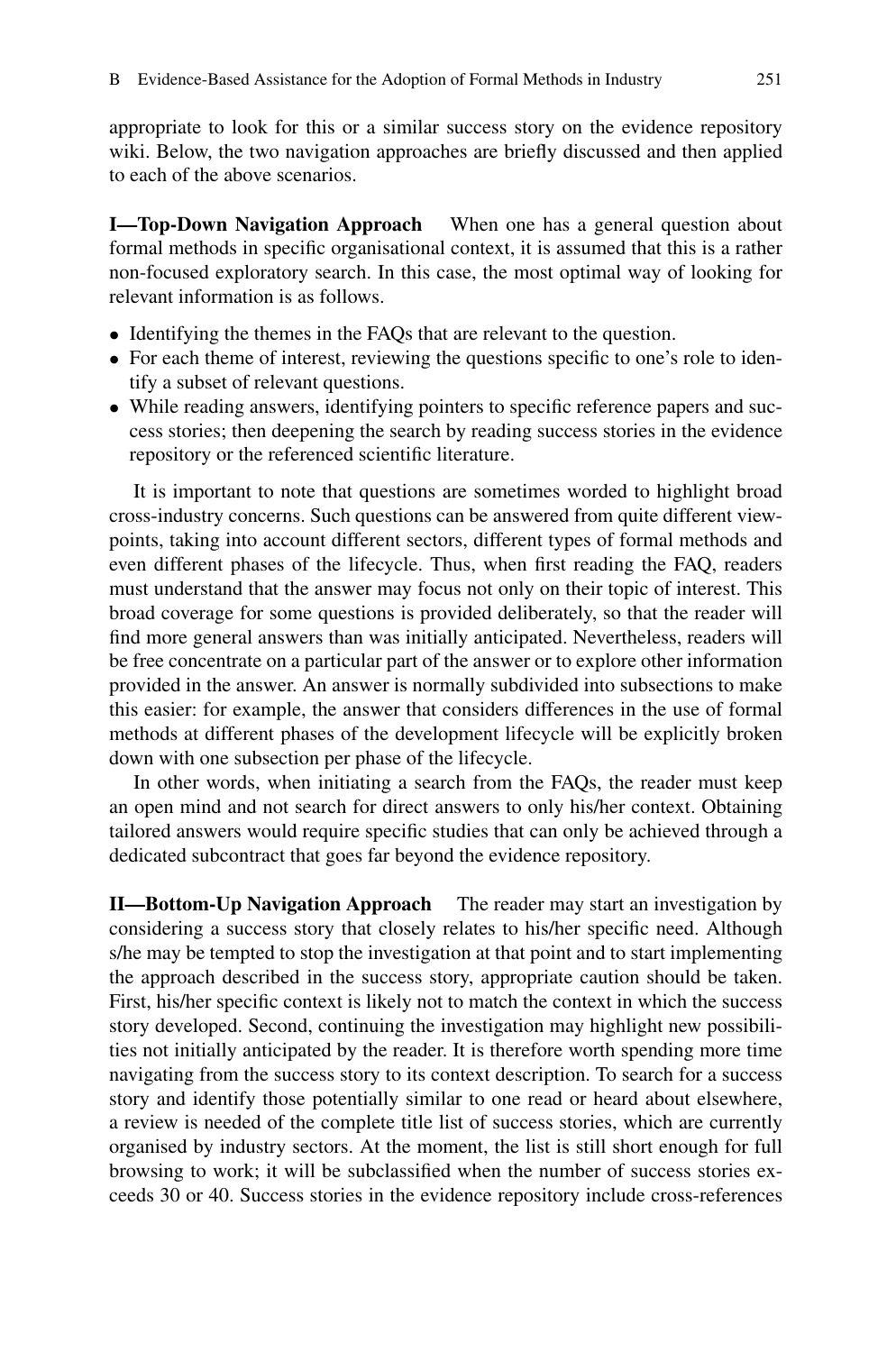to FAQs where they are cited. It is then possible to navigate to an FAQ linked to the success story and identify other potential questions of interest with the same FAQ theme. Finally, success stories are classified by sectors; thus, it also makes sense to review the success stories related to his/her sector.

**Scenario I** In this scenario, a high-level manager starts with a very broad enquiry. Thus, the manager should use a top-down approach for navigating the evidence repository, starting with the selection of themes. His/her initial concern relates to the lack of current expertise on formal methods. Consequently, the whole theme on training would provide relevant information. Furthermore, the high-level manager should be informed about the different means for including formal methods in the development lifecycle. In particular, it may be possible that the organisation's context makes it possible to restrict the application of formal methods to a small team of experts rather than having to train the entire engineering staff. In addition, early in an enquiry, the high-level manager is likely to be interested in the general topic theme. Thus, in this context, the high-level manager would be very interested in the following FAQ themes and questions:

- Impact on an organisation with regard to training scope and resourcing
	- **TSP-HM-1** What is the cost or effort needed to train engineers/analysts to use a new formalism given their previous experience with formal engineering methods?
- Understanding the impact on the Software/System Development Process The capability of phasing the learning of a formal method in an organisation and eventually of limiting the number of those who must understand and become an expert in a formal method
	- **CIF-HM-1** Is it possible to phase the learning and use of a formal method? (In other words, can the introduction of a formal method be done gradually or must the entire development staff understand (and master) the formal method at once?)
	- **CIF-HM-2** How do organisational procedures used in various system development lifecycle processes need to be adapted when formal methods are introduced?
	- **CIF-PQAM-1** Can the use of a formal method be hidden from the majority of development and management teams, except for a few selected experts who will use it (perhaps even without other team members knowing)?
	- **CIF-PQAM-2** What are the risks of hiding the use of formal methods and what are the strategies for mitigating them?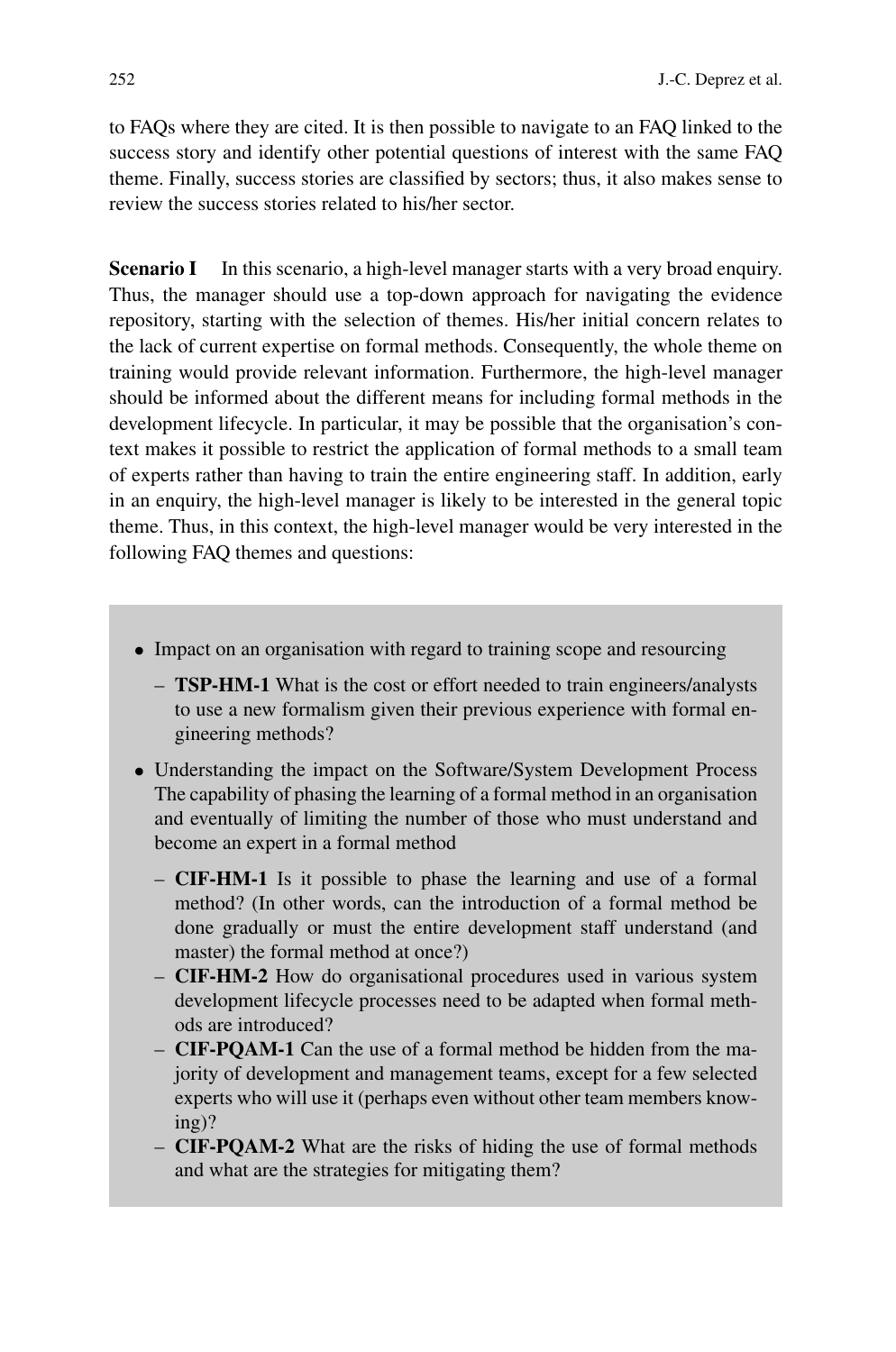- The capability of phasing the migration to the use of a formal method (given the existence of products initially developed without using formal methods)
	- **MF-HM-1** Is it possible to iteratively migrate an existing system to the formal method use?
- General topics of concerns related to formal methods in industry
	- **G-HM-3** What are formal methods?
	- **G-HM-1** What are the main benefits and risks of using formal methods in product development?
	- **G-HM-2** Why have formal methods failed to achieve a breakthrough in the market for such a long time?

**Scenario II** In this scenario, an engineer states that the development team already has some initial expertise in using advanced static code analysis tools, which usually perform formal verification on the code at the implementation and test phases. These tools help with verification (Am I building the product right?) but not with validation (Am I building the right product?). The engineer therefore wonders how using formal methods at the requirement and design phase could help. Although the engineer's concern seems quite specific, it is still appropriate to perform top-down navigation. From the engineer's perspective, it seems clear that the overall theme of "Understanding the impact on the Software/System Development Process" is of interest. While s/he may then be drawn to other themes, in the list below we identify only themes and questions related to his initial interest.

- The impact on the quality of product (and its work product) developed using formal methods,
	- **QI-PQAM-1** What impact does the use of formal engineering methods have on identifying issues at each phase of the development cycle? (Note: while reading the answer to this FAQ, the engineer will find a link to a success story on how formalising requirements helped improve their quality, through identifying ambiguity in informal requirements among other things)
	- **QI-PQAM-2** How is the productivity of the various stages of the system development cycle affected when formal engineering methods are used (as compared to when non-formal development methods are used)?
	- **QI-EA-1/** How have various formal methods (and modelling patterns in these formal methods) developed to increase various quality attributes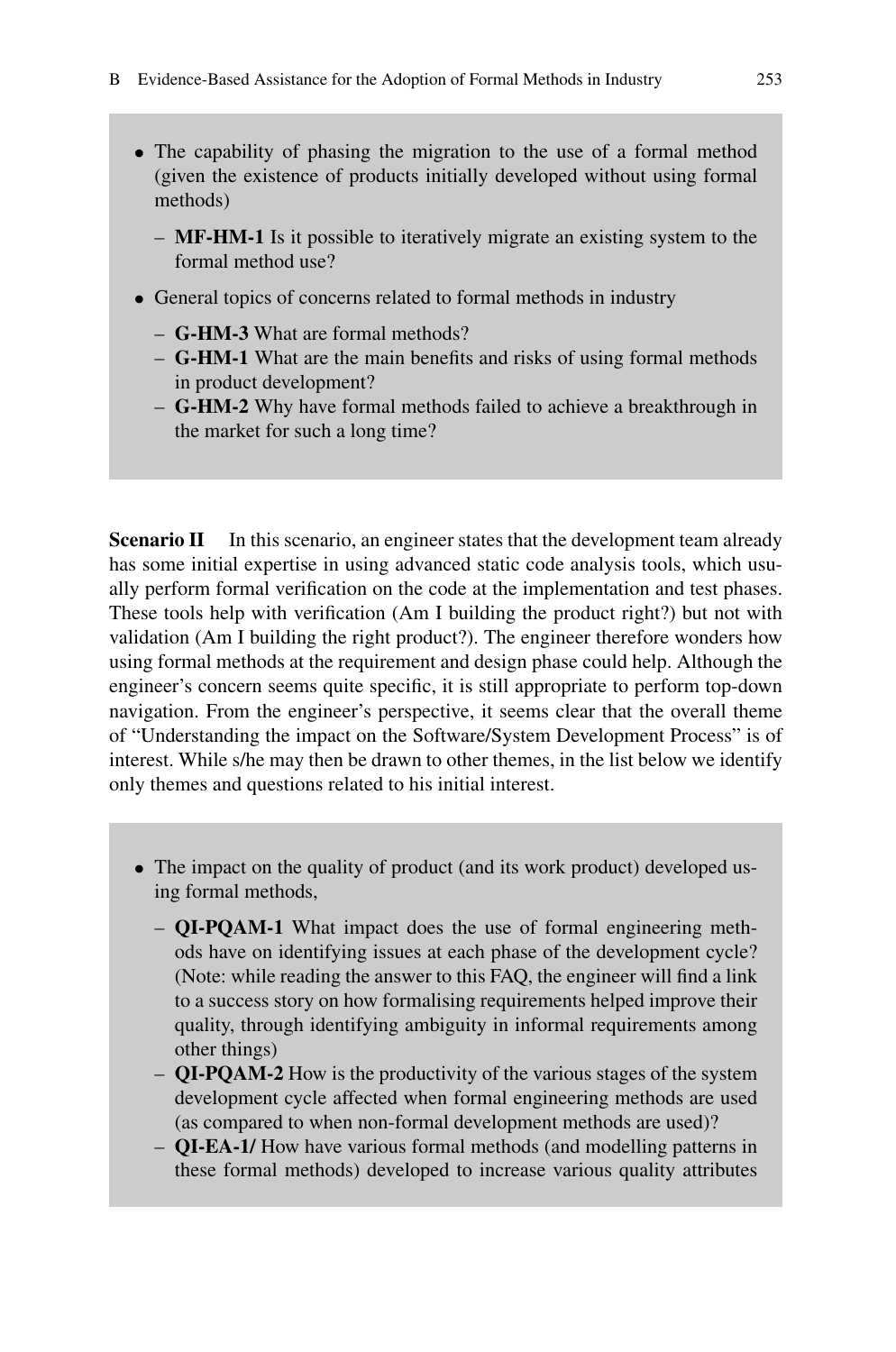of systems/products such as safety, reliability, guarantees regarding realtime properties, concurrency, availability and maintainability?

- The capability to exploit formal models at various stages of the development process,
	- **EM-EA-3** Is there evidence of formal methods being used to improve the quality of requirements and design documents expressed in less formal notations such as UML?
	- **EM-PQAM-2** Does the use of a formal engineering model have any beneficial effect on requirements and design traceability?
	- **EM-PQAM-3** Is there any guidance on the cost/benefit trade-off in using different validation techniques (testing, model checking, proof) between formal and non-formal methods as well as between formal methods?
	- **EM-EA-2** What formal methods offer modelling languages, tools or theories suited to a particular domain, which may be a vertical (Automotive) or a horizontal domain(System Security)?
	- **EM-QAP-1** Does the use of formal engineering methods help in designing tests?
	- **EM-QAP-2** Does the use of formal engineering methods help provide test oracles?
- The capability to phase the learning of a formal method in an organisation and eventually to limit the number of those who must understand and become an expert in a formal method
	- **CIF-HM-1** Is it possible to phase the learning and use of a formal method? (In other words, can the introduction of a formal method be done gradually or must the entire development staff understand (and master) the formal method at once?)
	- **CIF-HM-2** How do organisational procedures used in various system development lifecycle processes need to be adapted when formal methods are introduced?
	- **CIF-PQAM-1** Can the use of a formal method be hidden from the majority of development and management teams except for a few selected experts who will use it (perhaps even without other team members knowing)?
	- **CIF-PQAM-2** What are the risks of hiding the use of formal methods and what are the strategies for mitigating them?
	- **CIF-EA-1** How far can the use of a formal method be automated?
- The capability to phase the migration to the use of a formal method (given the existence of products initially developed without using formal methods)
	- **MF-PQAM-1** Does an iterative migration to the use of a formal method on an existing system require complete rephrasing of requirements, reengineering of models, rewriting of test plans and so on?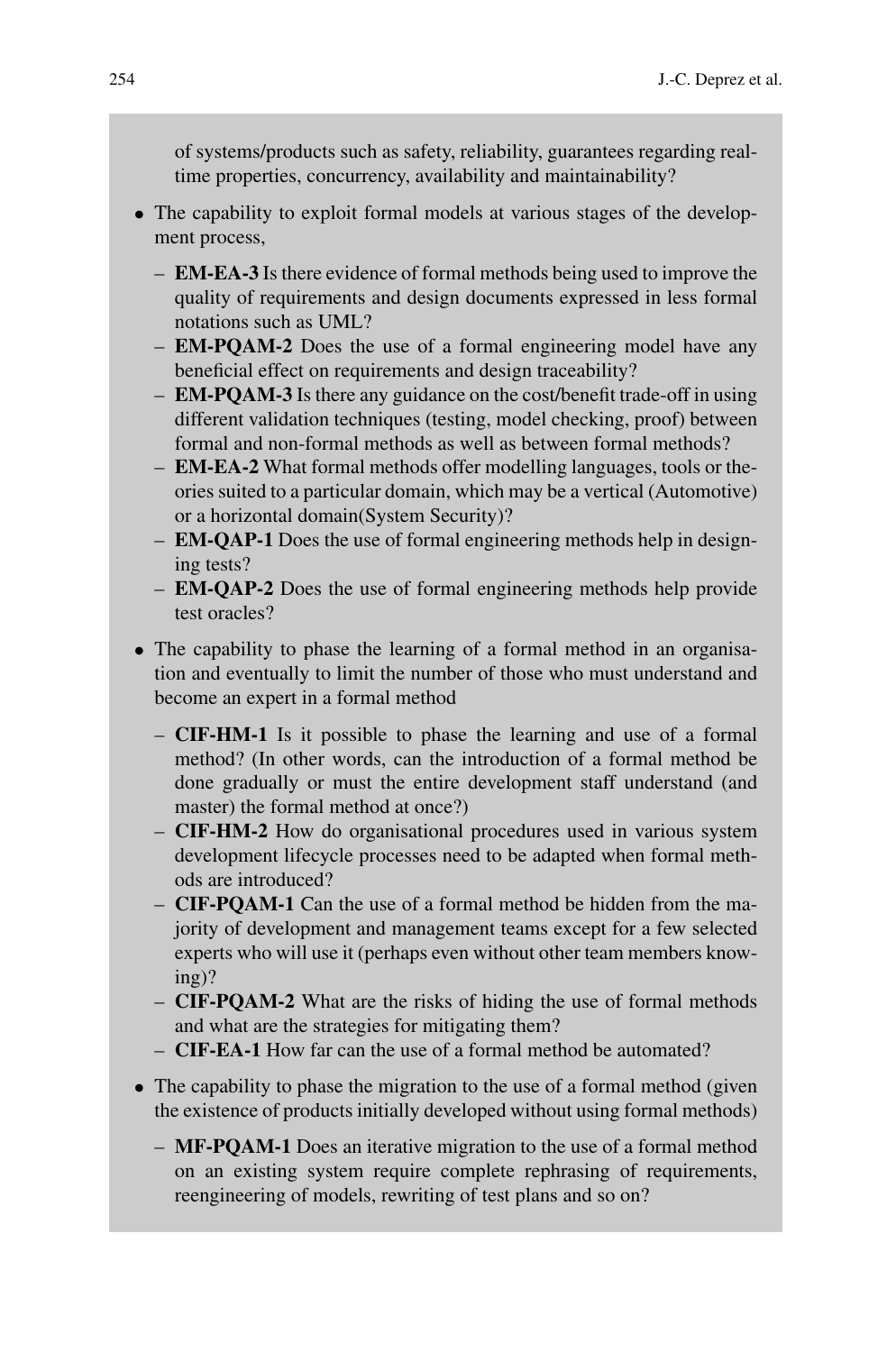– **MF-EA-1** Is there an efficient staged approach to introducing the use of a formal method iteratively on an existing system (e.g., is there a preferred order of introducing the use of several formal methods?)?

According to the FAQs, a significant proportion of the questions above concern high-level and project managers. However, in this case the questions are highlighted as being "of interest" to an engineer. This should not cause a problem. Indeed, the classification based on roles indicated that the question will usually be of interest to a given role; hence, the answer is adapted to that role. This means that, for example, an answer targeted at a high-level manager will not include technical content. In other words, an engineer reading a question/answer entry for a high-level manager or even a project manager should understand that the answer is provided from the viewpoint of a manager.

**Scenario III** In this scenario, the QA engineer starts from a particular success story. Hence, this is one of the rare cases where bottom-up navigation is probably preferable. The best case scenario is when the success story is already part of the evidence repository. In this case, the safety engineer can simply read it in the wiki and follow the links to relevant FAQs and their answers. However, if the success story has not appeared in the evidence repository yet, the engineer is first advised to send a email to the fm4industry editorial board to indicate that an interesting success story has been published. Second, the engineer can then browse the current list of success stories, possibly to find a success story similar to the one read or heard about. In this case, after a quick review of various story titles, the QA engineer would discover that there is one which presents the benefits of model-based testing automation. A pointer makes it possible to navigate from the success story to a specific FAQ. Subsequently, if interested, the engineer can continue with the bottomup browsing of the FAQs.

### **Success story of Interest:**

• In the Business Information Domain—Benefits of Model-Based Test Automation

From this success story, a link to the following FAQs is provided:

• **EM-QAP-1** Is it possible to take advantage of formal models to automate a part of the QA tasks?

Subsequently, the QA engineers may find other FAQs in the same category "Exploiting Models (EM)" interesting: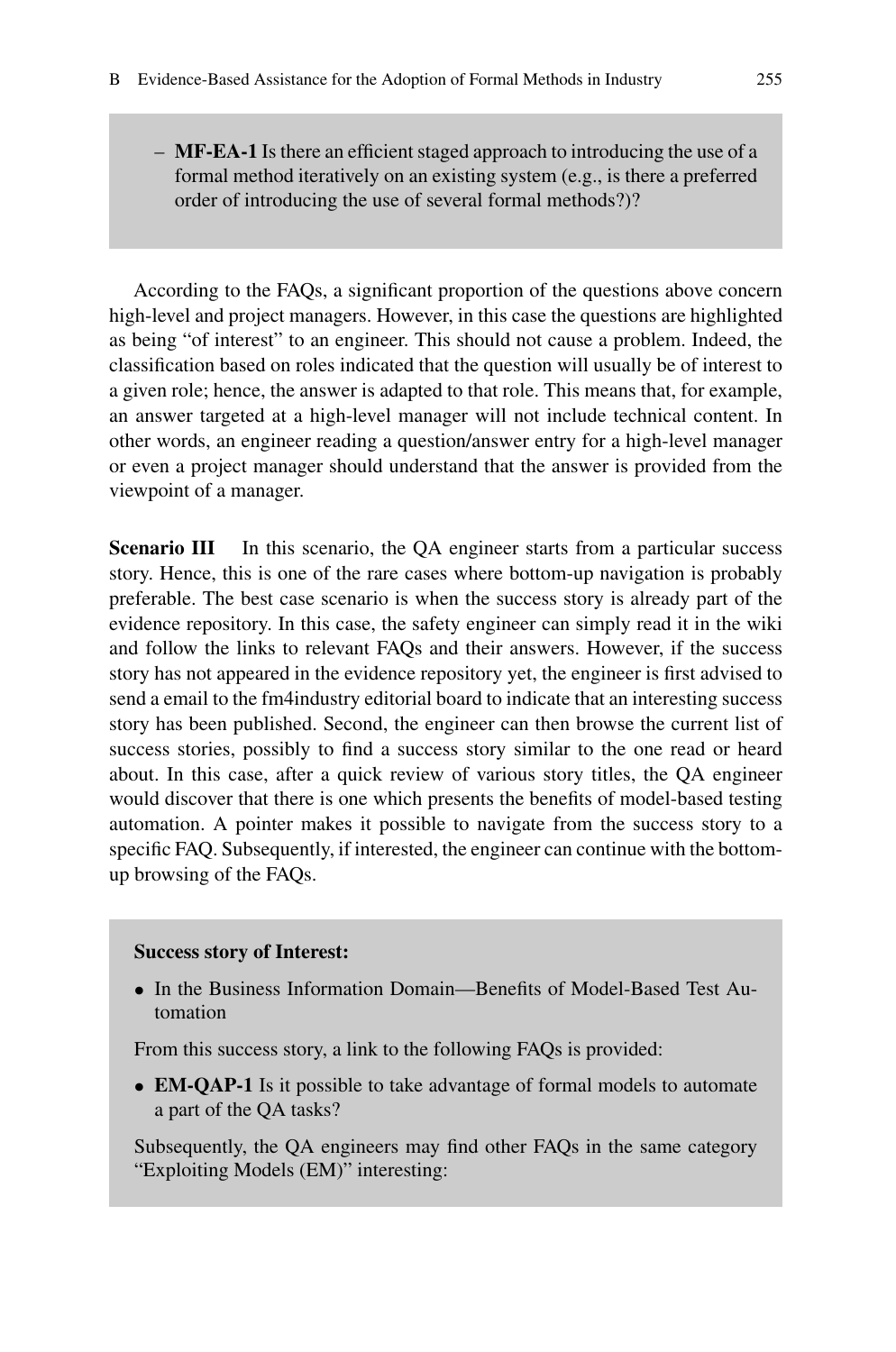- **EM-QAP-2** Does the use of formal engineering methods help provide test oracles?
- **EM-PQAM-3** Is there any guidance on the cost/benefit trade-off in using different validation techniques between various formal methods as well as between formal and non-formal methods?

After having read the complete material, the QA engineer should feel more confident about the applicability of formal methods in his/her organisation. S/he may then be interested in reading additional FAQs to better understand how to proceed, in particular, FAQs on training and on controlling the deployment of formal methods in an organisation.

**Scenario IV** In this scenario, a product line manager indicates that his/her company will not switch to an approach involving a complete reformulation of specifications using formal methods, but the organisation is willing to investigate the use of formal methods for specifying the integration of existing components. Although the manager mentions success stories, they are not specific; hence s/he should probably initiate his/her search using the top-down navigation. Unfortunately, FAQs are not worded so as to make it easy for the manager to directly map the themes to his/her concern with the use of formal methods for integration. However, by analysing the themes a little deeper, the manager would probably become interested in the themes "Control Impact of Formalism (CIF)", "Migration to a Formalism (MF)" and possibly "Exploiting Models (EM)".

Reading the various questions in these 3 themes, the manager could probably identify the following FAQs as potentially pertinent:

- Question ID: MF-PQAM-1. Does an iterative migration to the use of a formal method on an existing system require complete rephrasing of requirements, reengineering of models, rewriting of test plans and so on?
- Question ID: MF-HM-1. Is it possible to migrate an existing system to the use of a formal method iteratively?
- Question ID: CIF-HM-1. Is it possible to phase the learning and the use of a formal method? (In other words, can the introduction of a formal method be done gradually or must the entire development staff understand (and master) the formal method at once?)

Although none of the questions above are directly related to the manager's concern, the fact that they mention iterative migration and gradually increasing learning indicates that formal methods do not need to be applied to the entire system at once. Thus, the manager may wonder if certain answers address the topic of formal specification of system integration as one of the ways of migrating to the use of formal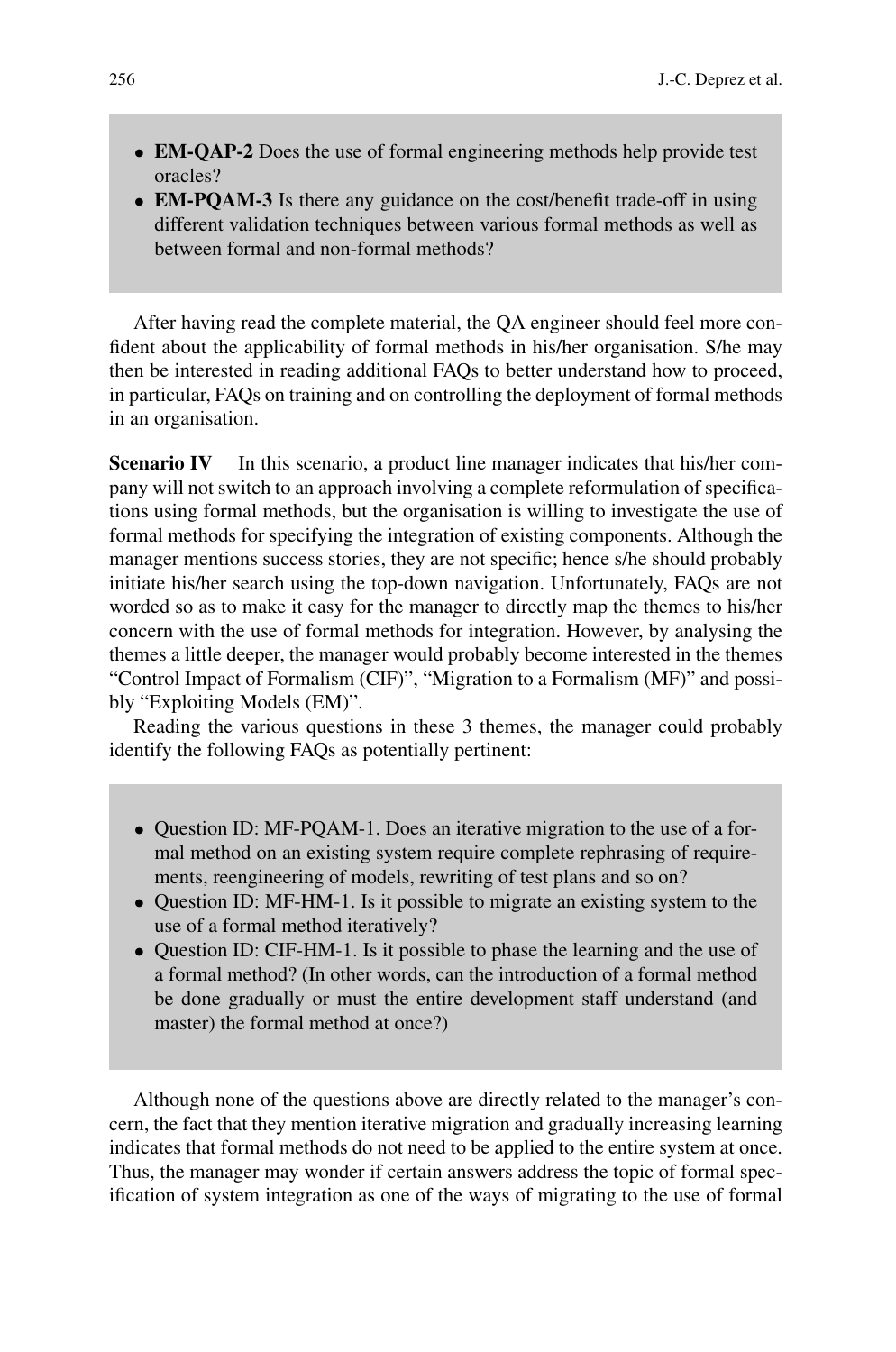methods. Unfortunately, none of these questions have yet been answered in the literature or in the course of DEPLOY.

In such a situation, as a last resort, the manager would be advised to browse success stories to identify any similarities with his concerns. As a result, the manager may find that "Adoption Eased by Using the Formal Models Behind Domain Specific Notations" could somehow provide guidance, since the integration language can be viewed as a specific notation for system integration purposes.

The success story does not provide a perfect answer to the manager but seems nonetheless to indicate that a high-level language, in this example, a Business Process Modelling language, can be used and extended to perform formal verification. Although it requires an open mind and a leap in thinking, the manager could draw a parallel between two high-level languages: the one in the success story is used for expressing a Business Process, while in his case, this kind of language is used for system integration. If the manager can make this observation, he should realise that it may be possible to attach a formal method to the traditional system integration language used at the company. Consequently, the success story provides a hint to the manager that a formal method can potentially be used for specifying system integration. Furthermore, it may be possible to hide the use of the formalism from system integrators, who will continue to use the system integration languages they know.

Making such a leap in reasoning may not be possible for the manager. In this case, it is in his/her direct interest to communicate with the fm4industry board, who can guide readers and help them correctly interpret the material in the evidence repository.

# **B.5 Setting Up Private Evidence Collection and Selective Public Sharing**

Setting up an evidence repository for a research project such as DEPLOY is useful for a company, even if this is different from what it may normally aim to do. In particular, for an organisation to make a sound decision on its innovation cycle, it is important to spend time sorting and normalising information collected from trials. As pointed out at the beginning of this appendix, information on innovation should also be qualitative rather than uniquely quantitative. The approach used in the course of DEPLOY to obtain the needed information is based on the FAQs and the enhanced success stories previously described. These two instruments provide appropriate means to gather information for any research transfer project. However, this entails having to identify relevant themes and questions to the target topic. In this section, we assume that an organisation may be willing to roll out an evidence repository as part of its engagement with formal methods. In this case it can directly use the FAQ themes and questions from DEPLOY.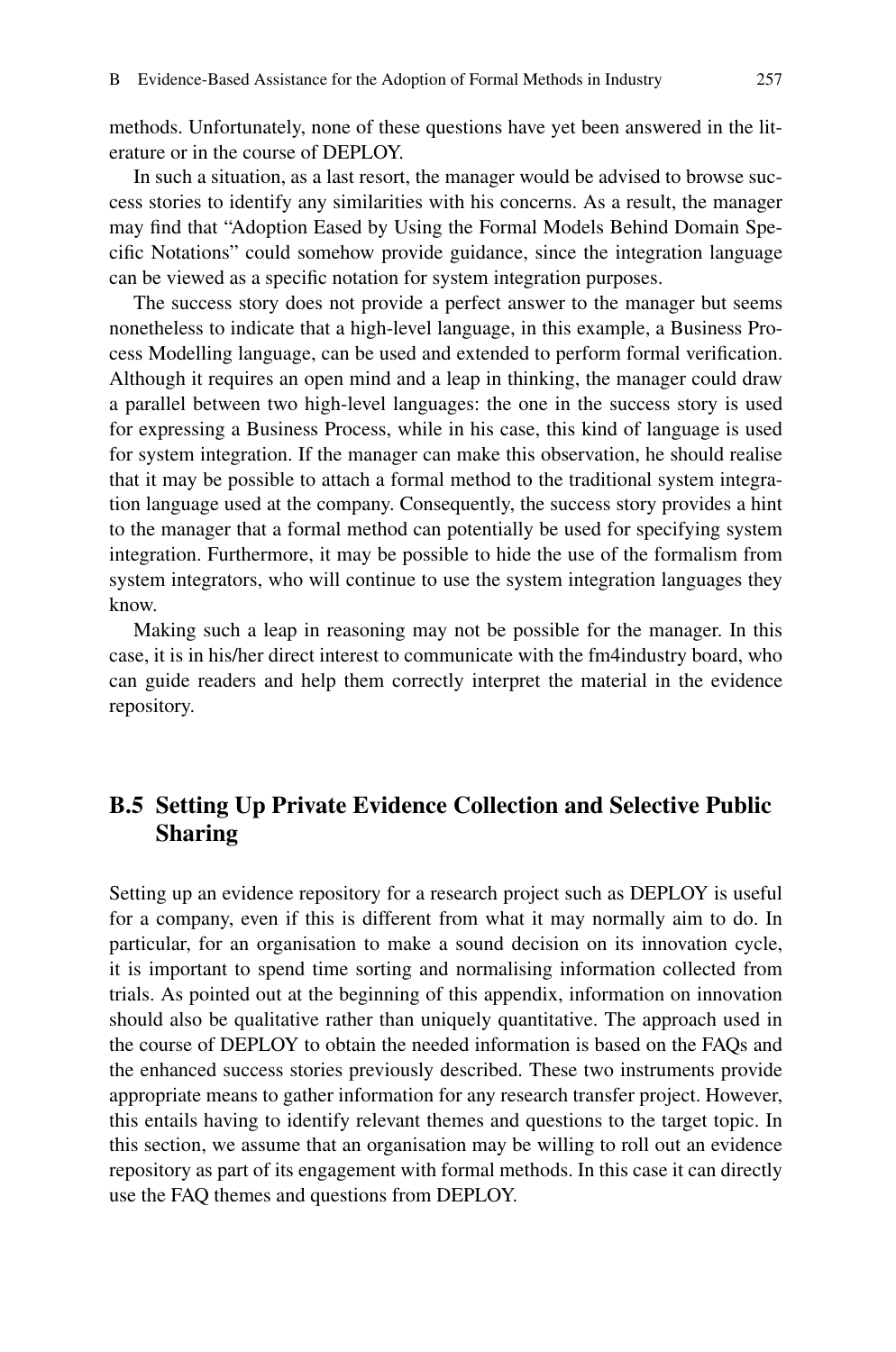Below are the important aspects of creating an evidence repository:

- Having a duplicate evidence repository, with one of them kept private for storing work and progress and the other one used to publish for the target audience (for example, to make information available to a few departments, a whole enterprise or even the world)
- Nominating a trusted editorial board to vouch for the independence and the overall quality of the information provided. It may even be possible to require a particular turnover of the editorial board over time (e.g., by new nominations or elections)
- Controlling the editing of published evidence material
- Facilitating commenting and obtaining feedback on work in progress as well as on the published evidence material
- Allocating the necessary resources for evidence collection, sorting and transformation

During DEPLOY, two distinct wiki (based on a Redmine forge) were used to address the various aspects above. The first one requires a login and a password for read and write privileges, and was useful for keeping potentially confidential information under control. The second one requires appropriate credentials for write authorisation, but is viewable by the public. Material was moved from one to the other in a controlled way. For an even easier setup, the Mediawiki tool is now used for the final public repository. It provides the appropriate features for controlling read/write access, and it also includes a discussion board with message threading for commenting and providing feedback.

Clearly, organisations will initially prefer to keep most information private at the organisation or at an even more restricted level. However, once the information has matured, it is usual for well-crafted pieces of evidence to be used as advertising. For example, publishing information about training can indirectly show competitors that an organisation is promoting the adoption of formal methods, whereas publishing data on exploiting formal models for various purposes and on reusing formal models will certainly display a growing expertise. This is exactly the type of information sought for publication on the [www.fm4industry.org](http://www.fm4industry.org) site. However, the caveat is that the information must be validated and approved by the editorial board of fm4industry, which incidentally may evolve over time. The board's basic validation principle is as follows: the presentation of a peer-reviewed article at a workshop or a conference is sufficient guarantee for acceptance. It is nonetheless possible that other information may meet sufficient standards to be accepted; for example, a white paper published by an organisation as part of an EU research project supported by an academic partner may be accepted for publication.

The main goal of fm4industry.org is to promote the use of formal methods in industry and become an almost self-sustainable site to which external parties would make contributions of their own will. However, to guarantee the validity and quality of information, a minimal threshold for acceptance of new publications must be enforced.